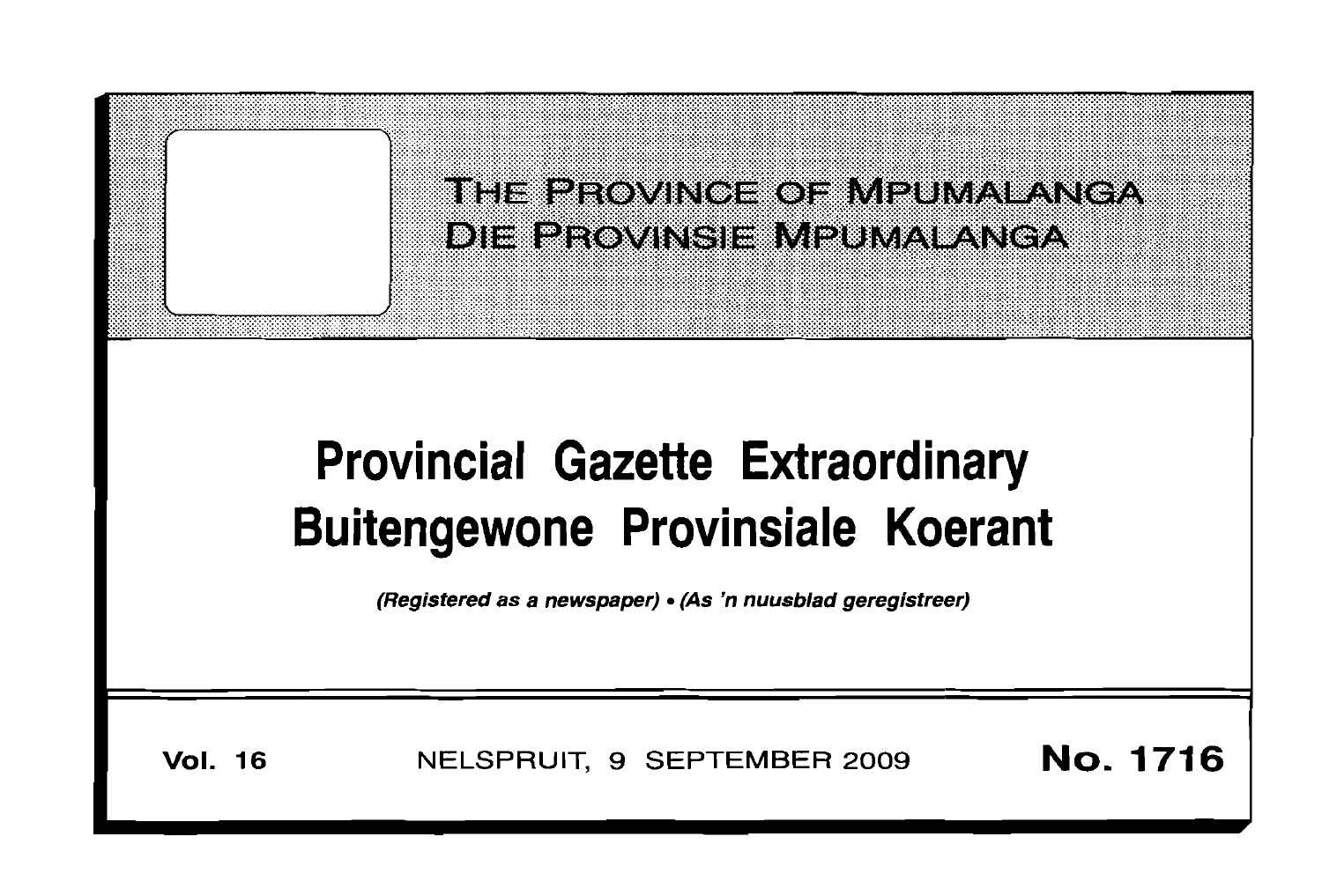|     | <b>CONTENTS • INHOUD</b> |             |                |
|-----|--------------------------|-------------|----------------|
| No. |                          | Page<br>No. | Gazette<br>No. |
|     | <b>GENERAL NOTICE</b>    |             |                |
| 279 |                          | з           | 1716           |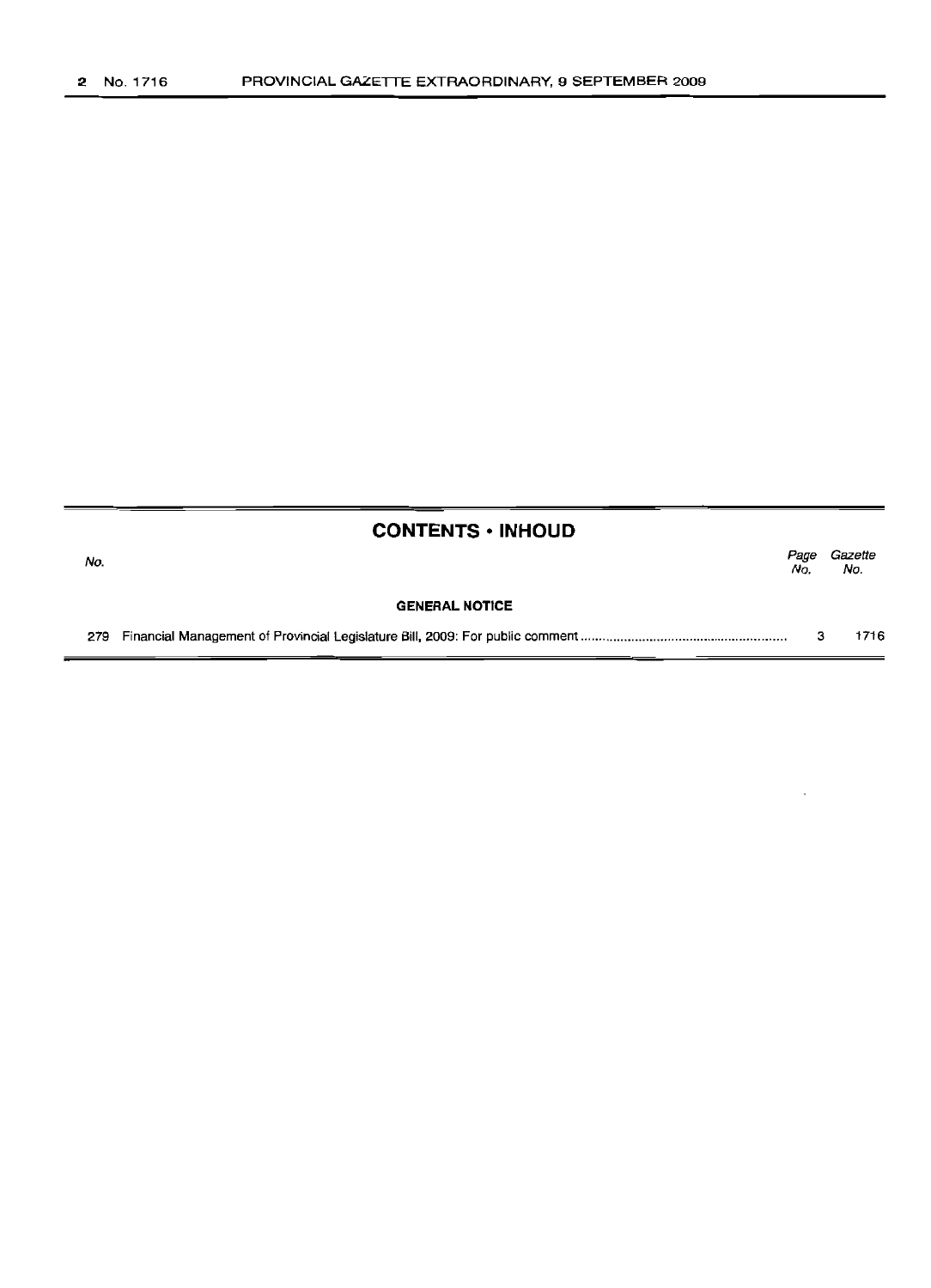# GENERAL NOTICE

# NOTICE 279 OF 2009

The Speaker of the Mpumalanga Provincial Legislature Hon. JM Mthembu intends to introduce the Financial Management of Provincial Legislature Bill, 2009.

In terms of Rule 150 of the Rules and orders of the Mpumalanga Provincial legislature; a bill other than a money bill may not be introduced in the Legislature, unless it has been published in the Provincial Gazette for public comments at least 14 days before its introduction.

With adherence to the above Rule, the Speaker hereby publishes the Financial Management of Provincial Legislature Bill, 2009 for public comment.

for her

Hón. JM Mthembu Speaker: Mpumalanga Provincial Legislature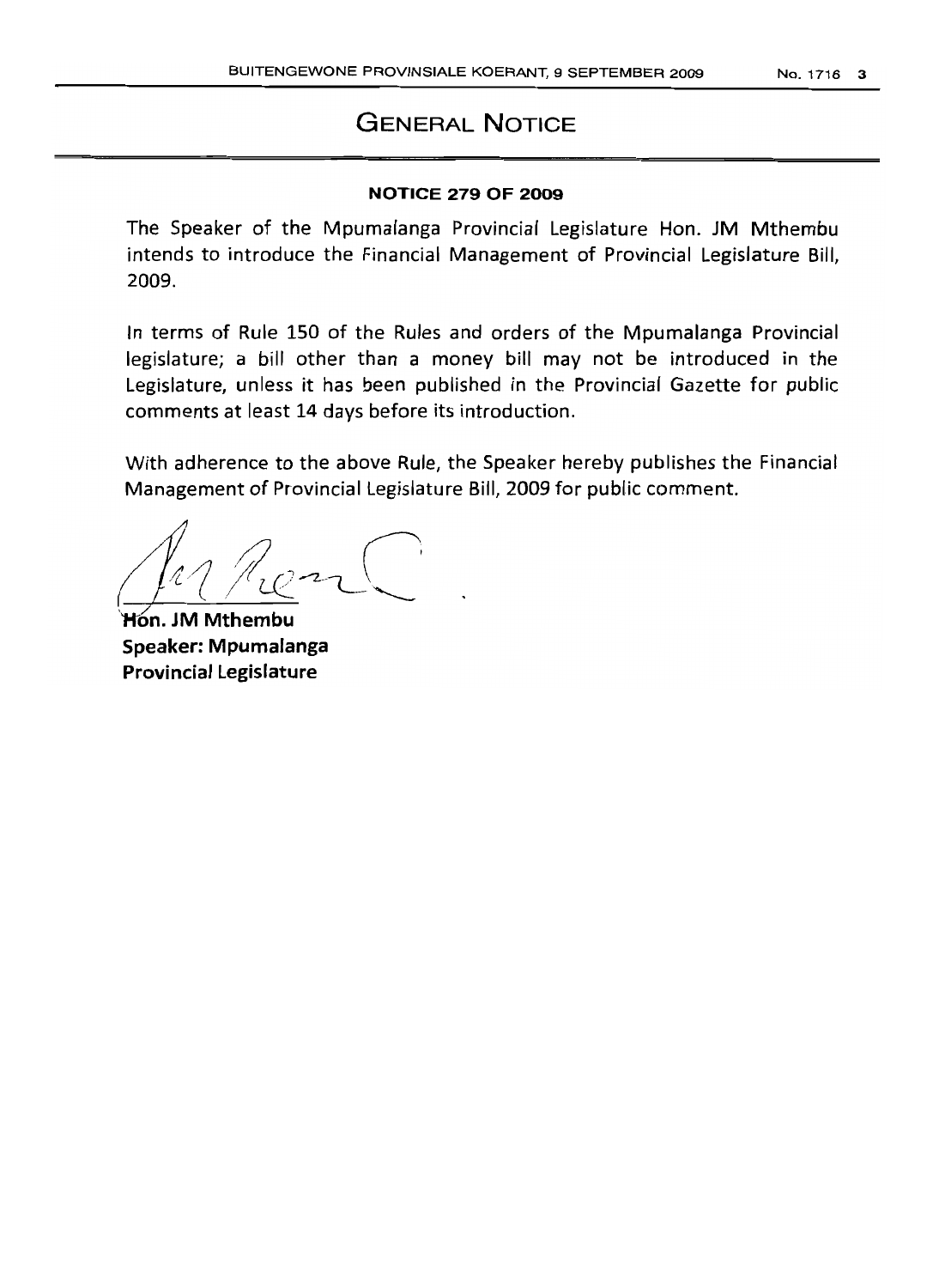PROVINCE OF MPUMALANGA

# **FINANCIAL MANAGEMENT OF THE PROVINCIAL LEGISLATURE BILL**

*(As introduced)*

**[B 00-2008]**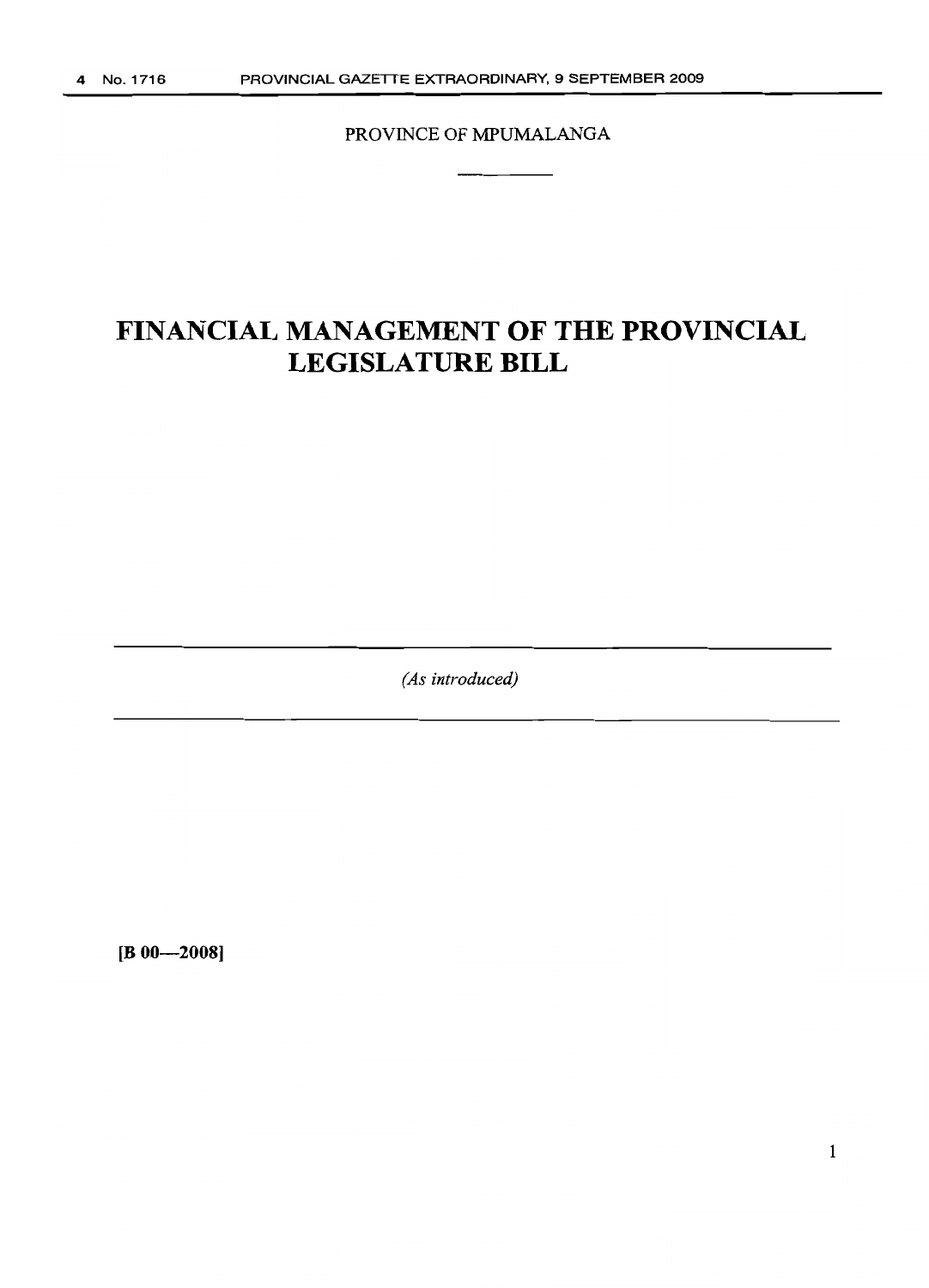# **BILL**

**To regulate the financial management of the provincial legislature in a manner consistent with its status in terms of the Constitution; to ensure that all revenue, expenditure, assets and liabilities of the provincial legislature are managed efficiently, effectively and transparently; to provide for the responsibilities of persons entrusted with financial management in the provincial legislature; and to provide for matters connected therewith.**

# **ARRANGEMENT OF SECTIONS**

| OVERSIGHT, EXECUTIVE AUTHORITY AND ADMINISTRATION OF ACT  10 |
|--------------------------------------------------------------|
|                                                              |
|                                                              |
|                                                              |
|                                                              |
|                                                              |
|                                                              |
|                                                              |
|                                                              |
|                                                              |
|                                                              |
|                                                              |
|                                                              |
|                                                              |
|                                                              |
|                                                              |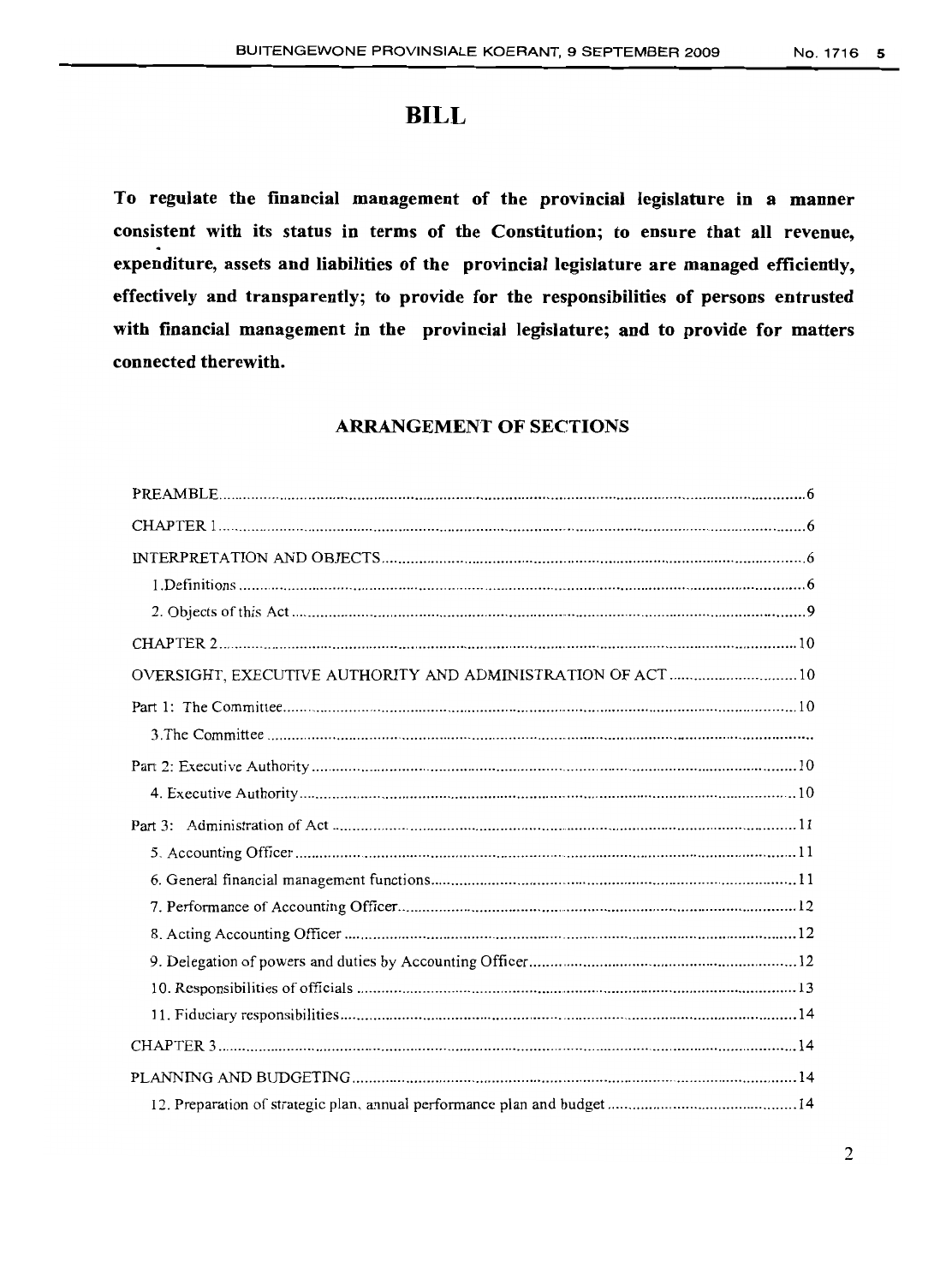| 16. Submission of drafts of strategic plan, annual performance plan and budget17 |      |
|----------------------------------------------------------------------------------|------|
|                                                                                  |      |
|                                                                                  |      |
|                                                                                  |      |
|                                                                                  |      |
|                                                                                  |      |
|                                                                                  |      |
|                                                                                  |      |
|                                                                                  |      |
|                                                                                  |      |
|                                                                                  |      |
|                                                                                  |      |
|                                                                                  |      |
|                                                                                  |      |
|                                                                                  |      |
|                                                                                  |      |
|                                                                                  |      |
|                                                                                  |      |
|                                                                                  |      |
|                                                                                  |      |
|                                                                                  |      |
|                                                                                  |      |
|                                                                                  |      |
|                                                                                  |      |
|                                                                                  | . 27 |
|                                                                                  |      |
|                                                                                  |      |
|                                                                                  |      |
|                                                                                  |      |
|                                                                                  |      |
|                                                                                  |      |
|                                                                                  |      |
|                                                                                  |      |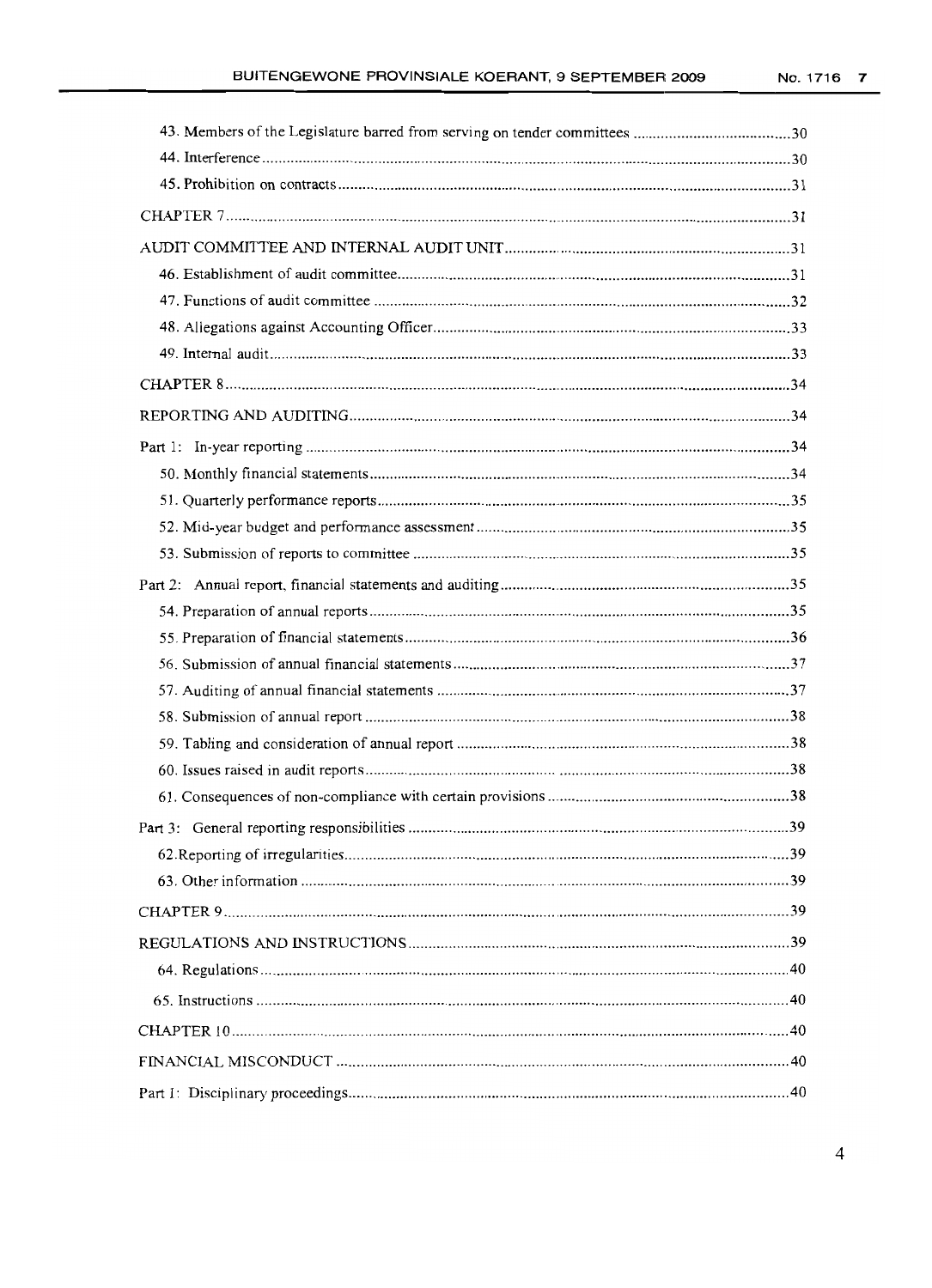| 70. Liability of functionaries exercising powers and functions in terms of this Act 43 |
|----------------------------------------------------------------------------------------|
|                                                                                        |
|                                                                                        |
| <b>SCHEDULE</b>                                                                        |

 $\hat{\phantom{a}}$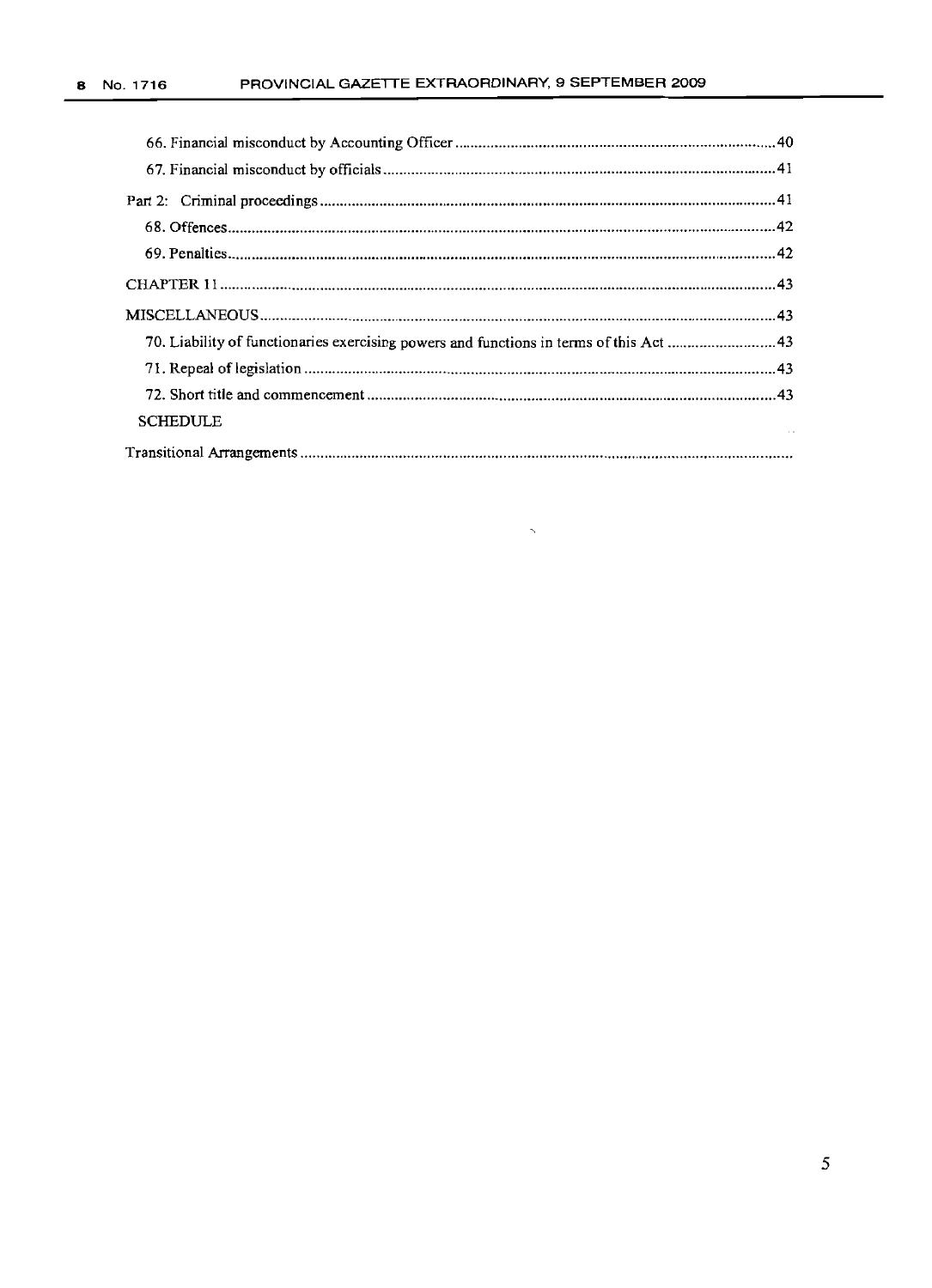# PREAMBLE

Recognising -

that the Legislature must be governed by the democratic values and principles in the Constitution

Therefore in order to -

- promote and maintain a high standard of professional ethics in the financial management of the Legislature;
- promote tbe efficient, economic, and effective use of resources allocated to the Legislature; and
- ensure the transparent, accountable and sound management of the revenue, expenditure, assets and liabilities of the Legislature;

**RE** IT THEREFORE ENACTED by the Provincial Legislature of the province of Mpumalanga as follows: -

# **CHAPTER 1**

# INTERPRETATION AND OBJECTS

# **Definitions**

1. In this Act, unless the context indicates otherwise-

"Accounting Officer" means the Secretary to the Legislature, and includes, where appropriate, a person acting as Secretary to the Legislature, duly appointed by the Executive Authority in terms of section  $4(3)$  of this Act;

"annual provincial budget" means the annual provincial budget referred to in section 27(2) of the Public Finance Management Act;

"annual report", means the annual report referred to in section 54;

"approved budget" means the total amount of funds that the Legislature has -

(a) appropriated from the Provincial Revenue Fund for the Legislature in a vote on a provincial appropriation Act; and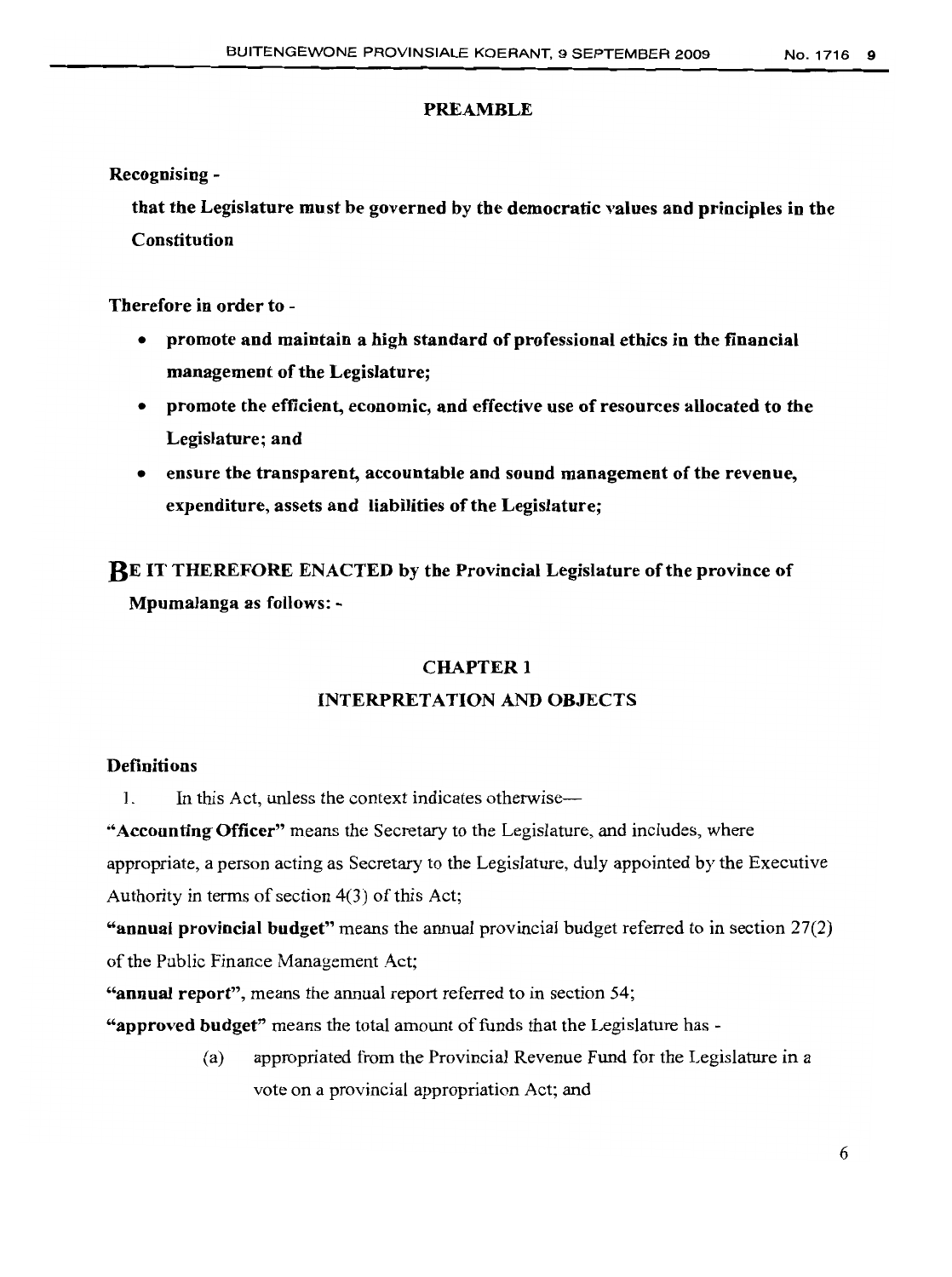(b) approved from the Legislature's own revenue sources in terms of section  $15(2)(b)$ ;

"the Committee" means a committee of the Legislature responsible for oversight in terms of this Act;

"Executive Authority" means the Speaker of the Legislature;

"financial year" means a year ending 31 March;

"fruitless and wasteful expenditure" means expenditure that was made in vain and would have been avoided had reasonable care been exercised;

"irregular expenditure" means expenditure, other than unauthorised expenditure, incurred in contravention of, or that is not in accordance with, a requirement of this Act or any other applicable legislation;

"legislature" means the provincial legislature of the Province of Mpumalanga

"main division" means one of the main segments into which the Legislature's approved budget is divided and which specifies the total amount which is appropriated and approved for the items under that segment;

"MEC" means the Member of the Executive Council responsible for Finance in the province; "month" means a calendar month:

"official" means an employee of the Legislature or any other person to whom any function is delegated in terms of this Act;

"overspending"-

- (a) in relation to the approved budget of the Legislature means causing expenditure to exceed the amount appropriated and approved for the approved budget; or
- $(b)$  in relation to a main division within the approved budget of the Legislature, means causing expenditure under the main division to exceed the amount appropriated or approved for that main division;

# "person in the employ of the state" means

- $(a)$  a member of the board of directors of any municipal entity;
- (b) an official of any municipality or municipal entity;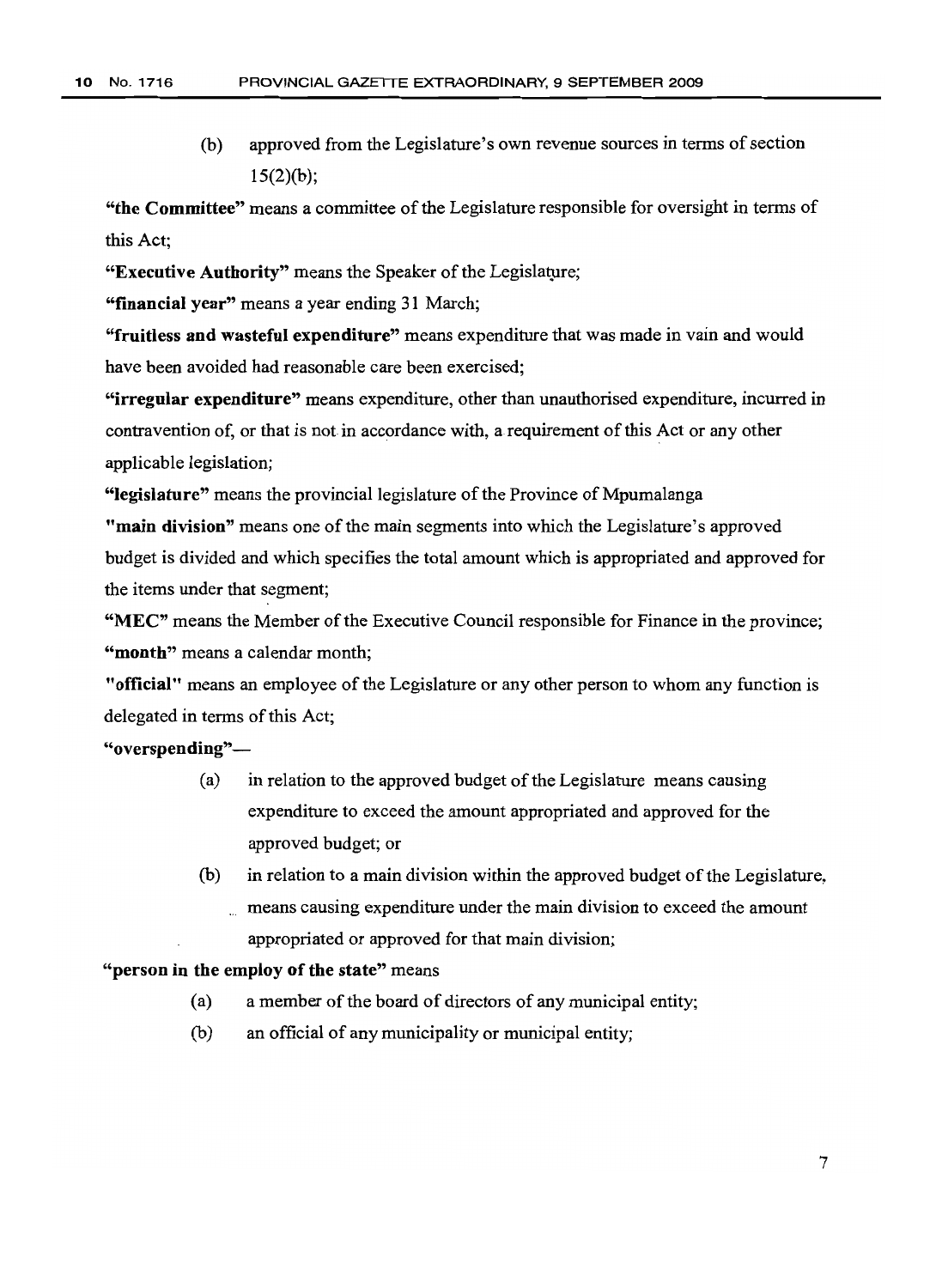- (c) an employee of any national or provincial department, national or provincial public entity or constitutional institution within the meaning of the Public Finance Management Act;
- $(d)$  a member of the accounting authority of any national or provincial public entity; or
- (e) an employee of Parliament or a provincial legislature;

"political parties" means political parties represented in the Legislature;

"prescribed" means prescribed by regulation in accordance with section 64;

"Public Finance Management Act" means the Public Finance Management Act, 1999 (Act No.1 of 1999), as amended;

"quarter" means any of the following periods in a financial year:

- (a) 1 April to 30 June;
- (b) I July to 30 September;
- (c) I October to 31 December; or
- (d) 1 January to 31 March;

"standards of generally recognised accounting practice" means an accounting practice complying with the standards issued by the Minister of Finance on the advice of the Accounting Standards Board;

"this Act" includes regulations issued in terms of section 65 and Schedules to the Act; "unauthorised expenditure" means-

- (a) overspending of the Legislature's approved budget or a main division within that budget;
- (b) any expenditure from the Legislature's approved budget or a main division within that budget for a purpose unrelated to the approved budget or main division, subject to section 21; and
- (c) any expenditure of donor funds for a purpose not specified in the agreement with the donor; and

"vote" means that portion of the Legislature's budget which forms part of an appropriation Act and which specifies the total amount of funds to be appropriated from the Provincial Revenue Fund for the Legislature.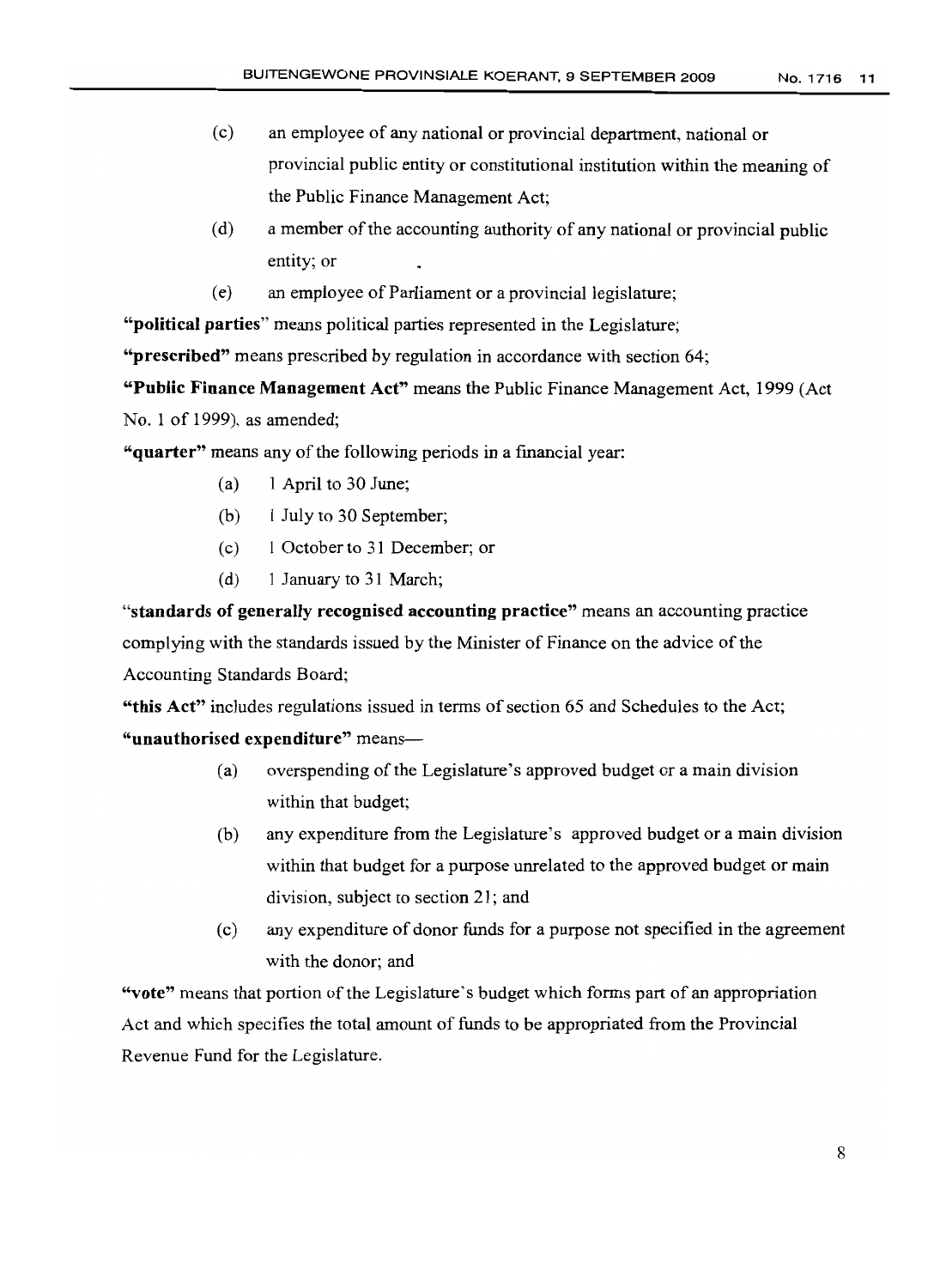# **Objects** of this Act

- 2. (1) The objects of this Act are -
	- (a) to ensure transparency, accountability and sound management of the Legislature's revenue, expenditure, assets and liabilities;
	- (b) to ensure a consultative relationship between the Legislature and the Provincial Treasury, conducted at a high level and based on respect for-
		- $(i)$  the constitutional status of the Legislature;
		- (ii) the constitutional requirements for the tabling of money bills;
		- (iii) budget processes, standards of generally recognised accounting practice, uniform expenditure classifications and the treasury norms and standards established in terms of the Public Finance Management Act; and
		- (iv) the fiscal policy of the provincial government to the extent that it is applicable to the Legislature;
	- (c) to provide the Provincial Treasury with  $-$ 
		- (i) an opportunity to make comments on proposed annual budgets and adjustments budgets of the Legislature;
		- (ii) information on the proposed annual budget and adjustments budgets ofthe Legislature for inclusion in the provincial annual budget and adjustments budgets; and

(iii) regular information on expenditure by the Legislature; and

(d) to provide for oversight of the Legislature's budgeting and expenditure through an appropriate committee of the Legislature.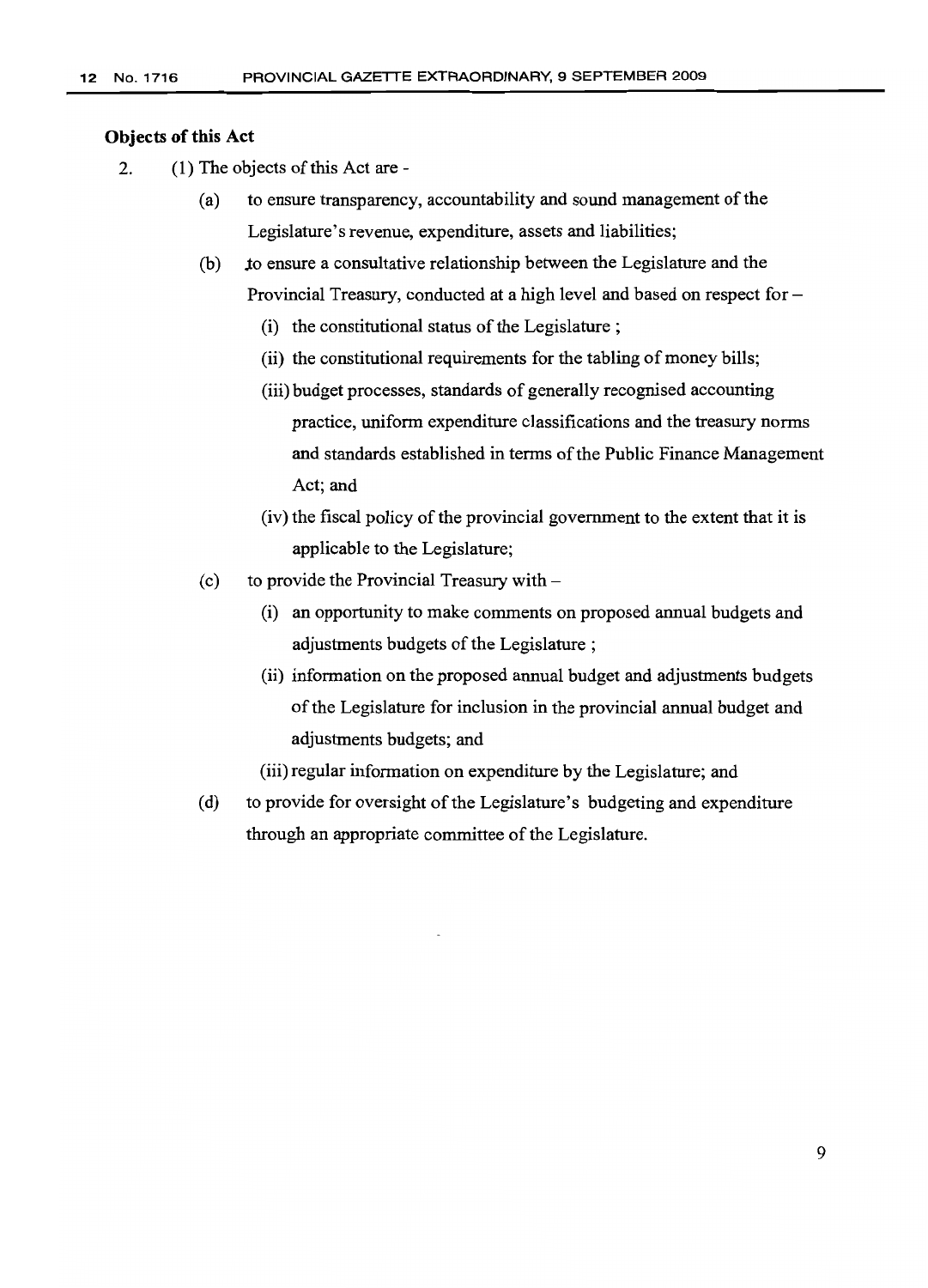# *CHAPTER* 2

# *OVERSIGHT, EXECUTIVE AUTHORITYAND ADMINISTRATION OF ACT*

# *Part* 1: *The Committee*

# . The Committee

3. (1) The Committee must maintain oversight of the financial management of the Legislature by among other things -

- (a) considering the strategic plan, annual performance plan and budget tabled in the Legislature in terms of section  $16(1)$ ;
- (b) considering instructions or directives issued by the Executive Authority in terms of this Act;
- (c) considering the annual report submitted to the Legislature in terms of section 59; and
- (d) performing any other functions specified in this Act or by the Rules ofthe Legislature, or consistent with the objects of this Act.

(2) Representation on the Committee must be in accordance with the Rules ofthe Legislature except that the Speaker and the Deputy Speaker-

- (a) may not be members of the Committee; and
- (b) may only participate in the deliberations of the Committee at the request of the Committee.

(3) The Committee may require the Accounting Officer or any other official of the Legislature to appear before it.

(4) The Committee has the powers that committees ofthe Legislature have under sections 115 of the Constitution.

# *Part* 2: *Executive Authority*

# Executive Authority

4. (1) The Executive Authority is responsible for the treasury functions in respect ofthe Legislature.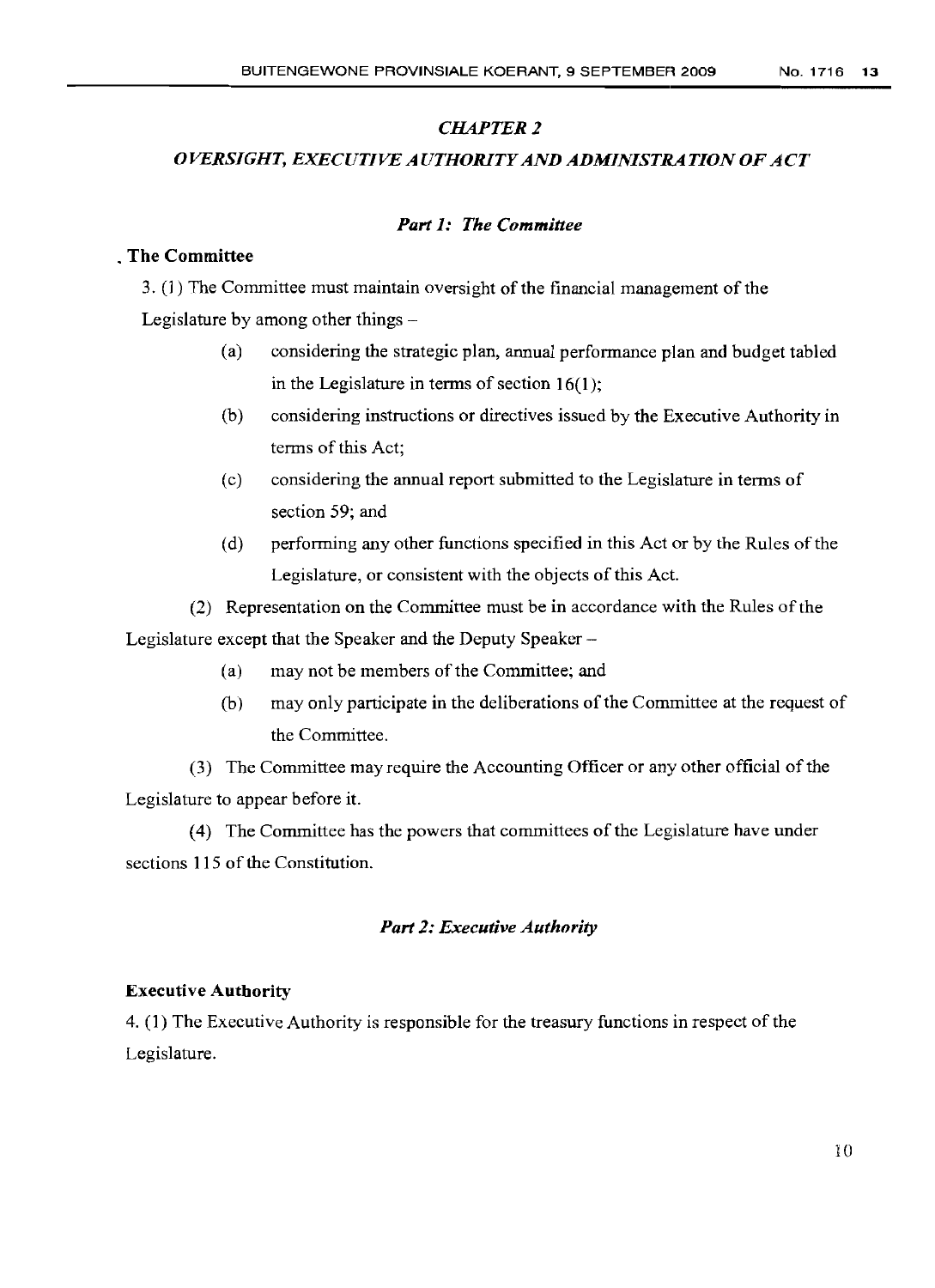(2) The Executive Authority is accountable to the Legislature for the effective and efficient financial management of the Legislature.

(3) The Executive authority appoints the Accounting Officer.

# *Part 3: Administration of Act*

# Accounting Officer

5. The Accounting Officer is accountable to the Executive Authority for the financial management of the Legislature.

# General financial management functions

6.(1) The Accounting Officer must ensure that  $-$ 

- (a) the Legislature's resources are used effectively, efficiently and transparently;
- (b) full and proper records of the financial affairs of the Legislature are kept;
- (c) the Legislature maintains effective, efficient and transparent systems of financial management, risk management, internal control and internal audit;
- (d) the Legislature complies with any obligations in relation to taxes, levies, duties, pensions, medical aid and auditing that may be imposed by legislation;
- (e) the Legislature has appropriate systems to manage the performance of its officials;
- (f) there are suitable training and awareness programmes related to financial management for officials of the Legislature;
- (g) unauthorised, irregular and fruitless and wasteful expenditure and other losses are prevented, and appropriate steps are taken where such expenditure has occurred;
- (h) disciplinary action is instituted against any employee of the Legislature who has allegedly committed an act of financial misconduct; and
- (i) when appropriate, criminal proceedings are initiated against any person who has allegedly committed an offence in terms of section 68.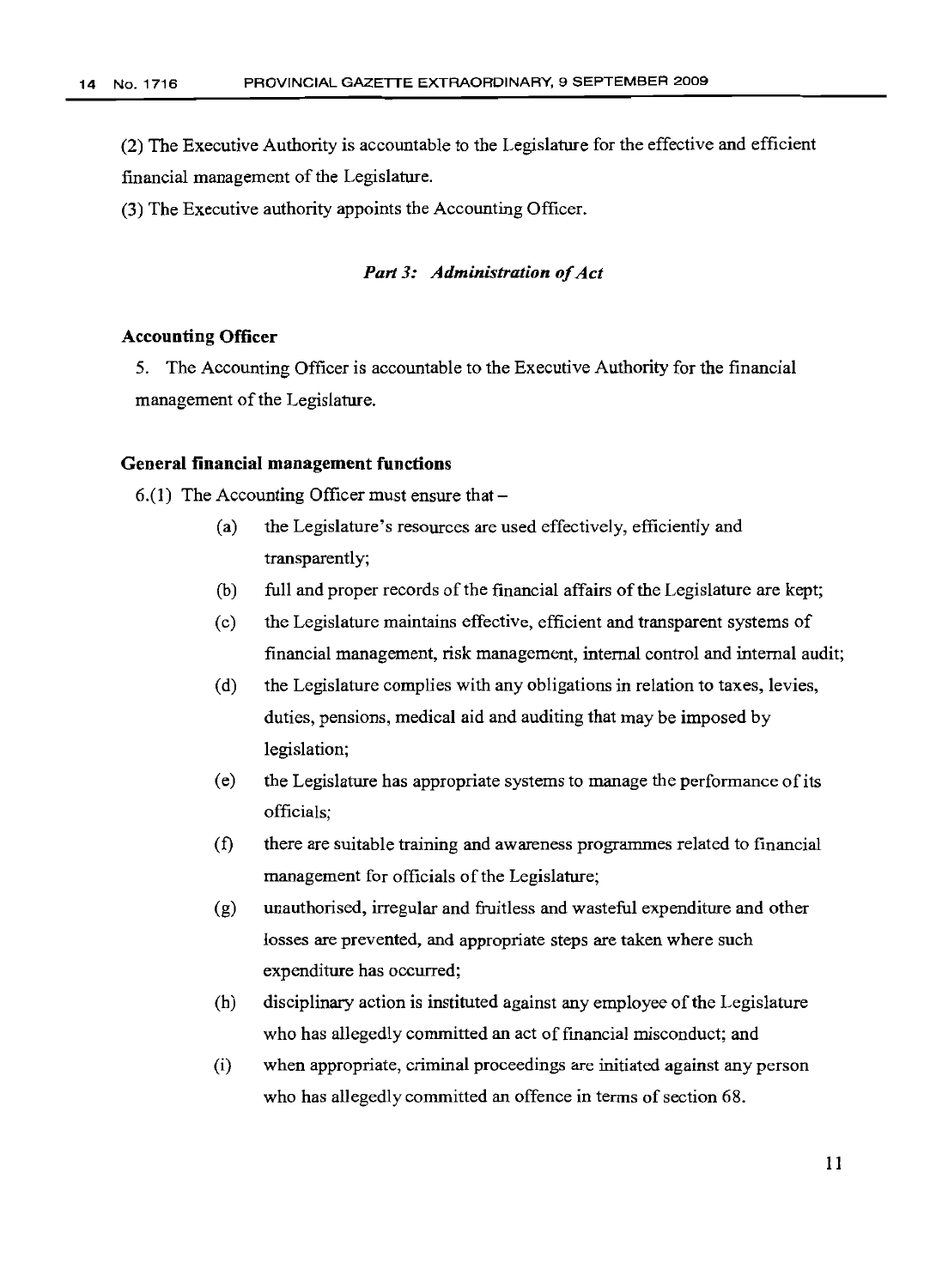# **Performance of Accounting Officer**

7. (1) The Executive Authority and the Accounting Officer must conclude a written performance agreement for the Accounting Officer annually.

- (2) The performance agreement referred to in subsection (1) must-
	- (a) be concluded within a reasonable time after the Accounting Officer is employed and thereafter within one week after the start of each financial year;
	- (b) specify performance standards linked to the objectives and targets of the Legislature's performance plan for the financial year;
	- (c) provide for an annual assessment of the Accounting Officer's performance by the Executive Authority; and
	- (d) specify the consequences of sub-standard performance.

(3) The provisions ofthis Act conferring responsibilities on the Accounting Officer are part of the performance agreement of an Accounting Officer.

(4) The annual assessment of the Accounting Officer's performance must take cognisance ofthe audit report on the annual financial statements ofthe Legislature.

# **Acting Accounting Officer**

8. Ifthe post of Accounting Officer is vacant, or if the Accounting Officer is unable to perform the functions of the post, those functions must be performed by another official designated in writing by the Executive Authority.

# **Delegation of authority and duties by Accounting Officer**

9. (1) The Accounting Officer may delegate any authorities or duties conferred on the Accounting Officer by this Act to an official of the Legislature in accordance with a system of delegation.

(2) The Accounting Officer must develop the system of delegation in consultation with the Executive Authority and it must -

(a) maximise administrative and operational efficiency; and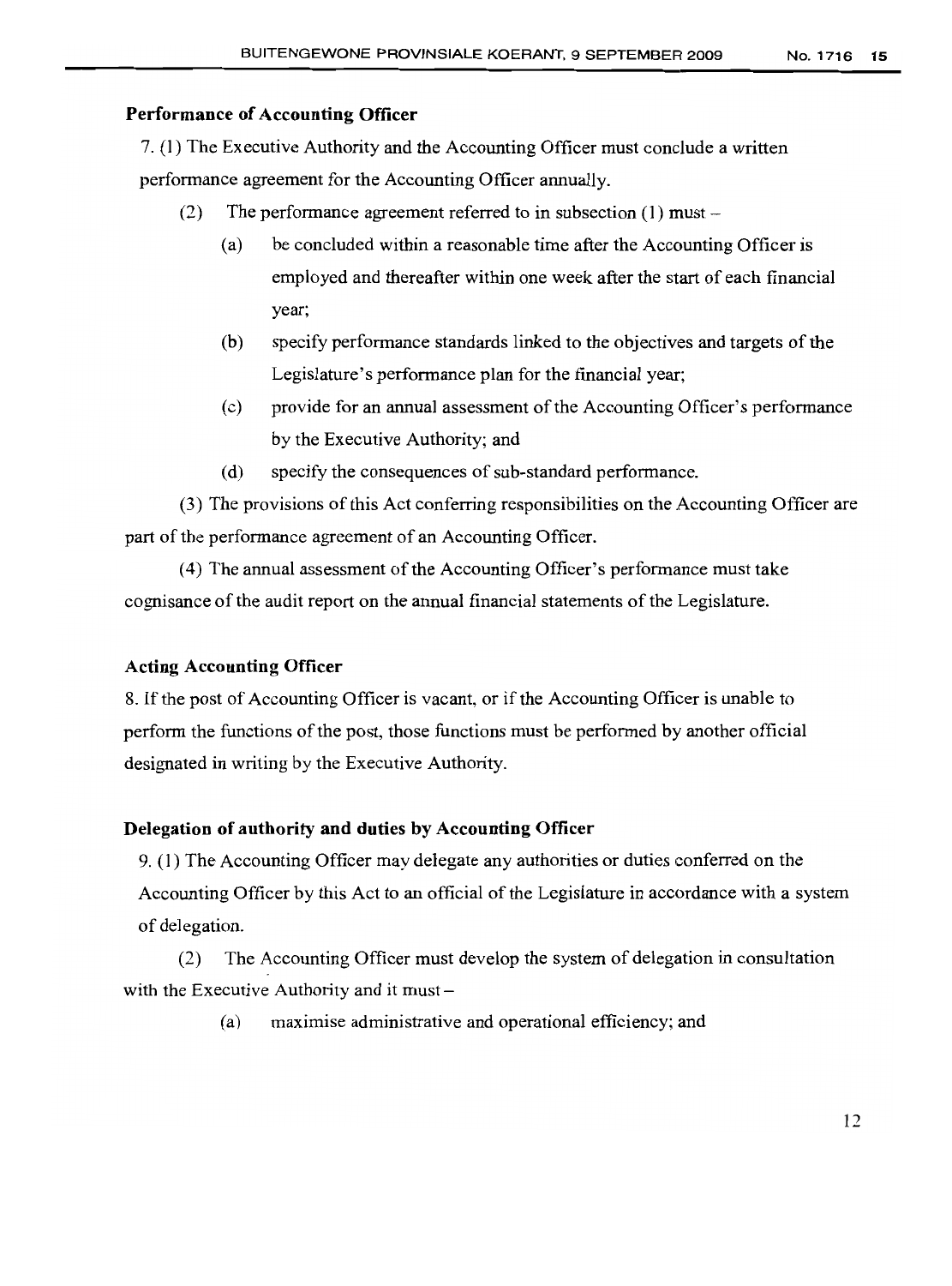(b) provide adequate checks and balances in the financial management of the Legislature.

(3) The Accounting Officer must regularly review delegations made in terms of subsection  $(1)$  and, if necessary, amend or withdraw any of those delegations.

- (4) A delegation in terms of subsection  $(1)$ 
	- (a) must be in writing;
	- (b) is subject to any limitations and conditions the Accounting Officer may impose;
	- (c) may be to an individual or to the holder of a specific post in the administration of the Legislature;
	- (d) may authorise that official to sub-delegate, in writing, the delegated authority or duty to another official, or to the holder of a specific post in the administration of the Legislature; and
	- (e) does not divest the Accounting Officer ofresponsibility for the exercise of the delegated authority or the performance of the delegated duty.

(5) The Accounting Officer may confirm, vary or revoke any decision taken by an official in terms of a delegation under subsection (l), subject to any rights that may have become vested as a consequence of the decision.

# **Responsibilities of officials**

- 10. (1) Every official who exercises financial management responsibilities must-
	- (a) comply with the provisions of this Act, to the extent applicable to that official;
	- $(b)$  comply with the terms of any delegation in terms of section 9; and
	- (c) take all reasonable steps within that official's area ofresponsibility to ensure that  $-$ 
		- (i) the Legislature's system of financial management and internal control is implemented diligently;
		- (ii) the Legislature's financial and other resources are used effectively, efficiently and transparently;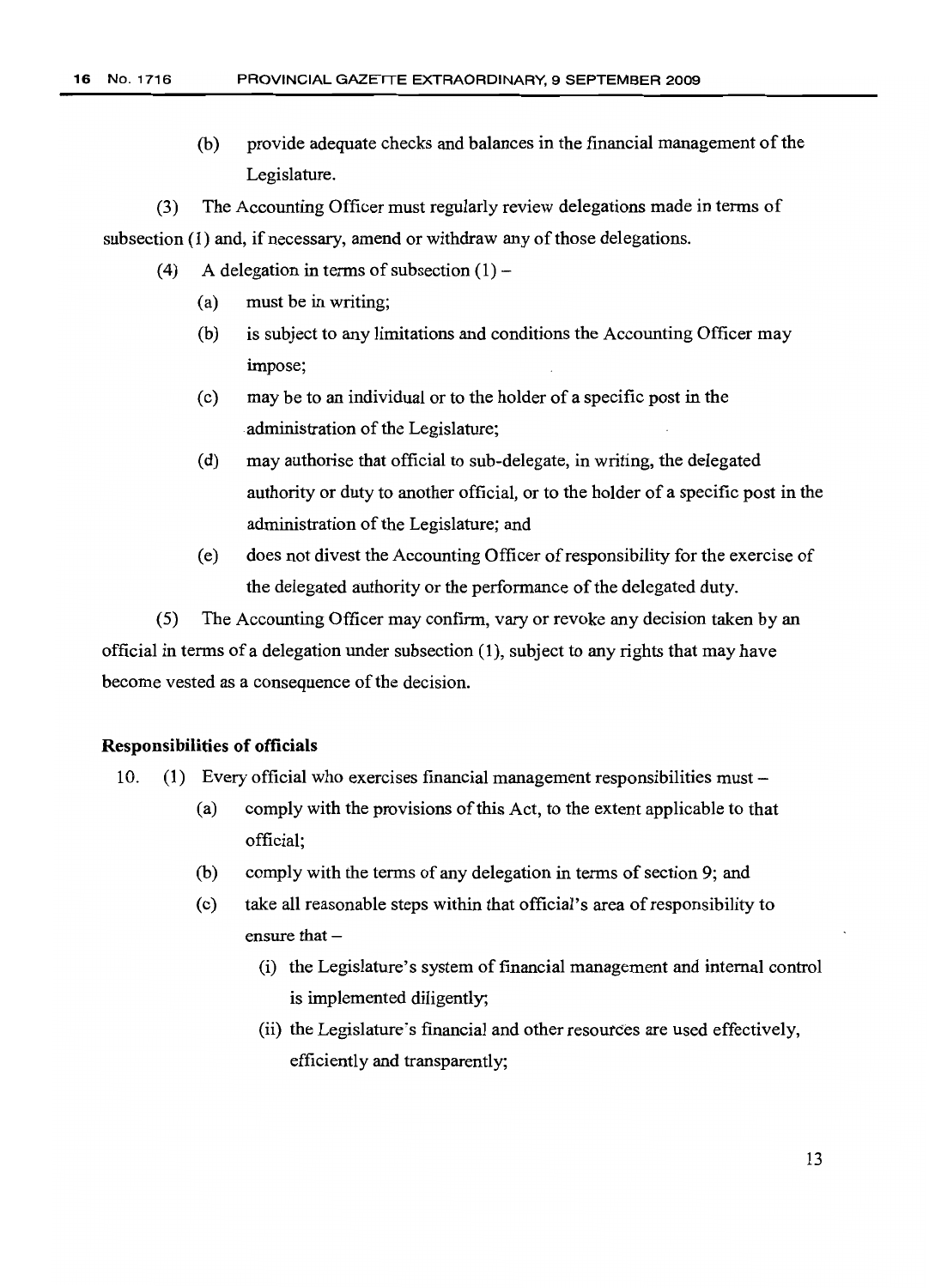- (iii) any unauthorised expenditure, irregular expenditure, fruitless and wasteful expenditure and other losses are prevented, and, when such expenditure or losses occur, are reported to the Accounting Officer;
- (iv) all revenue due to the Legislature is collected; and
- (v) the Legislature's assets and liabilities are managed effectively, and that assets are safeguarded and maintained to the extent necessary.

# **Fiduciary responsibilities**

- 11. (1) The Accounting Officer and other officials with responsibility under this Act must
	- (a) act with fidelity, honesty, integrity and in the best interests of the Legislature in managing its fmancial affairs;
	- (b) disclose all material facts which are available to that person or reasonably discoverable, and which in any way might influence any decision or action in terms of this Act; and
	- (c) seek to prevent any prejudice to the financial interests and good reputation of the Legislature.
	- (2) For the purposes of subsection 1(b), any disclosure must be made  $-$ 
		- (a) in the case of the Accounting Officer to the Executive Authority; and
		- (b) in the case of any other person, to the Accounting Officer.
	- (3) No person having any responsibility under this  $Act -$ 
		- (a) may act in a way that is inconsistent with the Act; or
		- (b) may use their position or any confidential information obtained in the exercise of their responsibilities for personal gain or to benefit improperly themselves or any other person.

# *CHAPTER* 3

# *PLANNING AND BUDGETING*

# **Preparation ofstrategic plan, annual performance plan and budget**

12. (1) The Executive Authority must -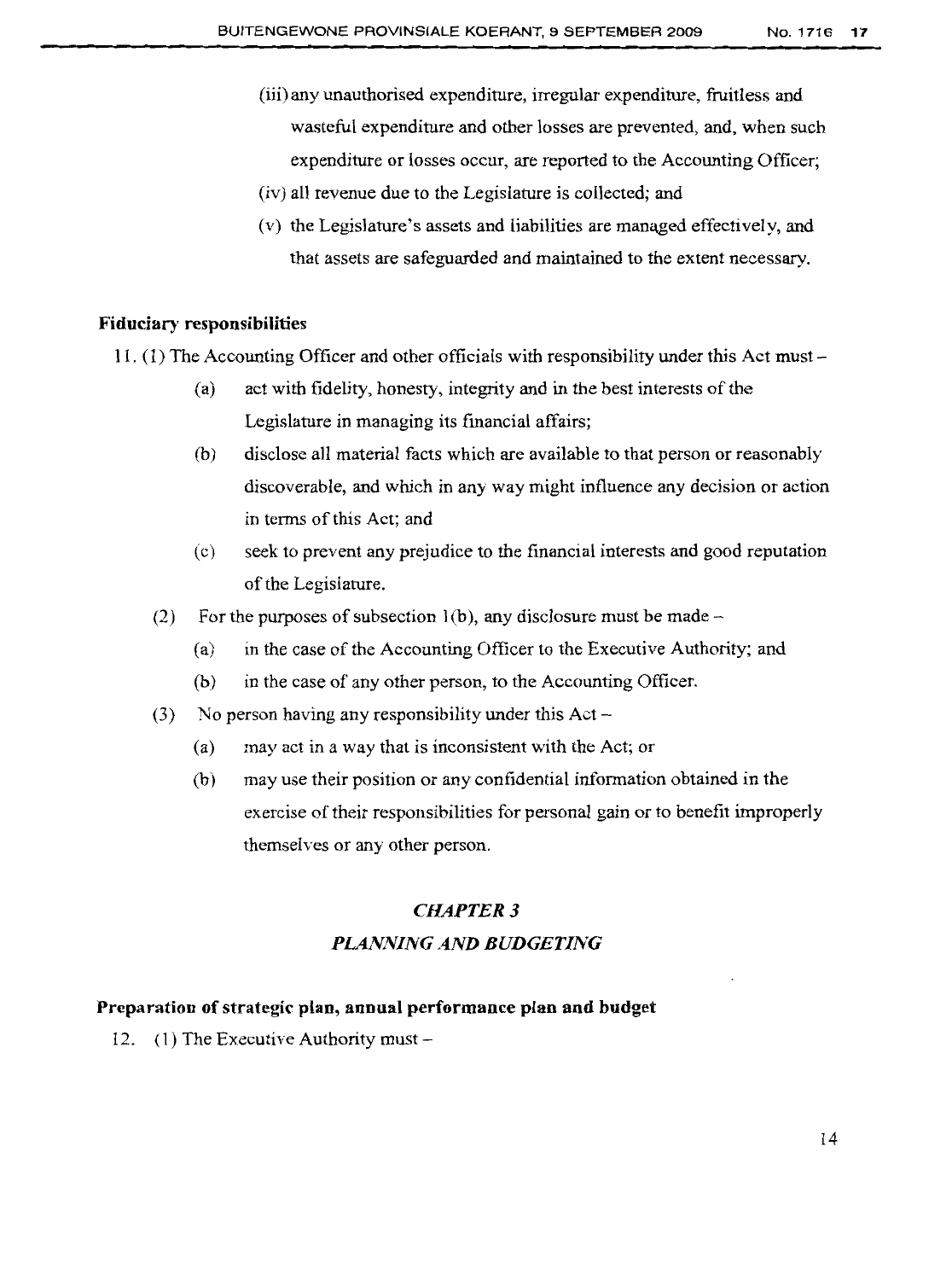- (a) oversee the preparation of the Legislature's strategic plan, annual performance plan, budget and adjustments budgets in accordance with this Chapter; and
- (b) table the strategic plan and annual performance plan in the Legislature.

# **Strategic Plan**

13.(1) The Accounting Officer must, within six months after an election ofthe Legislature, prepare and present to the Executive Authority a draft strategic plan for the Legislature's administration.

- (2) The strategic plan for the Legislature's administration must  $-$ 
	- (a) cover the following five years or other period determined by the Legislature;
	- (b) specify the priorities of the Legislature's administration for the period of the plan;
	- (c) include objectives and outcomes for each programme of the Legislature;
	- (d) include multi-year projections of all revenue and expenditure; and
	- (e) include performance measures and indicators for assessing the administration's performance in implementing the strategic plan.

# **Annual performance plan**

14. (1) The Accounting Officer must, within ten months prior to the start of the financial year, prepare a draft annual performance plan for the Legislature and present it to the Executive Authority.

- (2) The annual performance plan must  $-$ 
	- (a) cover the following financial year and the two fmancial years thereafter or other period determined by the Legislature;
	- (b) indicate any changes to the Legislature's priorities as set out in the strategic plan prepared in terms of section 13;
	- (c) update the projections ofrevenue and expenditure presented in the strategic plan;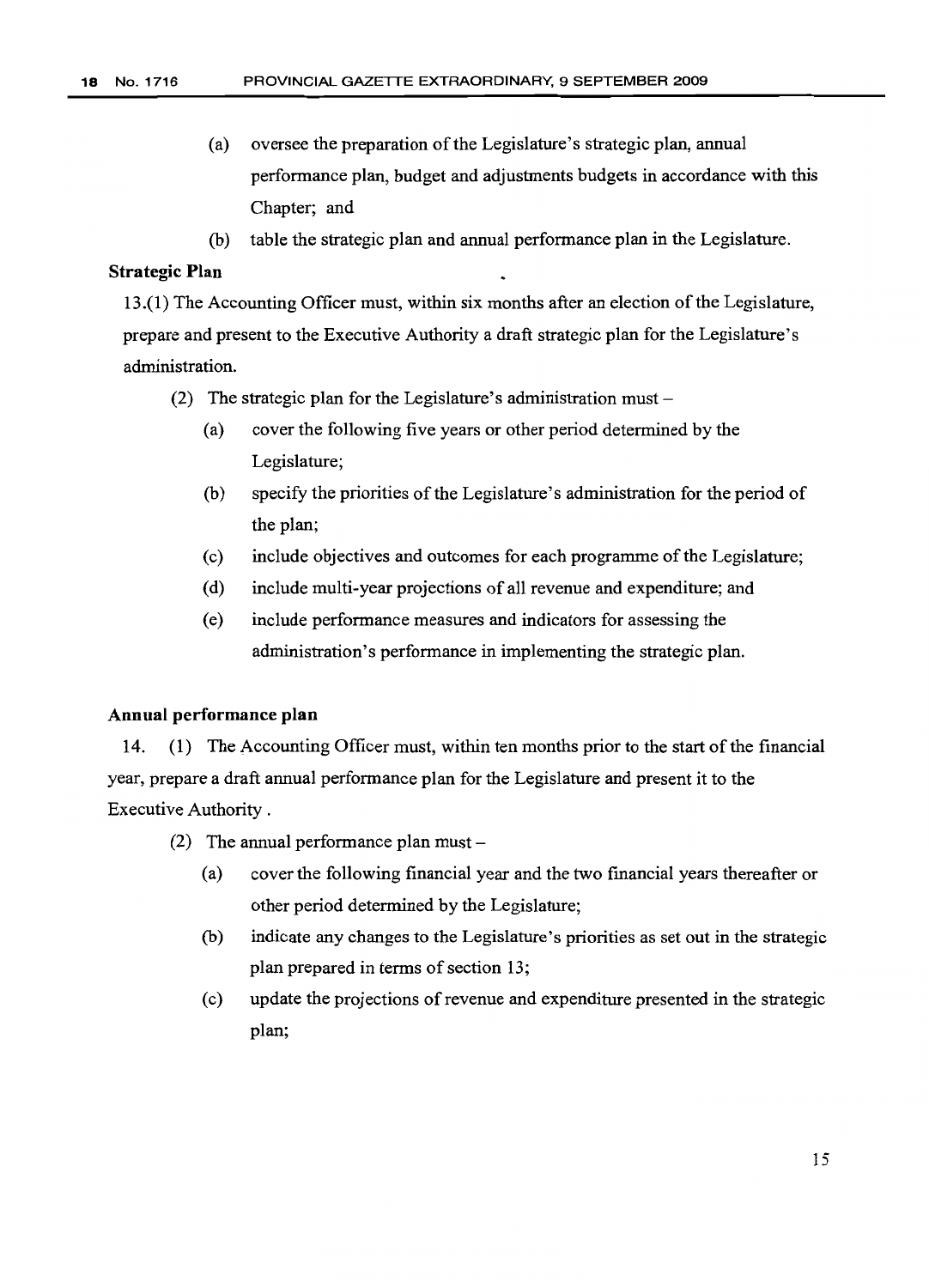- (d) specify performance targets related to each of the performance measures and indicators for assessing the Legislature's performance in achieving the objectives and outcomes detailed in the strategic plan; and
- $(e)$  provide details of the Legislature's donor funded projects, including -
	- (i) the donors and the amounts being given;
	- (ii) the purposes of the projects; and
	- (iii) performance measures and indicators for assessing the Legislature's performance in achieving the purposes of the projects.

(3) Despite the provisions of section  $14(1)$  the annual performance plan for the financial year on which the general elections are held shall be prepared within six months after the general elections.

# **Annual Budget**

15. (1) The Accounting Officer must, within ten months prior to the start ofthe financial year, prepare a draft budget for the Legislature and present it to the Executive Authority.

- (2) The Legislature's budget must  $-$ 
	- (a) cover the following financial year and the two financial years thereafter or other period determined by the Legislature;
	- (b) specify the Legislature's expected revenues distinguishing between
		- (i) funds to be appropriated through the annual provincial budget from the Provincial Revenue Fund;
		- (ii) funds that are a direct charge against the Provincial Revenue Fund; and
		- (iii) funds derived from the Legislature's own revenue sources, excluding donor funds;
	- $(c)$  specify the Legislature's proposed expenditure requirements per main division within the budget, distinguishing between the sources of funds identified in paragraph (b);
	- (d) specify the purpose of each main division within the budget and provide explanations and other information substantiating the amounts proposed in terms of paragraphs (b) and (c);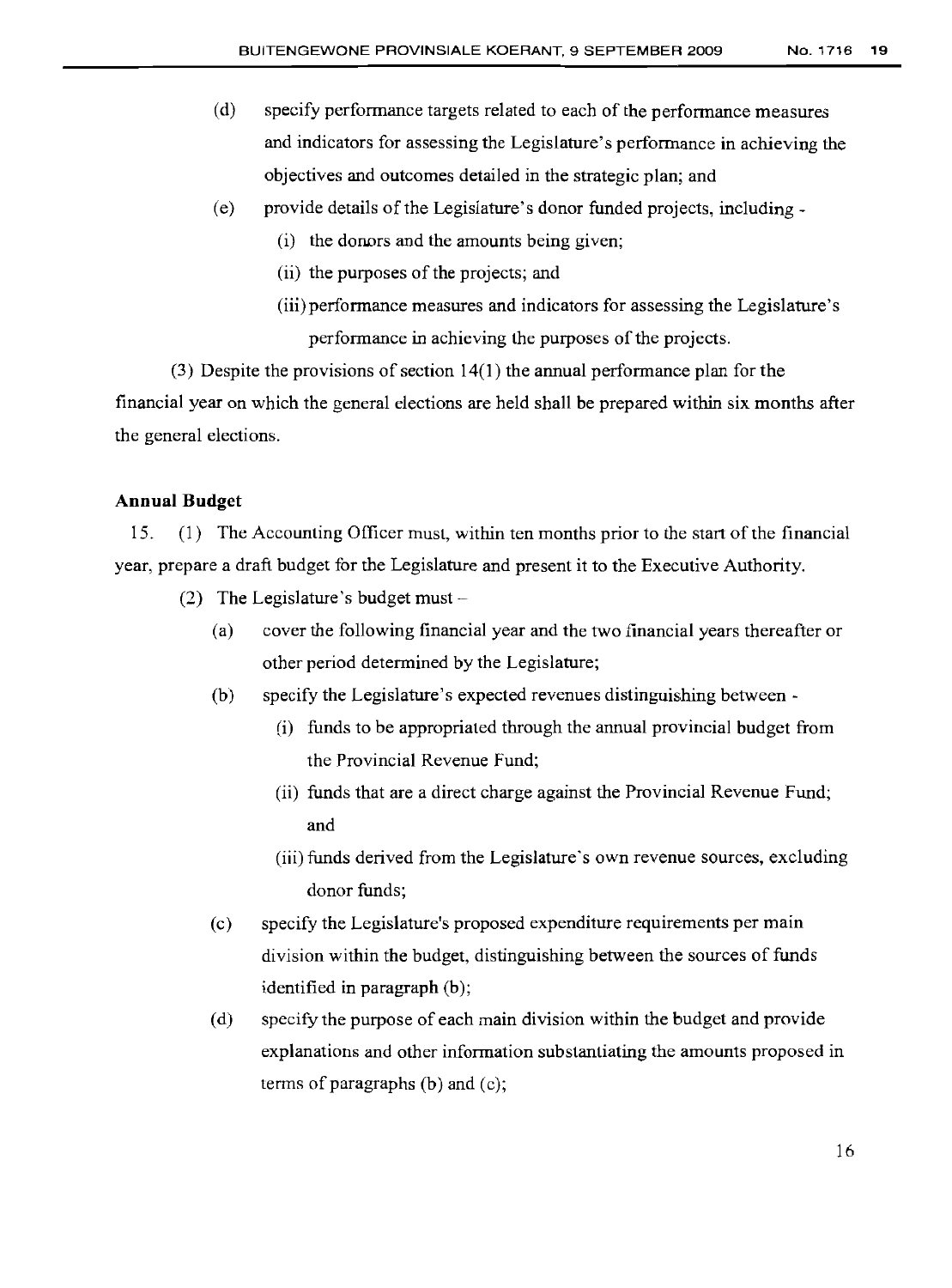- (e) specify the allocations to Members of the Legislature and political parties made in terms section 33, providing details of the different purposes for which allocations are made and the amounts allocated for such purposes;
- (f) provide details of all transfers to other entities;
- .(g) contain a schedule of planned expenditure under the Legislature's donor funded projects; and
- (h) be in a prescribed format.

(3) The Executive Authority must determine the draft budget or the draft adjustment budget of the Legislature, after consultation with the MEC and before the draft budget or the draft adjustment budget is tabled in the Legislature in term of section 16.

# **Submission of drafts of strategic plan, annual performance plan and budget**

16. (1) The Executive Authority must table in the Legislature, for referral to the Committee for consideration and reporting back to the House-

- (a) the draft strategic plan of the Legislature, within ten working days of receiving it from the Accounting Officer;
- (b) the draft annual performance plan, draft budget and the comments, inputs and recommendations made by the MEC on the draft budget, at least one month before the draft budget must be submitted to the Provincial Treasury;
- (c) the draft adjustments budget, at least one month before the adjustments budget must be submitted to the Provincial Treasury; and
- (d) any draft revisions to the approved allocations of the Legislature's own funds.
- (2) The Executive Authority must  $-$ 
	- (a) after consultation with the MEC, determine a process for submitting the Legislature's budget and adjustments budget to the Provincial Treasury;
	- (b) submit the budget and adjustments budget to the Provincial Treasury for consolidation in the annual provincial budget or provincial adjustment budget; and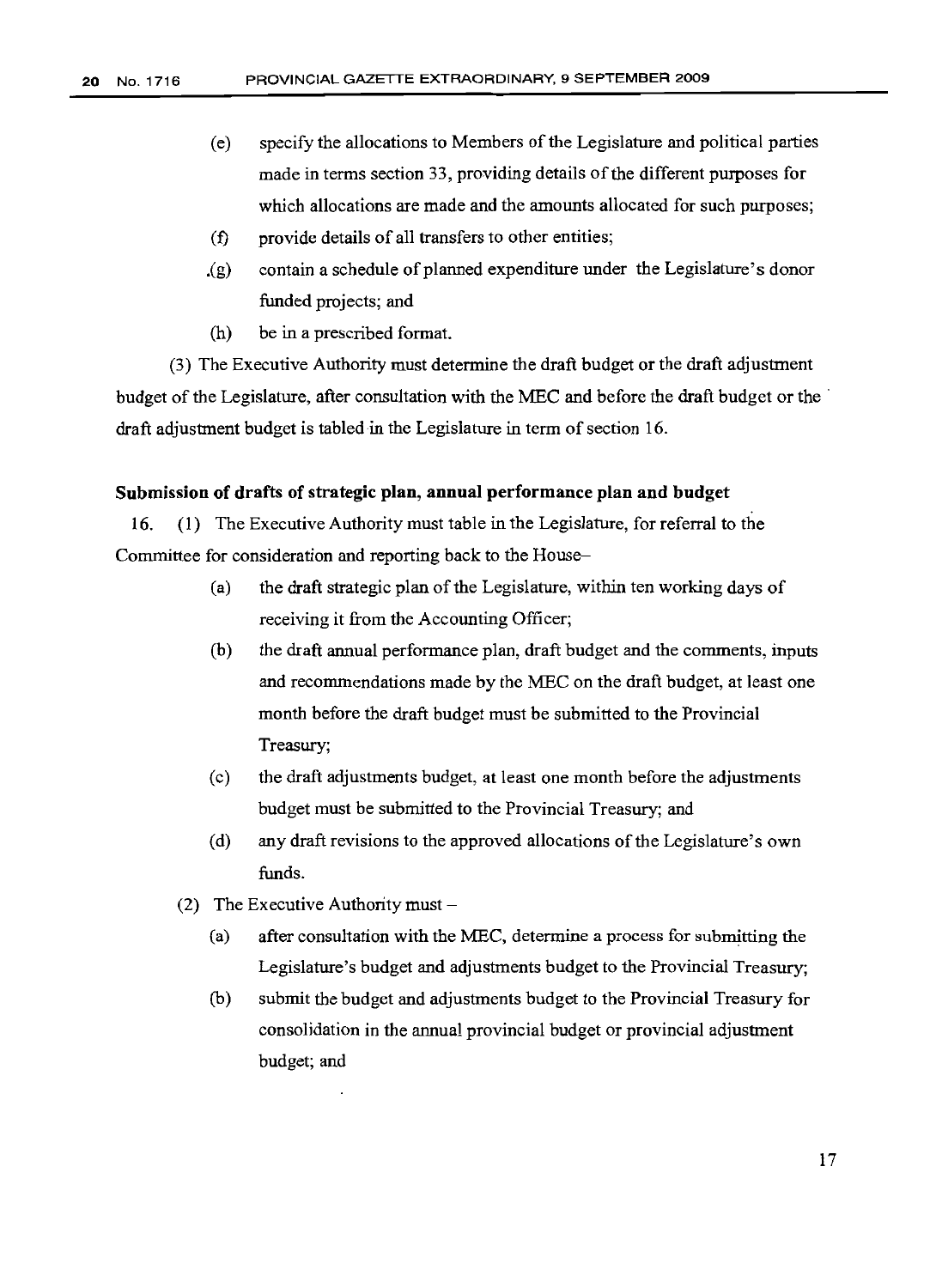(c) represent the Legislature in any discussions with the MEC on any aspect of the Legislature's budget or adjustments budget.

# **Annual appropriations and approvals**

17. (1) For each financial year, the Legislature must -

- (a) appropriate funds contemplated in section  $15(2)(b)(i)$  in the annual provincial budget; and
- (b) approve the use of the funds contemplated in section  $15(2)(b)(iii)$ .
- (2) Any revision of an appropriation in terms of subsection (1)(a) must be made -
	- (a) by a provincial adjustments budget referred to in section 31 ofthe Public Finance Management Act; and
	- (b) in accordance with the procedure set out in section 16(2).
- (3) Any revision of an approval in terms of subsection  $(1)(b)$  must be approved by the Legislature.

# **Expenditure before the Legislature's annual budget is passed**

18. (I) If the Legislature does not pass its annual budget before the start ofthe financial year to which it relates -

- (a) funds may be withdrawn from the Provincial Revenue Fund for the requirements of the Legislature during that financial year as a direct charge against the Fund until the budget is passed; and
- (b) funds from the Legislature's own revenue sources may be used to meet the requirements of the Legislature.
- (2) Funds made available to the Legislature in terms of subsection  $(1)$  may not -
	- (a) during the first four months of the financial year, exceed forty-five per cent of the total amount in the previous approved budget;
	- (b) during each of the following months, exceed ten per cent of the total amount in the previous approved budget; or
	- (c) in aggregate, exceed the total amount appropriated and approved in the previous approved budget.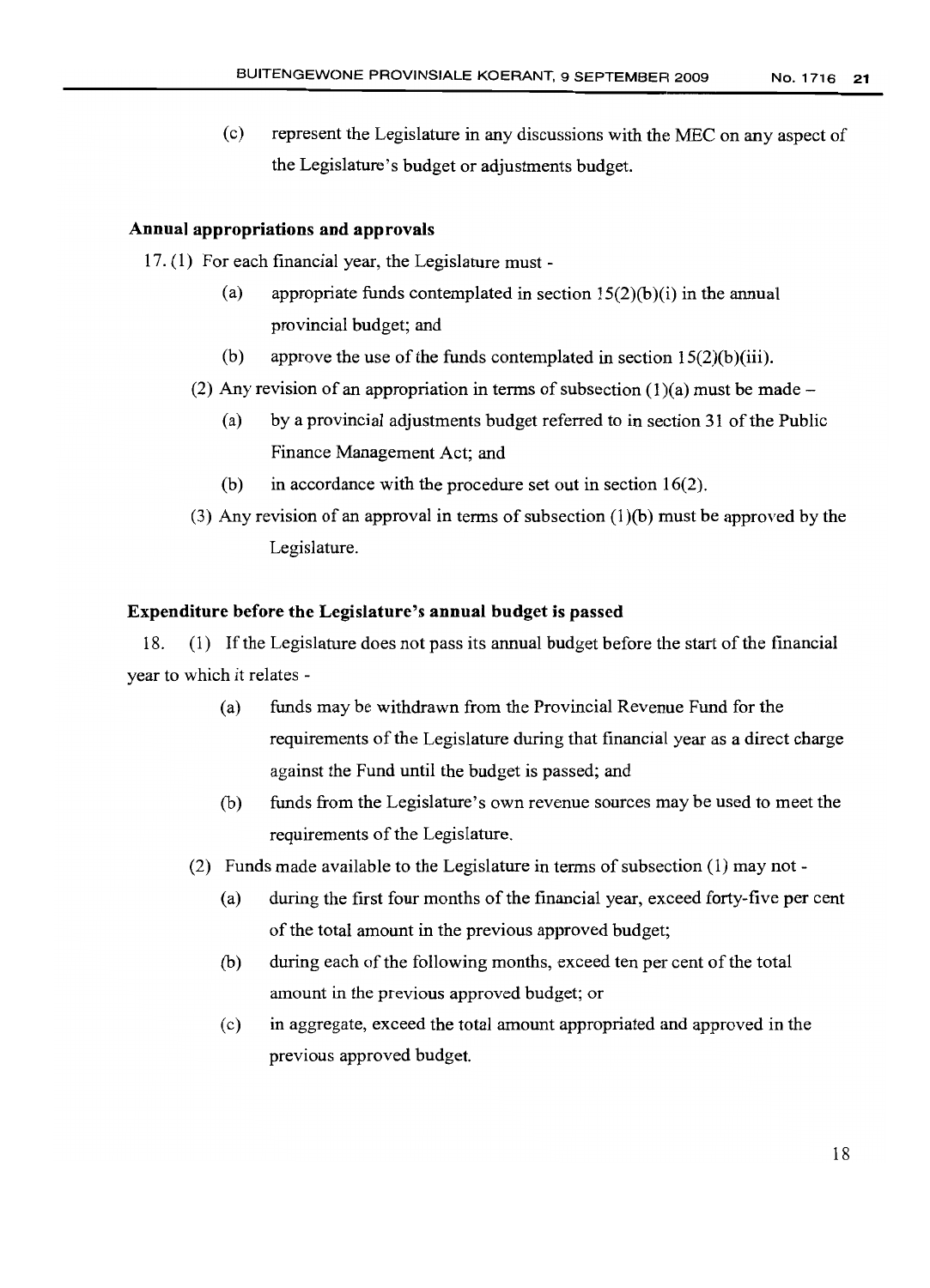(3) The funds provided for in subsection (1) are not additional to funds appropriated or approved for the relevant financial year, and any funds withdrawn or used in terms of that subsection must be regarded as forming part of the funds appropriated and approved in the budget for that financial year.

#### **Unauthorised expenditure**

19. (1) This section applies to any unauthorised expenditure incurred by the Legislature, other than the unauthorised expenditure of donor funds.

(2) Unauthorised expenditure incurred by the Legislature does not become a charge against the Provincial Revenue Fund, unless -

- (a) the expenditure is an overspending of the Legislature's approved budget and the Legislature appropriates an additional amount to cover the overspending; or
- (b) the expenditure is unauthorised for another reason and the Legislature authorises the expenditure as a direct charge against the Provincial Revenue Fund.

(3) The Legislature must advise the Provincial Treasury of any unauthorised expenditure that is authorised in terms of subsection (2).

(4) If the Legislature authorises unauthorised expenditure in terms of subsection  $(2)$ but does not appropriate an additional amount to cover the amount of the unauthorised expenditure, the unauthorised expenditure becomes a charge against the Legislature's own funds.

(5) Any unauthorised expenditure that the Legislature does not approve must be recovered from the person responsible for the unauthorised expenditure.

# **Unauthorised expenditure of donor funds**

20. (1) Any unauthorised expenditure of donor funds that the Legislature approves becomes a charge against the Legislature's own funds.

(2) Any unauthorised expenditure of donor funds that the Legislature does not approve must be recovered from the person responsible for the unauthorised expenditure.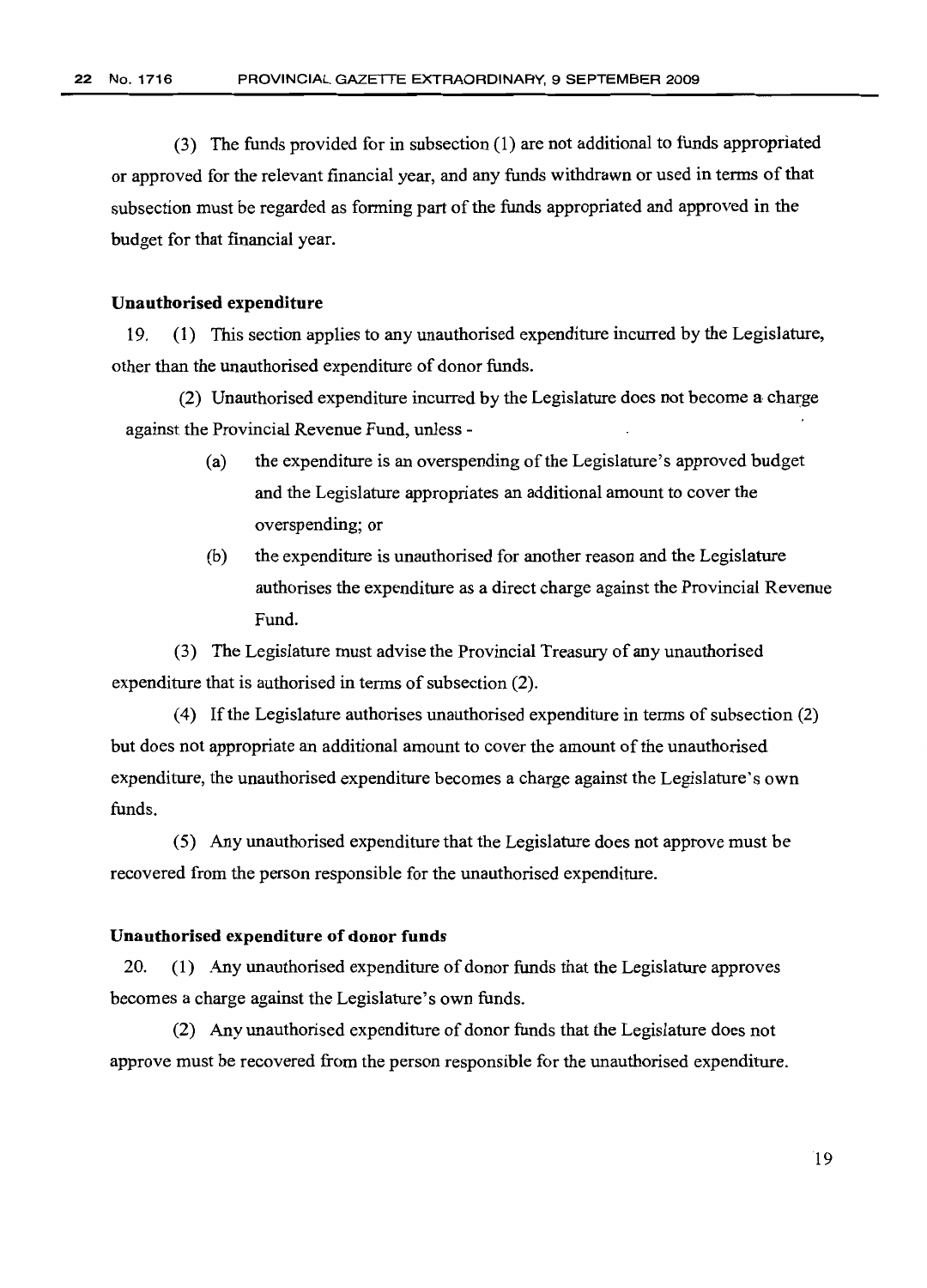# Virement between main divisions within the approved budget

21. (I) The Accounting Officer may use a saving in the total amount appropriated or approved under a main division within the Legislature's approved budget towards defraying excess expenditure under another main division within the approved budget, unless the Executive Authority directs otherwise.

(2) The Accounting Officer must obtain the written permission of the Executive Authority to defray excess expenditure contemplated in subsection (1) from the savings of an  $amount -$ 

- (a) specifically and exclusively appropriated or approved for a purpose mentioned under a main division within the approved budget;
- (b) appropriated or approved for transfer to another institution; or
- (c) appropriated or approved for capital expenditure when used to defray current expenditure.

(3) The amount of a saving under a main division ofthe Legislature's approved budget that may be used in terms of subsection  $(1)$ , may not exceed eight per cent of the amount appropriated and approved under that main division.

(4) This section does not authorise the use of a saving of an amount that is a direct charge against the Provincial Revenue Fund in order to supplement the Legislature's appropriated funds.

(5) The Executive Authority may make regulations or issue instructions in accordance with sections 64 and 65 respectively concerning the application of this section.

# Treatment of unspent funds

22. (1) The Legislature is not required to return to the Provincial Revenue Fund any money appropriated or approved for a particular financial year but not spent in that year.

(2) Funds appropriated for, but not spent in, a particular financial year must be regarded as funds derived from the Legislature's own revenue sources, and the approval of their use in subsequent financial years must be in accordance with section  $17(1)(b)$ .

(3) Funds derived from the Legislature's own revenue sources that are approved for a particular financial year, but not spent in that year, must be approved for use in subsequent financial years in accordance with section  $17(1)(b)$ .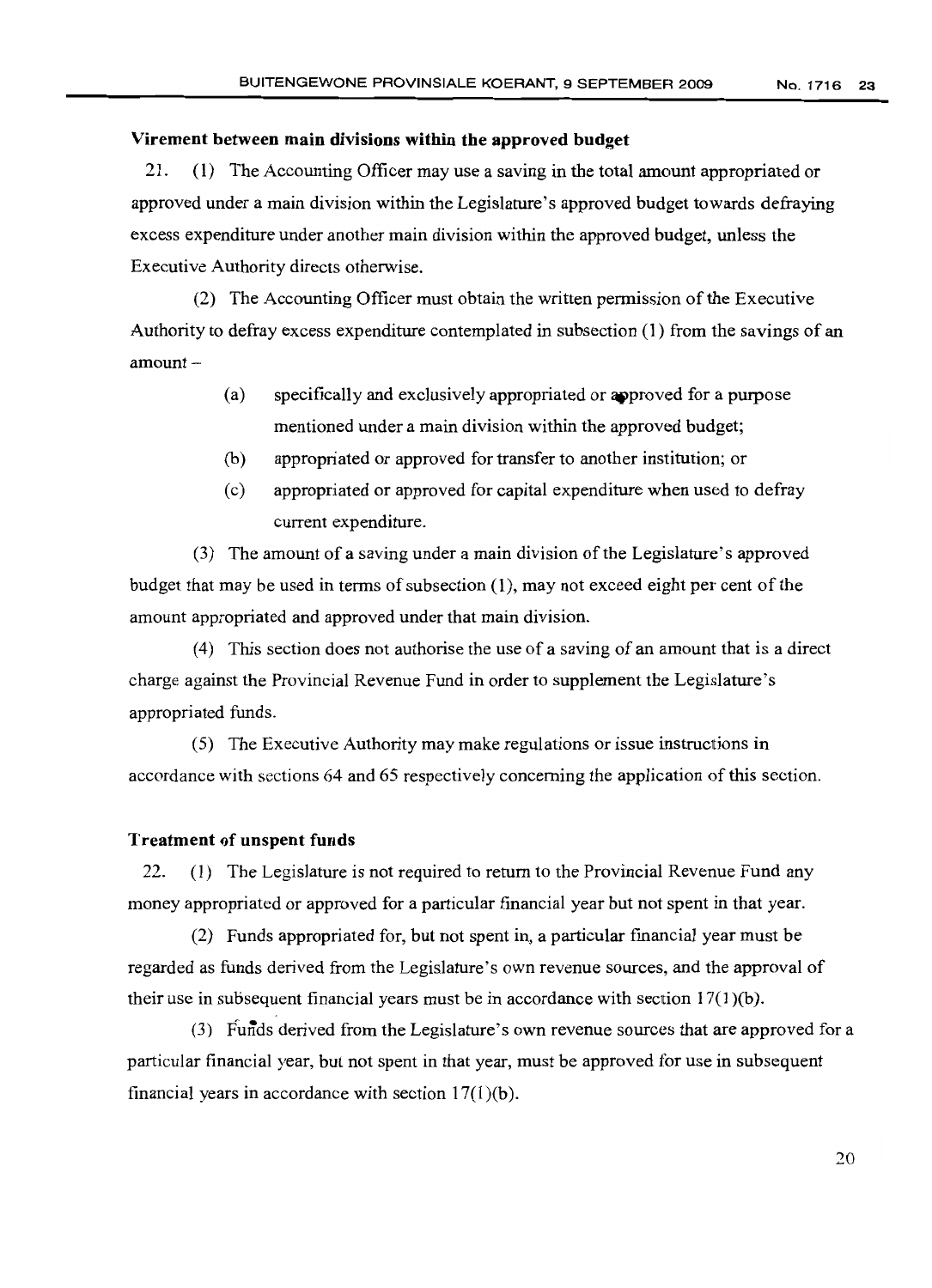(4) Despite the provisions of subsection  $(1)$ , funds retained by the Legislature must be spent within the next two financial years failure which they must be returned to the Provincial Revenue Fund.

# *CHAPTER* 4 *CASH MANAGEMENT AND INVESTMENT*

# Cash management and investment policy

23. (1) The Executive Authority must prescribe in accordance with section 64 an appropriate policy  $-$ 

- (a) to ensure efficient and effective banking and cash management; and
- (b) for investing money not immediately required.

(2) The Accounting Officer is responsible for establishing systems and procedures for the effective implementation of the policy prescribed in terms of subsection (1).

# Opening of bank accounts

24. (1) The Accounting Officer, with the approval of the Executive Authority, and in accordance with the policy referred to in section 23, must open and maintain-

- (a) a bank account into which all money received by the Legislature must promptly be paid; and
- (b) such other bank accounts as are necessary for the effective and efficient management of the Legislature's funds.
- (2) The Legislature may not open a bank account  $-$ 
	- (a) abroad;
	- (b) with an institution not registered as a bank in terms of the Banks Act, 1990 (Act No. 94 of 1990); or
	- (c) otherwise than in the name of the Legislature.

(3) A bank account opened in terms of this section does not form part of the Provincial Revenue Fund.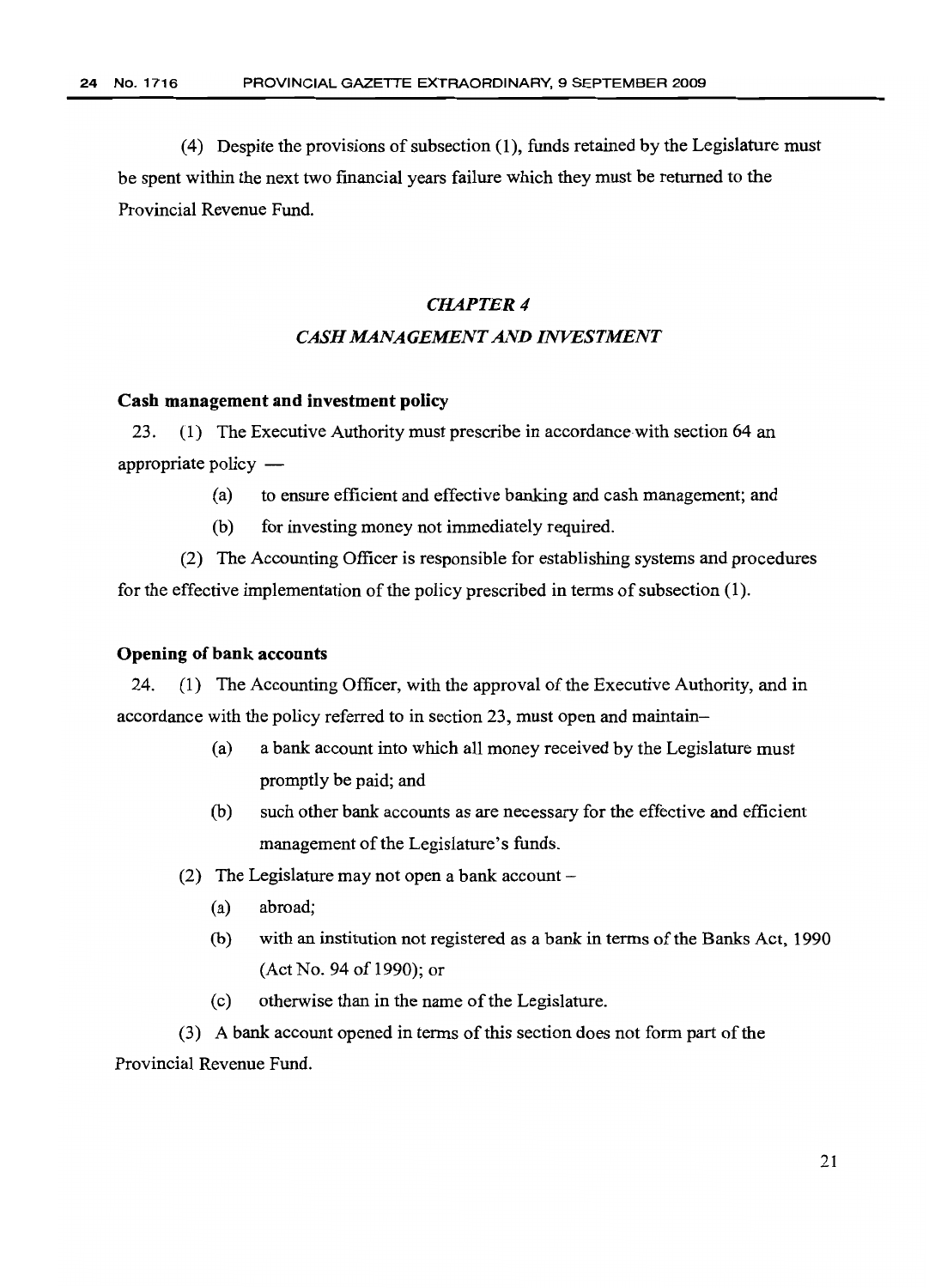# **Control of bank accounts**

25. (1) The Accounting Officer  $-$ 

- $(a)$  must administer all of the Legislature's bank accounts;
- (b) is accountable to the Executive Authority for the Legislature's bank accounts; and
- (c) must enforce compliance with section 26.

# **Withdrawals from bank accounts**

26 .(1) Only the Accounting Officer, or an official to whom that authority has been delegated in terms of section 9, may withdraw money, or authorise the withdrawal of money, from any of the Legislature's bank accounts.

(2) A delegation in terms of subsection  $(1)$  must be in accordance with the policy made in terms of section 23.

- (3) Money may be withdrawn from a bank account of the Legislature only for-
	- (a) defraying expenditure in accordance with the Legislature's approved budget or authorised for the Legislature as a direct charge against the Provincial Revenue Fund;
	- (b) defraying expenditure incurred in relation to a donor funded project;
	- (c) refunding money incorrectly paid into a bank account;
	- (d) making other refunds approved by the Executive Authority; or
	- (e) cash management or investment purposes in accordance with the policy made in terms of section 23.

# **Restrictions on borrowing, guarantees and other transactions**

- 27  $(1)$  The Legislature may not -
	- (a) borrow money;
	- (b) issue a guarantee or security; or
	- (c) enter into any other similar transaction that binds or may bind it to any future financial commitment.

(2) Neither the state nor the Legislature is bound by a loan, guarantee, security or other transaction entered into in breach of sub-section (1).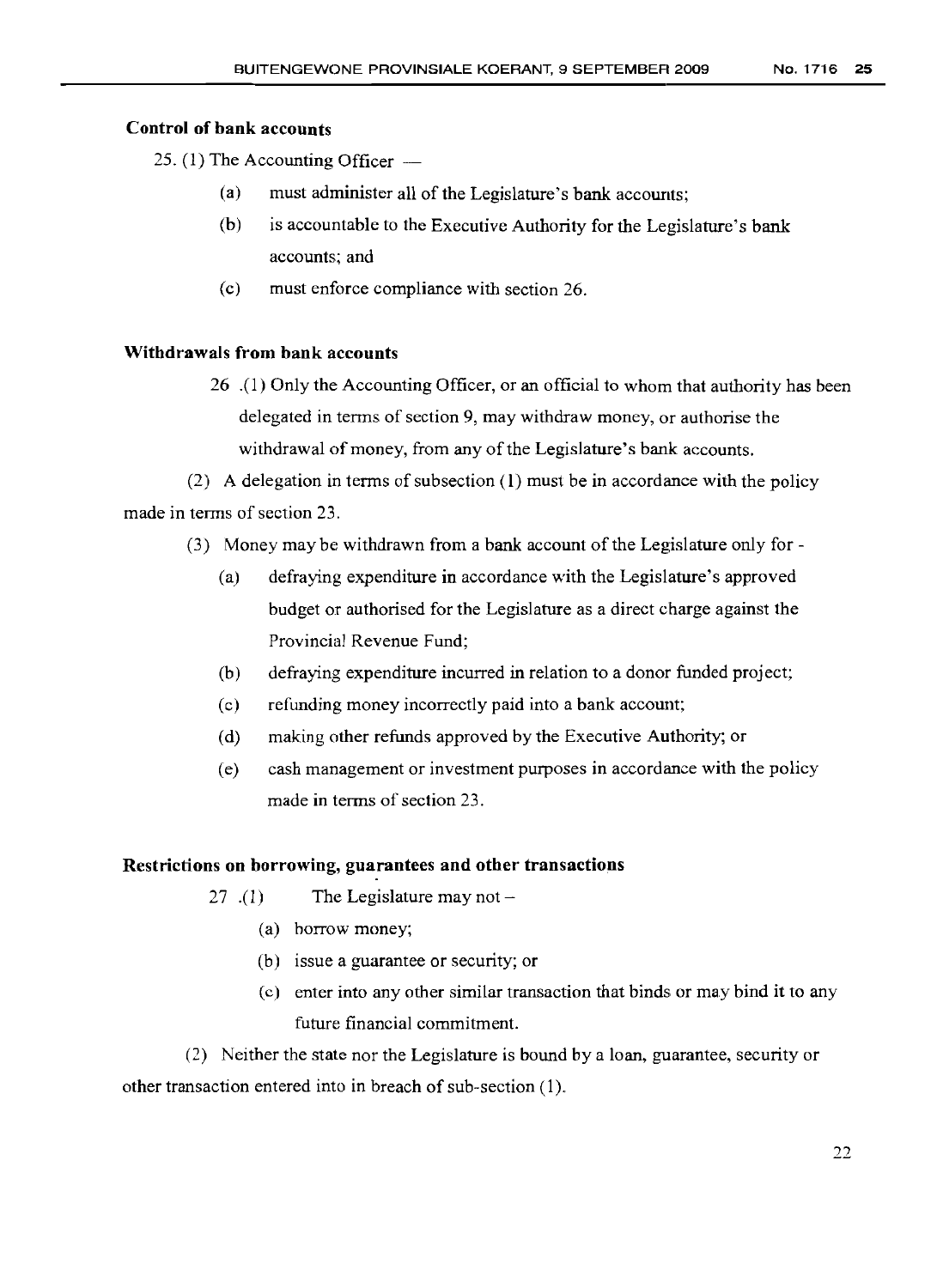- (3) Subsection (I) does not prevent the Legislature from
	- (a) issuing or being bound by guarantees for loans in terms of housing administered by the Legislature for its employees;
	- (b) entering into any operating lease agreement for the use of property or equipment; or
	- (c) using credit cards, fleet management cards or other credit facilities repayable within thirty days from the date on which an account is rendered.

# Requisitioning of funds by Accounting Officer

28. The Executive Authority must, after consultation with the MEC, determine a process for requisitioning appropriated funds that provides for sound cash-flow management.

# **CHAPTER 5** *FINANCIAL MANAGEMENT*

# Asset and liability management

- 29.(1) The Accounting Officer is responsible for managing  $-$ 
	- (a) the Legislature's assets, including safeguarding and maintaining those assets; and
	- (b) the Legislature's liabilities.
	- (2) For the purposes of subsection  $(1)$ , the Accounting Officer must ensure that-
		- (a) the Legislature maintains an accounting and information system that accounts for its assets and liabilities;
		- (b) the Legislature's assets and liabilities are valued in accordance with standards of generally recognised accounting practice; and
		- (c) the Legislature maintains a system of internal control of assets and liabilities, including a register of assets and liabilities.

# Revenue management

30 .(1) he Accounting Officer is responsible for managing the revenue ofthe Legislature.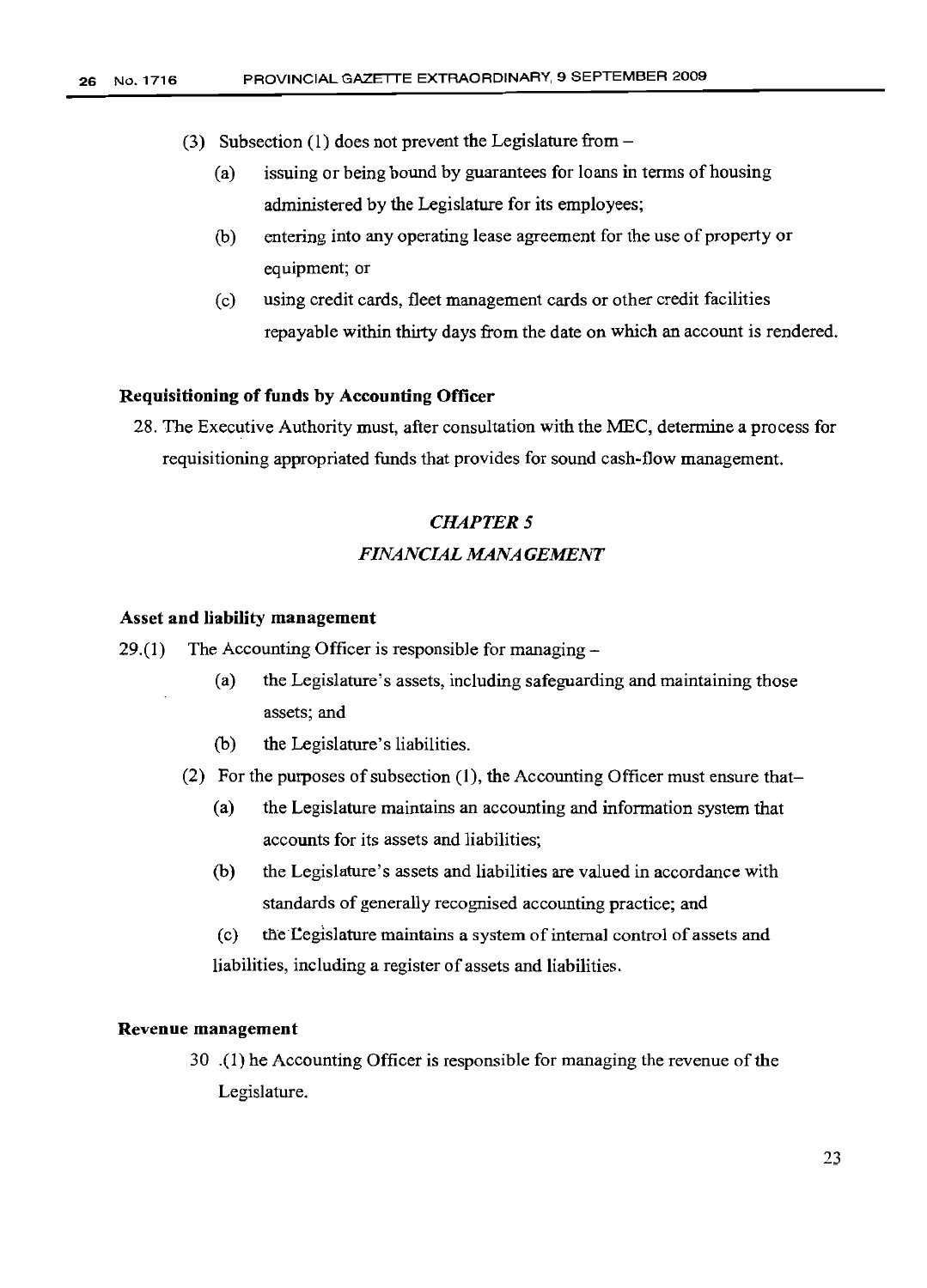- (2) For the purposes of subsection (1), the Accounting Officer must ensure that  $-$ 
	- (a) the Legislature has effective revenue collection systems;
	- (b) all money received is deposited promptly into the bank account contemplated by section  $24(1)(a)$ ;
	- (c) the Legislature maintains an accounting and information system which
		- (i) recognises revenue when it is earned or becomes due; and
		- (ii) accounts for receipts of revenue;
	- (d) the Legislature maintains a system of internal control in respect of revenue; and
	- (e) all revenue received by the Legislature is reconciled at least on a weekly basis.

# **Management of debtors**

31 .(1) The Accounting Officer must take effective and appropriate steps to collect all monies due to the Legislature including  $-$ 

- (a) maintaining proper accounts and records of all debtors, including amounts received in part payment; and
- (b) if appropriate, instituting legal proceedings.

(2) The Accounting Officer may settle or write off a debt only in accordance with a policy prescribed in accordance with section 64.

(3) Interest must be charged on any debt owed to the Legislature in accordance with a policy prescribed in section 64.

# **Expenditure management**

32 .(1) The Accounting Officer is responsible for managing the expenditure ofthe Legislature.

(2) For the purpose of subsection  $(1)$ , the Accounting Officer must ensure that -

(a) the Legislature maintains an effective system of expenditure control, which includes procedures for the approval and authorisation of the withdrawal and payment of funds;

(b) the Legislature maintains an accounting and information system which  $-$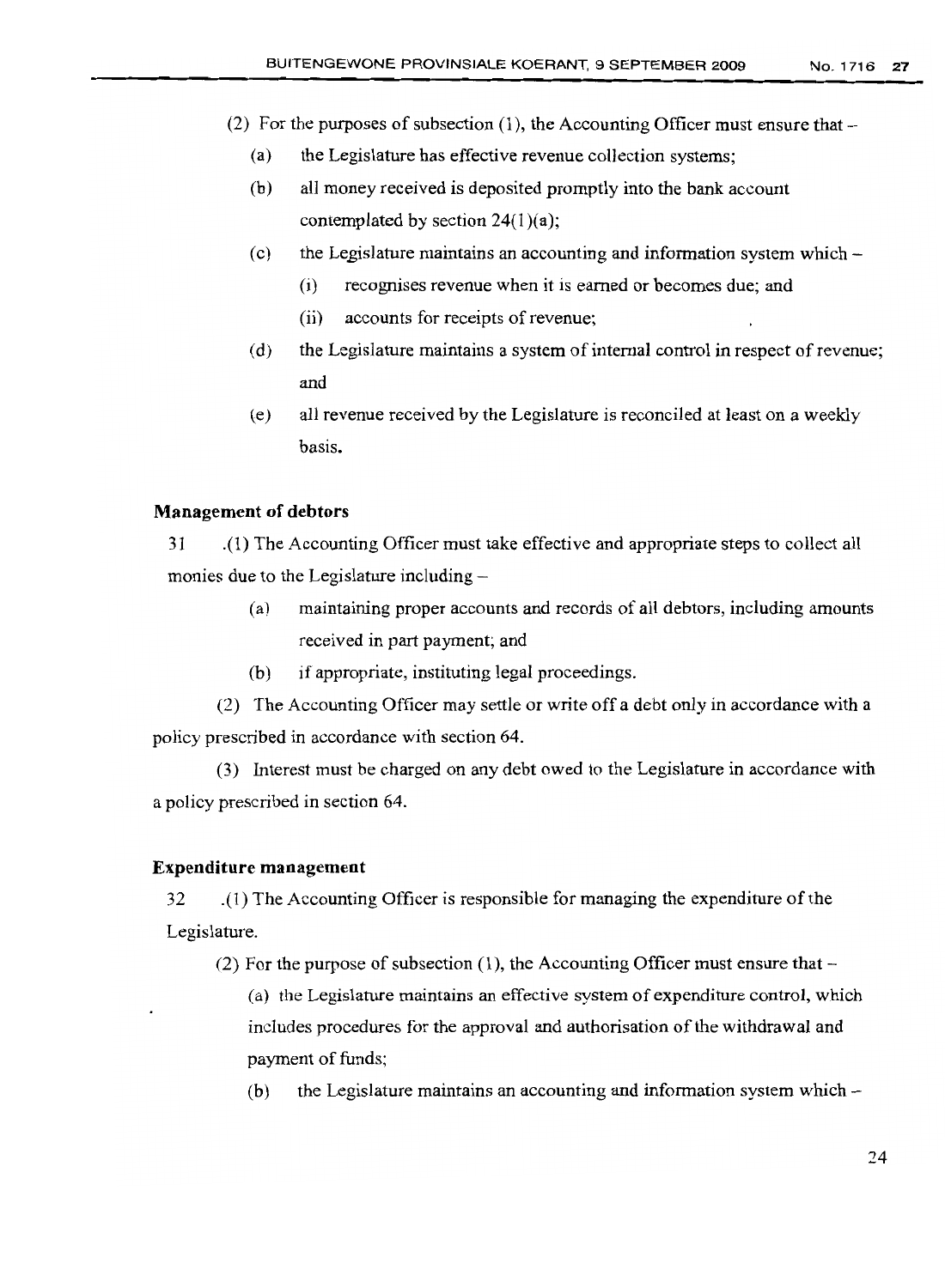- (i) recognises expenditure when it is incurred;
- (ii) accounts for creditors of the Legislature; and
- (iii) accounts for payments made by the Legislature;
- (c) the Legislature maintains a system ofinternal control in respect of creditors and payments;
- (d) the Legislature makes payment  $-$ 
	- (i) directly to the person to whom it is due unless agreed otherwise or for good reason; and
	- (ii) either electronically or by way of non-transferable cheques, but cash payments and payments by way of cash cheques may be made for exceptional reasons, and only up to a prescribed limit;
- (e) all amounts owed by the Legislature are paid within 30 days ofreceiving the relevant invoice or statement, unless -
	- (i) the amount is unclear or disputed; or
	- (ii) it is agreed otherwise; and
- (f) all financial accounts ofthe Legislature are closed monthly and reconciled with its records.

# **Support for Members and political parties**

33 .(1) Each political party must be provided with financial and administrative assistance in proportion to its representation to enable it and its leader to perform their functions in the Legislature effectively.

(2) The Executive Authority must make regulations concerning the allocation and use of any funds provided by the Legislature to political parties or to Members ofthe Legislature.

 $(3)$  Before making regulations in terms of subsection  $(2)$ , the Executive Authority must consult with the political parties.

 $(4)$  The regulations must -

- $(a)$  regulate the allocation of funds in an equitable manner;
- (b) specify the purposes for which funds may be used;
- (c) provide for the prompt payment of funds into a bank account;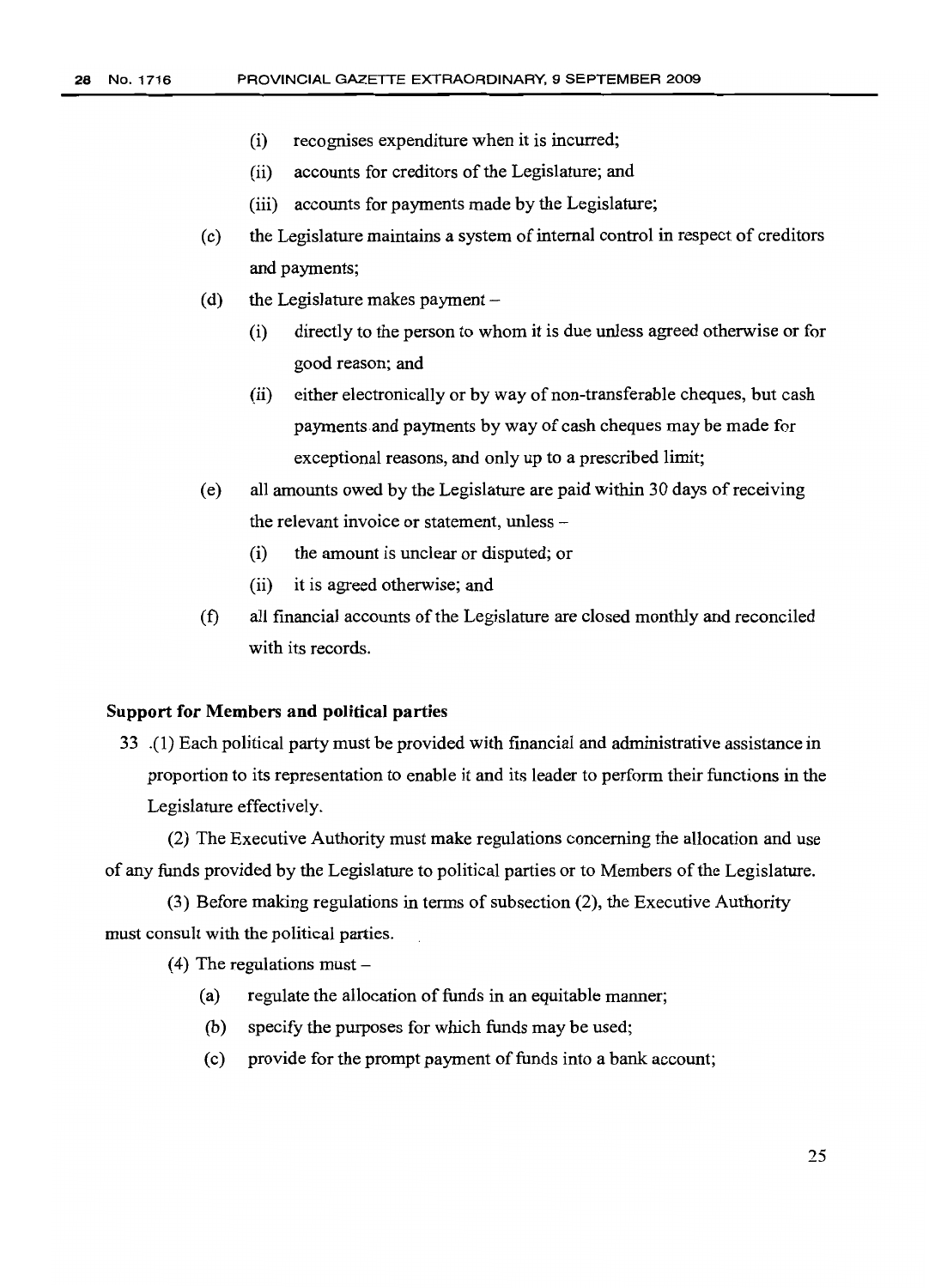- (d) stipulate the responsibilities of the Members of the Legislature and political parties to account for allocated funds;
- (e) establish a procedure according to which Members of the Legislature and political parties account for the use of funds;
- (f) prescribe a format for financial statements for accounting for the use of funds;
- (g) require political parties to submit audited fmancial statements in the prescribed format to the Accounting Officer;
- (h) provide for the recovery of funds spent irregularly; and
- (i) establish a dispute resolution procedure.

(5) The regulations must authorise the Accounting Officer to withhold funds allocated to a political party or a Member of the Legislature -

- (a) until the Accounting Officer receives -
	- (i) adequate information concerning the ability of the political party or Member to manage and account for the funds;
	- (ii) any outstanding audit reports on the use of the Legislature funds by the political party or Member; and
	- $(iii)$ any other information reasonably necessary to confirm that the political party or Member is entitled to the funds; and
- (b) in instances of a qualified audit report in respect of such funding, until adequate measures are put in place to rectify the qualification.

# **Transfers**

- 34 .(1) Before transferring any funds from the Legislature to any other entity, the Accounting Officer must  $-$ 
	- (a) obtain a written assurance from the entity that it implements effective, efficient and transparent financial management and internal control systems; or
	- (b) render the transfer subject to conditions and remedial measures requiring the entity to establish and implement effective, efficient and transparent financial management and internal control systems.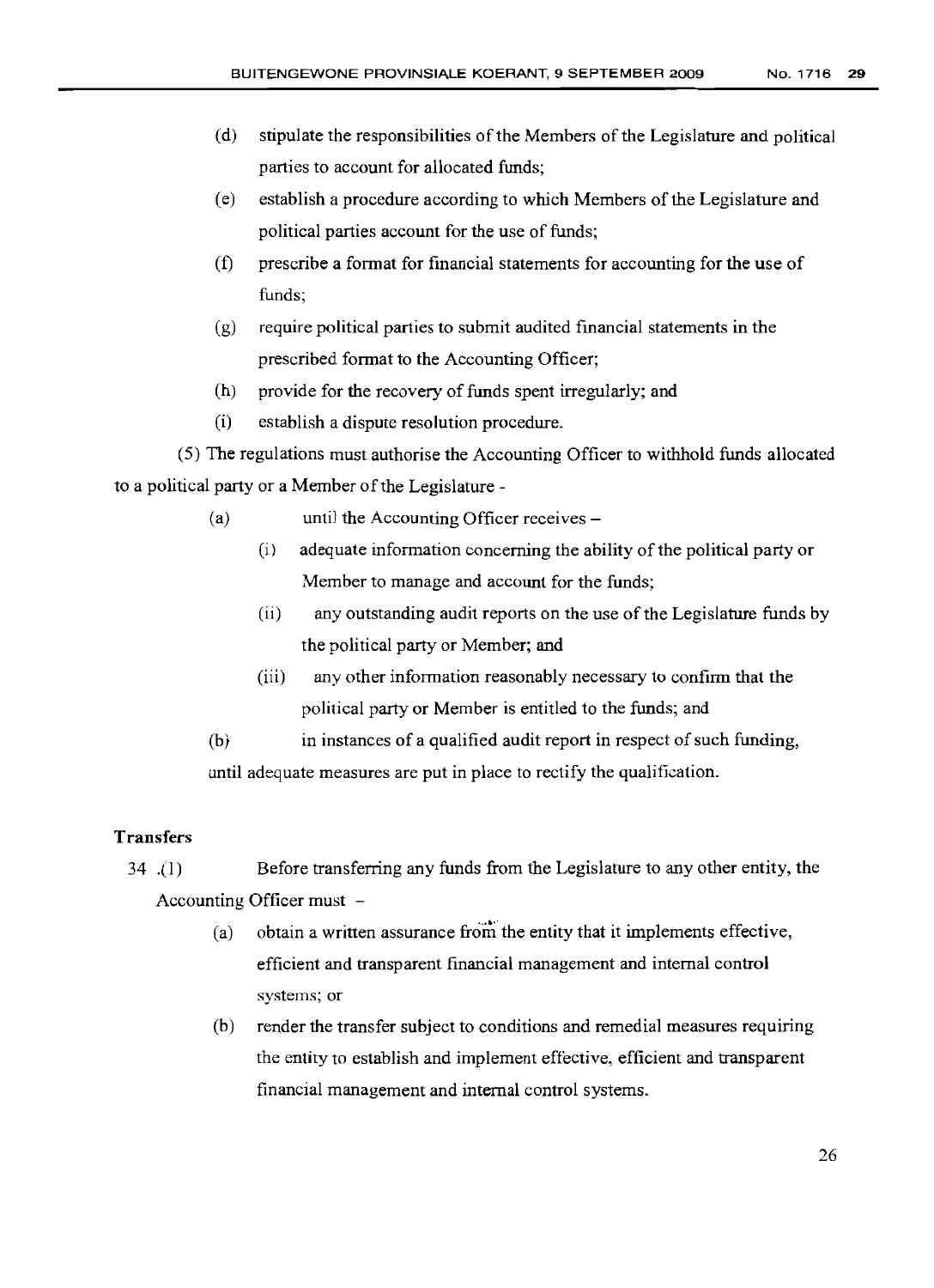- (2) Subsection (1) does not apply to:
	- (a) to transfers to entities in other countries or to international institutions.
	- (b) Any transfer contemplated by subparagraph (a) is governed by the instrument regulating the relationship between South Africa and that entity or institution.

# **Budget implementation**

- 35 .(1) The Accounting Officer is responsible for implementing the Legislature's budget and must ensure that -
	- (a) spending is in accordance with the approved budget; and
	- (b) revenue and expenditure are properly monitored.

# **Executive directive with financial implications**

36 .(1) A directive by the Executive Authority that has financial implications must -

- (a) be in writing; and
- (b) be addressed to the Accounting Officer.

(2) Ifimplementation of a directive contemplated by subsection (I) is likely to result in unauthorised expenditure, the Accounting Officer -

- (a) may not proceed with the implementation of the directive; and
- (b) must inform the Executive Authority in writing of the likelihood that the directive may lead to unauthorised expenditure.

(3) Ifthe Accounting Officer proceeds to implement a directive contemplated in subsection (2), without receiving a further instruction from the Executive Authority in terms of subsection (5), and it results in unauthorised expenditure, the Accounting Officer is responsible for such unauthorised expenditure.

(4) An official may not implement a directive by the Executive Authority that may have financial implications, unless the Accounting Officer issues a written instruction to proceed with implementation.

(5) The Executive Authority may instruct the Accounting Officer to proceed with the implementation of a directive contemplated in subsection  $(2)$  only if it is to provide for -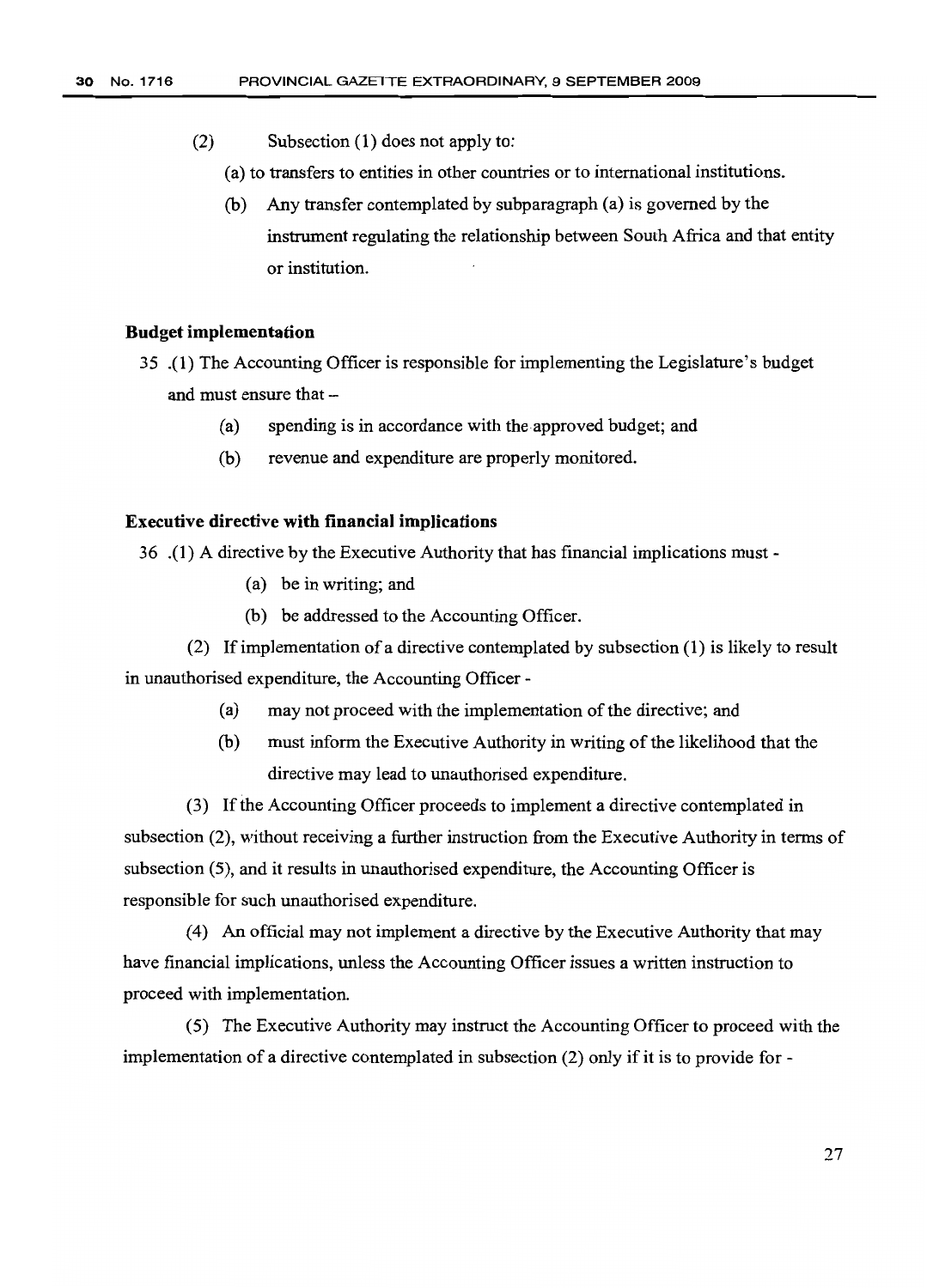- (a) an expenditure of an exceptional nature which is currently not provided for in the Legislature's budget and which cannot, without serious prejudice to the interests of the Legislature, be postponed to a future appropriation or approval of funds; or
- (b) an unforeseeable and unavoidable expenditure approved by the Legislature.

(6) Ifthe Executive Authority instructs the Accounting Officer to proceed with the implementation of a directive contemplated in subsection (2), the Executive Authority must specify the instruction and the reasons for that instruction in writing and without delay -

- (a) give a copy to the Accounting Officer; and
- (b) table a copy in the Legislature for prompt referral to the Committee.

(7) On receipt of a written instruction contemplated in subsection (6), the Accounting Officer must file a copy with the Auditor-General promptly.

# Impending shortfalls and overspending

37 .(1) The Accounting Officer must  $-$ 

- (a) report in writing to the Executive Authority  $-$ 
	- (i) any impending shortfalls in budgeted revenue and overspending of a main division within the Legislature's vote; and
	- (ii) any steps taken to prevent or rectify such shortfalls or overspending; and
- (b) comply with any remedial measures imposed by the Executive Authority to prevent or rectify such shortfalls or overspending.

# *CHAPTER* 6

# *SUPPLY CHAIN MANAGEMENT*

# Application of this Chapter

38. (1) This Chapter applies to--

(a) the procurement by the Legislature of goods and services; and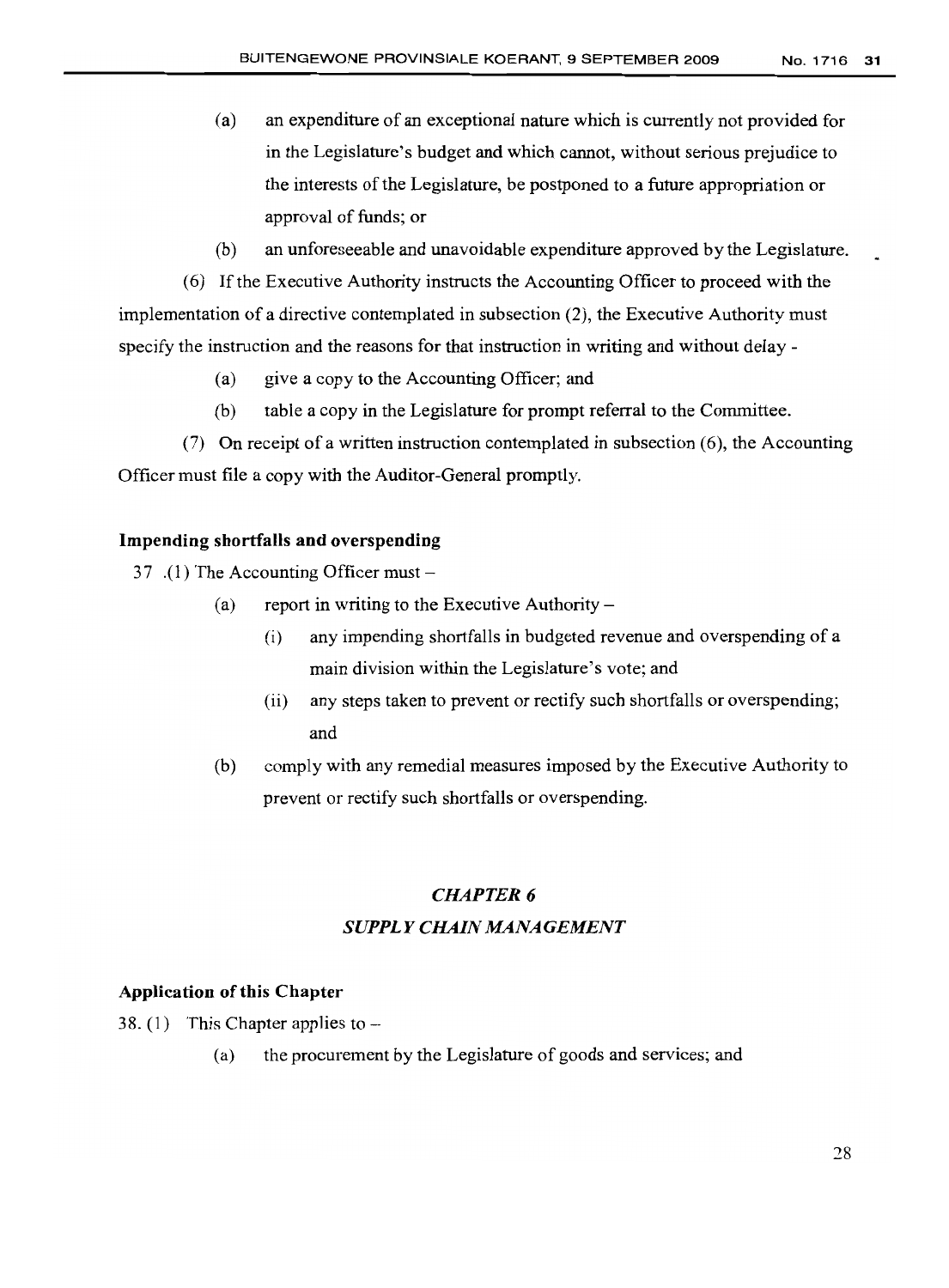(b) the disposal and letting of the Legislature's assets, including the disposal of goods no longer required.

# **Supply chain management policy**

39. (1) The Executive Authority must prescribe in accordance with section 64 a supply chain management policy which  $-$ 

- (a) is fair, equitable, transparent, competitive and cost effective;
- (b) promotes high ethical standards and prohibits fraud, corruption, favouritism and unfair and irregular practices;
- (c) requires disclosure of and deals appropriately with conflicts of interests;
- (d) establishes appropriate supply chain management processes and procedures, including-
	- (i) demand management;
	- (ii) acquisition management;
	- (iii) logistics management;
	- (iv) disposal management;
	- (v) risk management; and
	- (vi) regular assessment of supply chain performance; and
- (e) complies with other applicable legislation.'

# **Implementation ofsupply chain management policy**

- 40. (1) The Accounting Officer must-
	- (a) implement the supply chain management policy;
	- (b) take all reasonable steps to ensure that proper mechanisms are in place to .minimise dishonesty, favouritism and unfair and irregular practices;
	- (c) ensure that contracts concluded for the supply of services and goods are properly enforced;
	- (d) monitor the performance of contractors; and

<sup>&</sup>lt;sup>I</sup> This includes the Preferential Procurement Policy Framework Act, 2000 (Act No. 5 of 2000) and the Broad-Based Black Economic Empowerment Act, 2003 (Act No. 53 of 2003). [PERMANENT FOOTNOTE]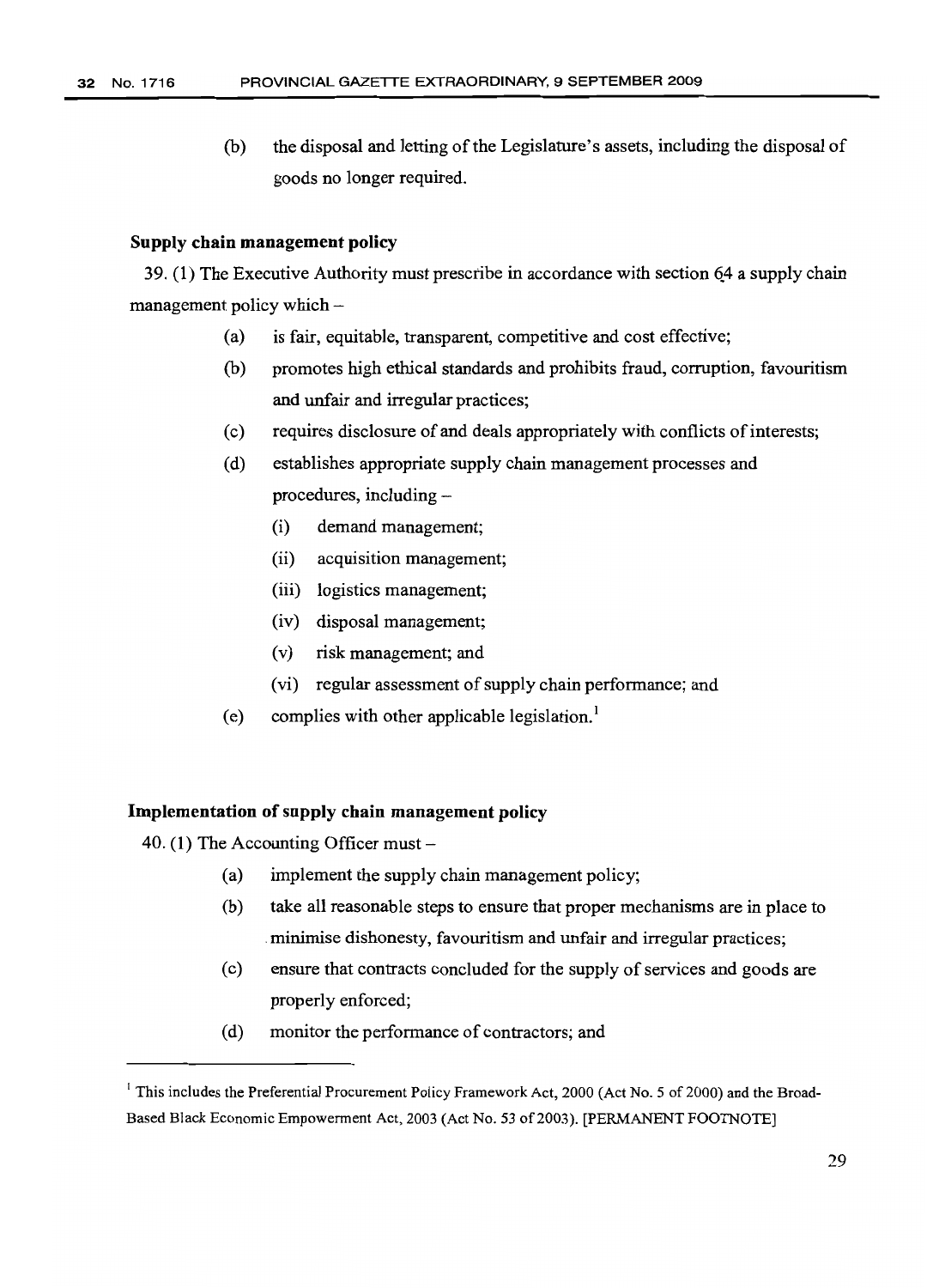- (e) regularly report to the Executive Authority on-
	- (i) the management of contracts and the performance of contractors; and
	- (ii) the implementation of the policy.

# Unsolicited offers

41. (1) The Executive Authority may prescribe a policy in accordance with section 64 for considering offers to supply goods or services that are unsolicited or are made otherwise than in accordance with the supply chain management policy contemplated in section 39.

- (2) The Accounting Officer-
- (a) is not obliged to consider any offer contemplated in subsection (1); and
	- (b) may consider an offer contemplated in subsection (1) only in accordance with the prescribed policy.

# Tenders not recommended

42. (1) The Accounting Officer must notify the Auditor-General and the Executive Authority in writing if a contract is concluded in respect of a tender, quotation, or other bid other than the one recommended.

> (2) Subsection (l) does not apply if a contract was concluded in order to rectify an irregularity.

# Members of the Legislature barred from serving on tender committees

43. (1) No Member of the Legislature may  $-$ 

- (a) be a member of a committee evaluating or approving tenders, quotations, contracts or other bids for the Legislature;
- (b) attend any meeting of such committee as an observer; or
- (c) participate in any other way in evaluating or approving tenders, quotations, contracts or other bids for the Legislature.

# Interference

44. (1) No person may-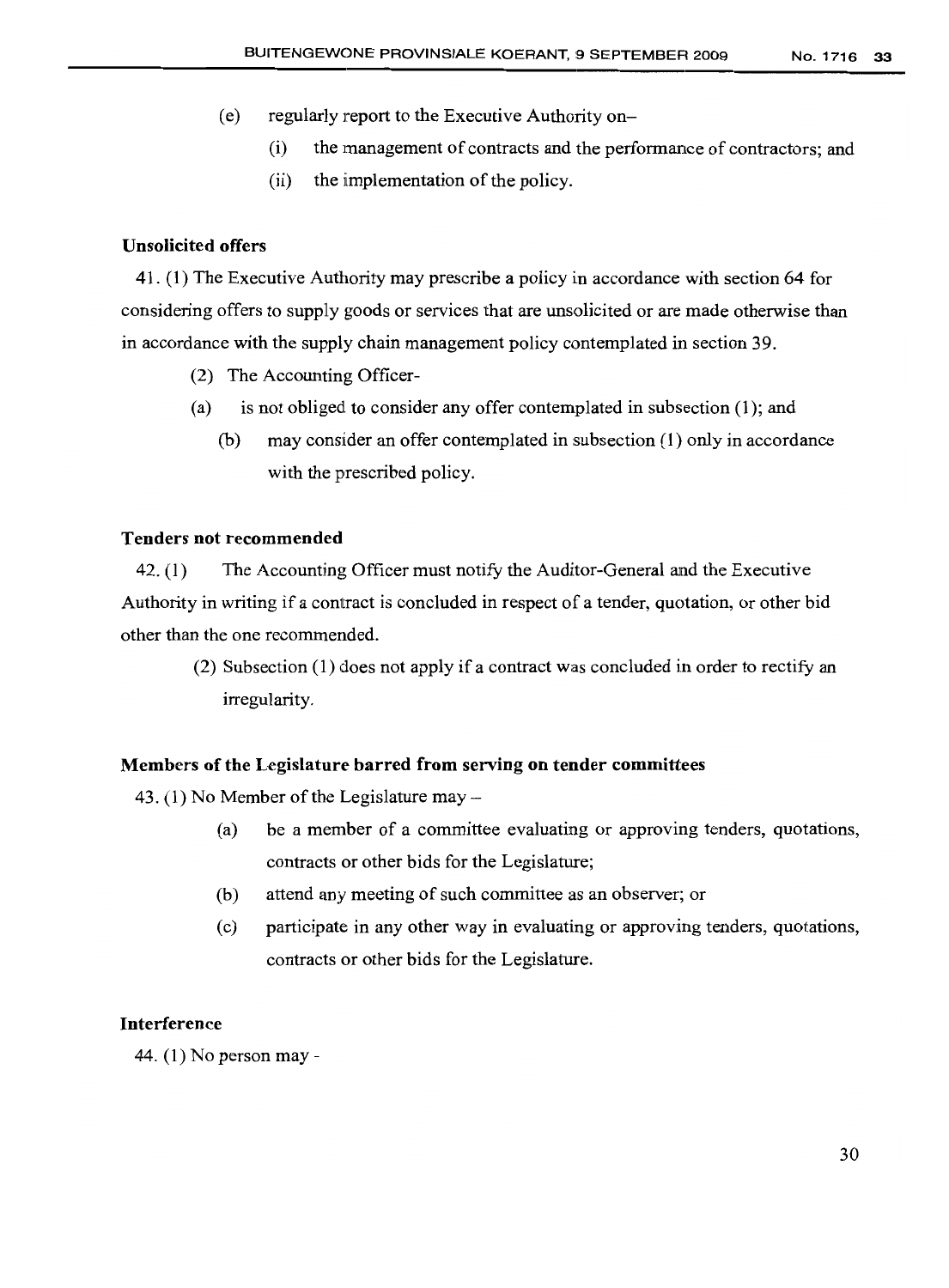- (a) interfere with, or improperly influence, the supply chain management system of the Legislature;
- $(b)$  impede the Accounting Officer in fulfilling the responsibilities of the Accounting Officer in terms of this Chapter; or
- (c) amend or tamper with any tender, quotation, contract or bid after its submission.

# Prohibition on contracts

45. (1) No contract to provide goods or services to the Legislature may be awarded to  $-$ 

- (a) a Member of the provincial legislature or a Member of the Executive Council;
- (b) a person in the employ of the State whose participation in bidding for the contract may result in a conflict of interest; or
- (c) any entity in which a person mentioned in paragraphs (a) or (b) is a Director or has a controlling or other substantial interest.

# *CHAPTER 7*

# *AUDIT COMMITTEE AND INTERNAL AUDIT UNIT*

# Establishment of audit committee

46. (1) The Legislature must have an audit committee appointed by the Executive Authority.

- (2) The audit committee must  $-$ 
	- (a) be constituted in a manner that ensures its independence; and
	- (b) consist of at least three persons with appropriate experience and knowledge.
- (3) More than half of the members of the audit committee must be individuals who-
	- (a) are not employed by the Legislature or the state and are not Members of Parliament, a provincial legislature, or a Municipal Council; and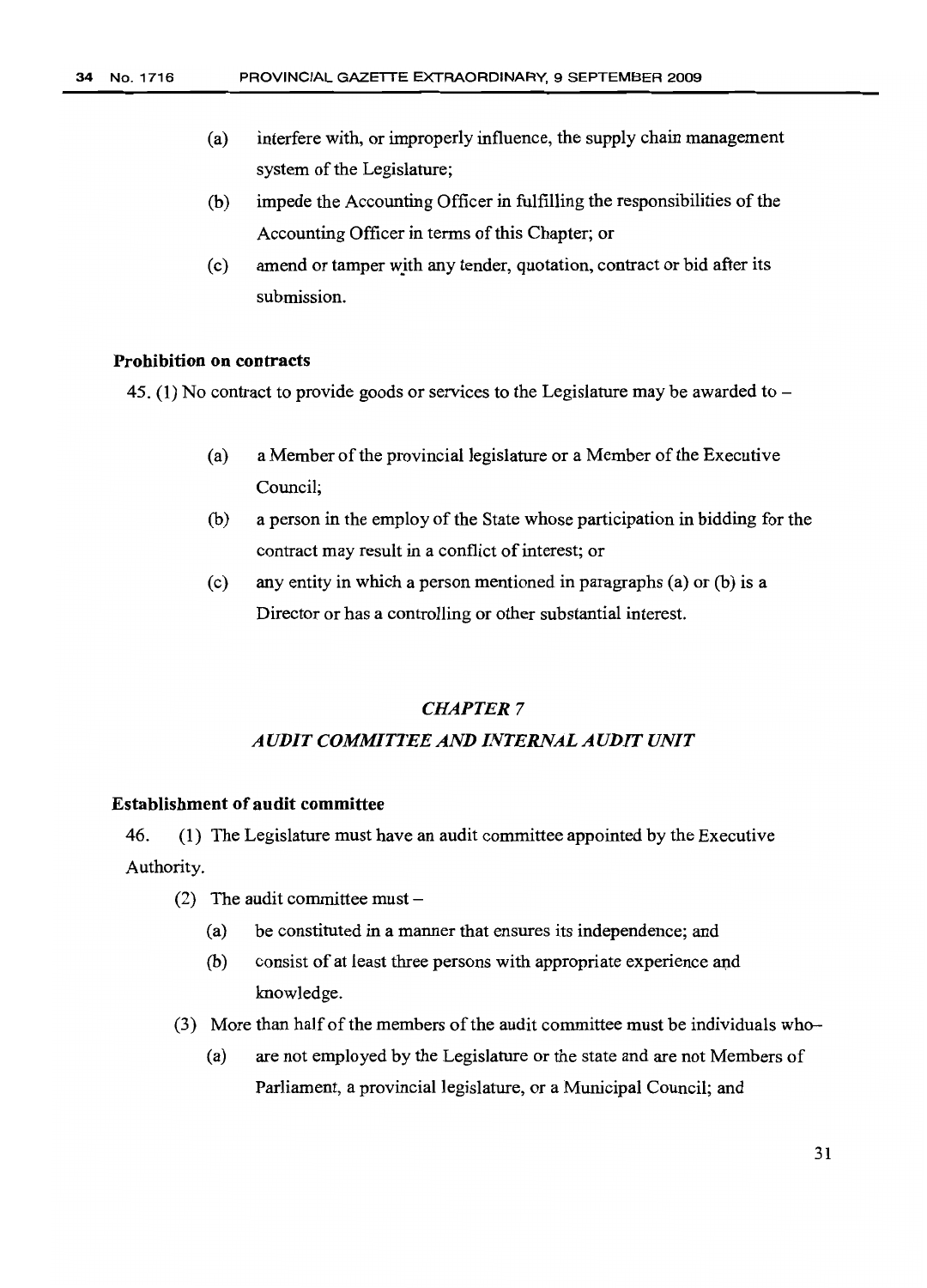(b) have no personal or financial interest in any matter related to the Legislature.

(4) The Executive Authority must appoint one ofthe members contemplated by subsection  $(3)$ , who has the requisite knowledge and expertise of the functional area of the audit committee and has the business, financial and leadership skills, as the chairperson ofthe committee.

 $(5)$  The terms of appointment and remuneration of members of the audit committee contemplated by subsection (3) must be consistent with the requirements for audit committees of other organs of state, taking into account tariffs determined by the South African Institute of Chartered Accountants in consultation with the Auditor-General, and tariffs determined by the National Treasury.

 $(6)$  A member of the audit committee who has a personal or financial interest in any matter before that committee must disclose that interest to that committee and withdraw from the proceedings when that matter is considered.

# **Functions of audit committee**

47. (1) The audit committee must  $-$ 

- (a) in consultation with the internal auditors, establish an audit charter to  $-$ 
	- (i) guide its audit approach and that of the internal auditors;
	- (ii) set out its operating procedures; and
	- (iii) determine the rules that govern its relationship with the internal auditors and the Accounting Officer;
- (b) carry out such investigations into the Legislature's financial and risk management as it considers necessary or as requested by the Accounting Officer;
- (c) in the annual report of the Legislature, comment on  $-$ 
	- $(i)$  the effectiveness of internal control;
	- (ii) the quality of financial management and any reports compiled by the Accounting Officer in terms of this Act; and
	- $(iii)$  the quality of the annual financial statements;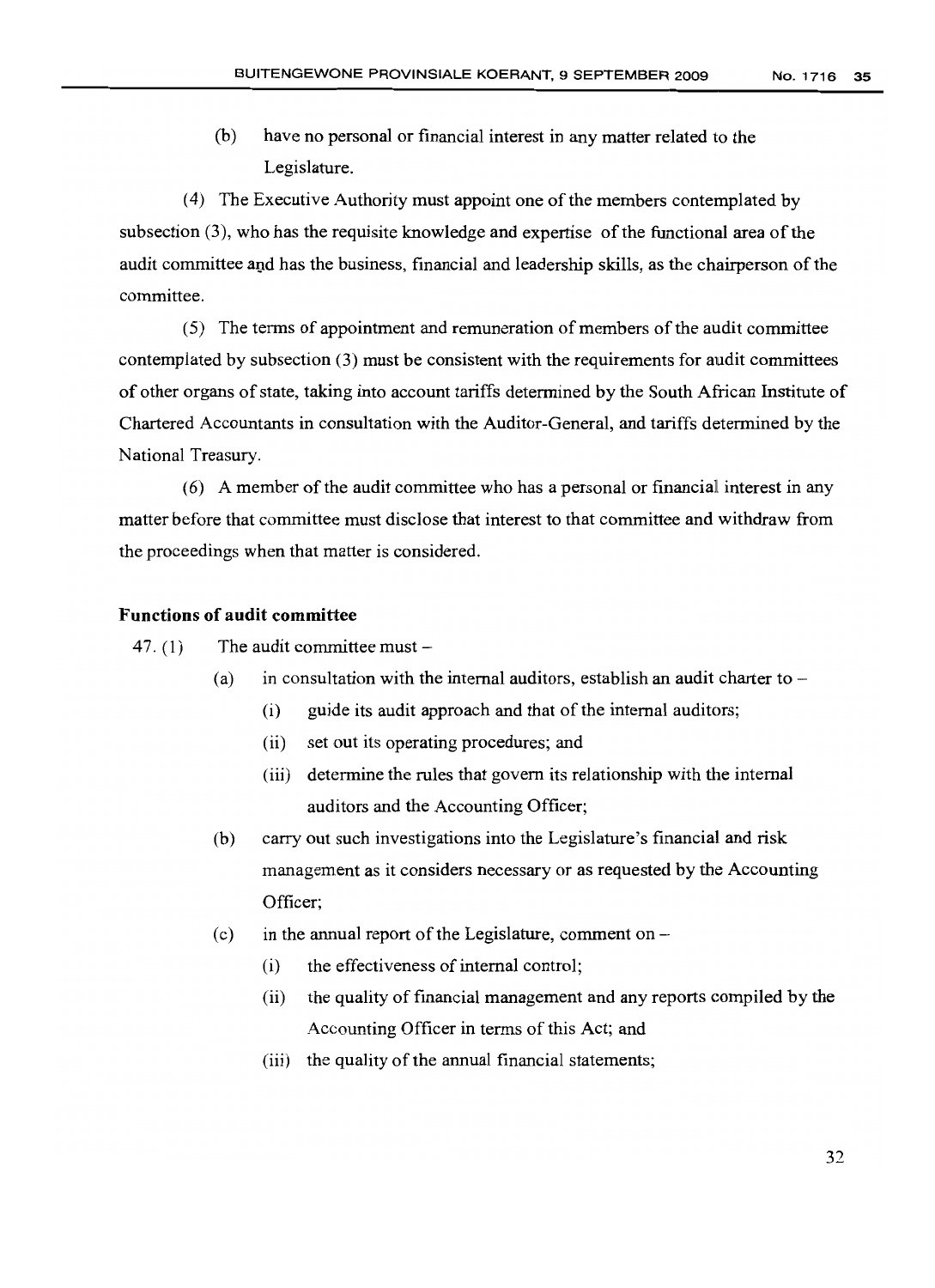- (d) report to and advise the Accounting Officer on matters relating to the financial and risk management of the Legislature; and
- (e) communicate any concerns it deems necessary to the Executive Authority and the Auditor-General.
- (2) In performing its functions, the audit committee  $-$ .
	- (a) has access to the financial records and other relevant information of the Legislature;
	- (b) must meet as often as required to perform its functions, but at least four times a year; and
	- $(c)$  must liaise with  $-$ 
		- (i) the internal auditors of the Legislature; and
		- (ii) the person designated by the Auditor-General to audit the financial statements of the Legislature.

# **Allegations against Accounting Officer**

48. lfthe audit committee becomes aware ofinfonnation implicating the Accounting Officer in fraud, corruption or gross negligence, it must report this promptly to the Executive Authority and the Committee.

# **Internal audit**

49. (1) The Accounting Officer must establish the Legislature's internal audit function which must carry out internal audits in accordance with the standards set by the Institute of Internal Auditors.

- $(2)$  The internal auditors must prepare for the approval of the audit committee -
	- (a) operating procedures to guide its relationship with the administration ofthe Legislature;
	- (b) a three-year risk-based audit plan; and
	- (c) an internal audit programme for each financial year setting out the proposed scope of each audit.

(3) The internal auditors must report at least quarterly to the Accounting Officer and the audit committee on its performance against the annual audit plan.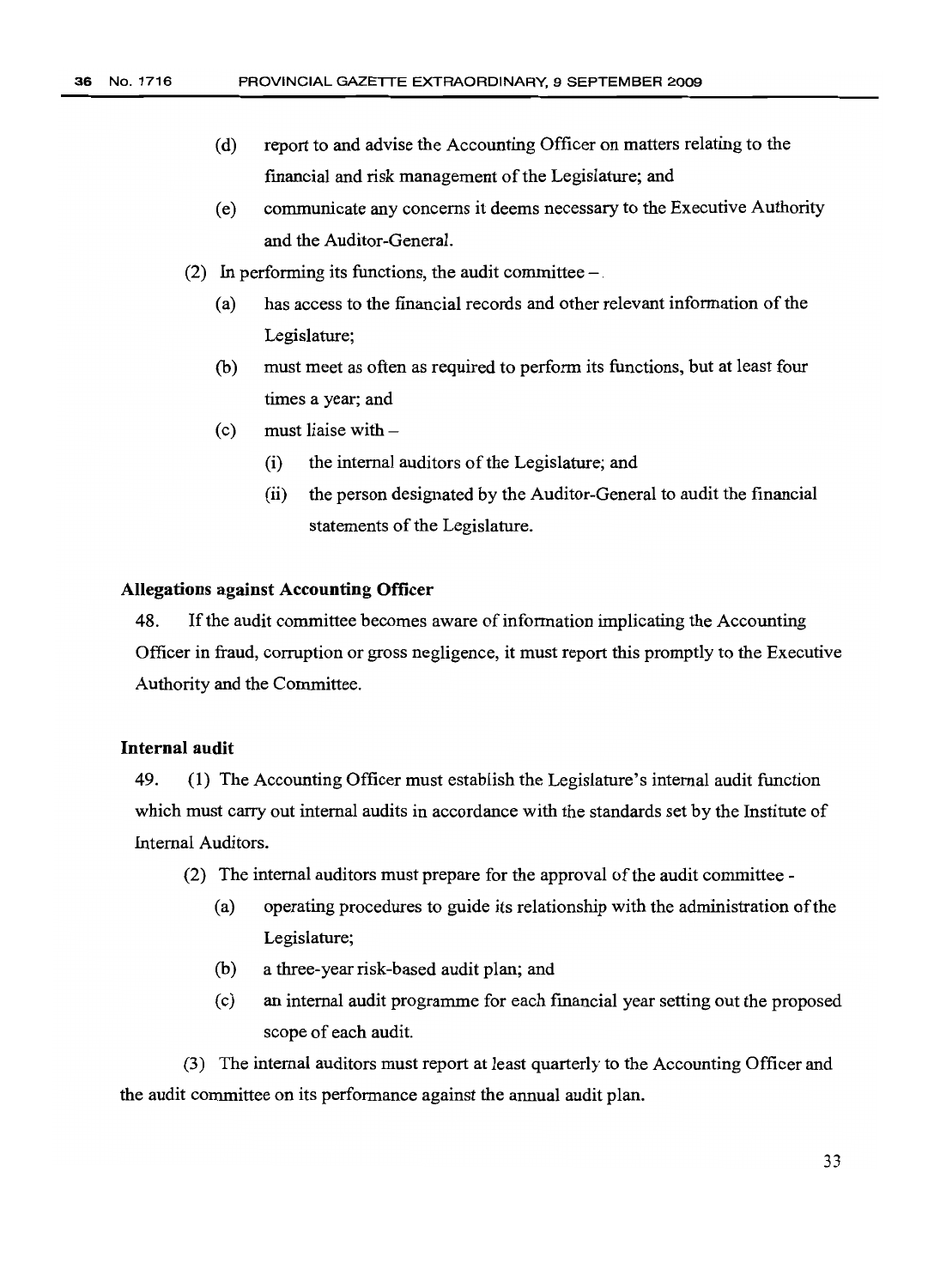- (4) The internal auditors must  $-$ 
	- (a) be independent of the activities that are audited; and
	- (b) have access to the financial records and other relevant information ofthe Legislature.

# *CHAPTER* 8 *REPORTING AND AUDITING*

# *Part* **1:** *In-year reporting*

# **Monthly financial reports**

50. (1) The Accounting Officer must, within fifteen days after the end of each month, submit financial reports to the Executive Authority and Provincial Treasury, in a format determined by the Executive Authority, reflecting the state of the Legislature's finances for that month and for the financial year to date and specifying  $-$ 

- (a) actual revenue by revenue source;
- (b) actual expenditure by main division;
- (c) actual capital expenditure by main division; and
- (d) when necessary, an explanation of  $-$ 
	- (i) any material variances from the Legislature's projected revenue by source, and from the Legislature's expenditure projections by main division; and
	- (ii) any remedial or corrective steps taken or to be taken to ensure that projected revenue and expenditure remain within the Legislature's approved budget.

(2) The statement must include a projection of revenue and expenditure for the remainder of the financial year, and any revisions from initial projections.

(3) The amounts reflected in the statement must in each case be compared with the corresponding amounts set out in the projected cash-flows and in the Legislature's budget.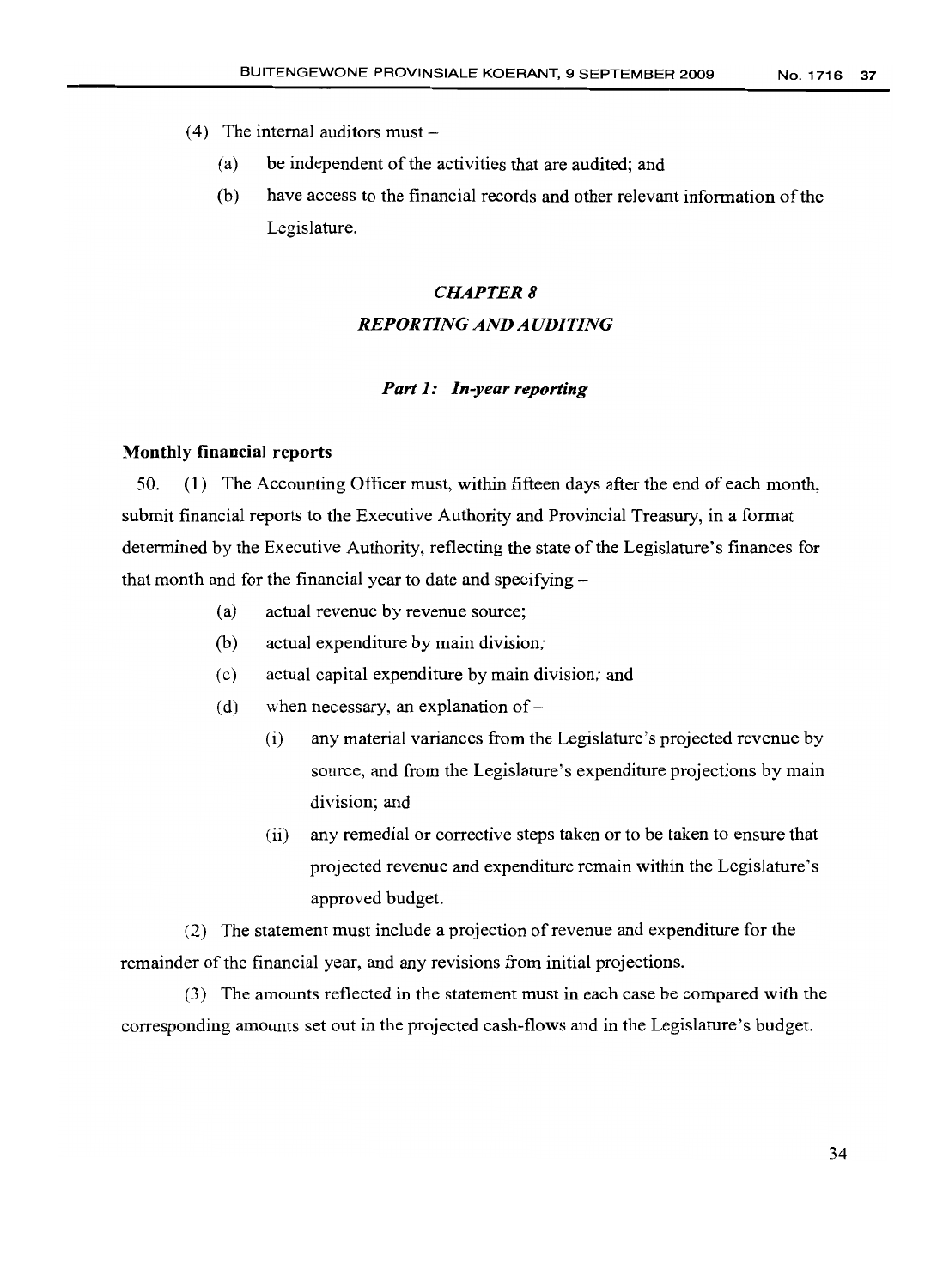# Quarterly performance reports

51. The Accounting Officer must, within thirty days ofthe end of each quarter, report to the Executive Authority on the Legislature's performance in implementing the annual performance plan in that quarter.

# Mid-year budget and performance assessment

- 52 .(1) The Accounting Officer must, before 31 October of each year, submit to the Executive Authority a report that assesses the performance of the Legislature's administration during the first half of the financial year, taking into account  $-$ 
	- (a) the monthly statements referred to in section 50 for the first half of the financial year;
	- (b) the past year's annual report, and progress on resolving problems identified in the report; and
	- (c) performance in implementing the annual performance plan.
	- (2) In the report the Accounting Officer must  $-$ 
		- (a) recommend whether an adjustments budget may be necessary; and
		- (b) revise projections for revenue and expenditure to the extent that this may be necessary.

# Submission of reports to the Committee

53. (1) The Executive Authority must table the monthly, quarterly and mid-year reports in the Legislature within five working days of receiving the reports.

(2) The Legislature must refer the reports to the Committee promptly.

# *Part* 2: *Annual report.financial statements and auditing*

# Preparation of annual reports

54. (l) The Accounting Officer must, for each financial year, prepare an annual report. (2) The purpose of an annual report is to  $-$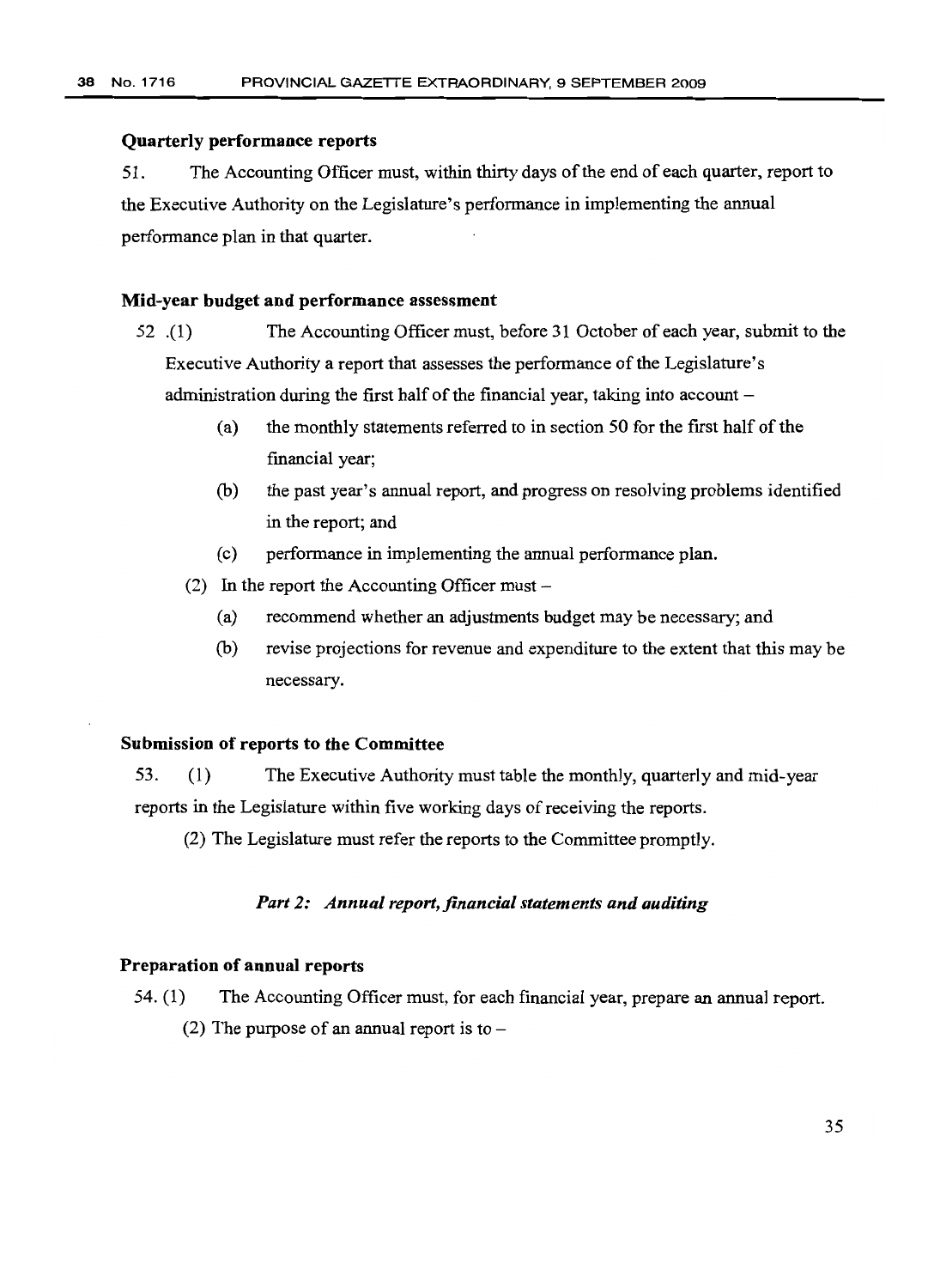- (a) provide a record of the activities of the Legislature's administration during the financial year to which the report relates;
- (b) provide a report on performance of the Legislature's administration; and
- (c) promote accountability for decisions made during the year by the Legislature's administration.
- (3) The annual report must be based on the annual performance plan and must contain
	- (a) the annual financial statements ofthe Legislature for the relevant financial year as submitted to the Auditor-General;
	- (b) any explanations that may be necessary to clarify the fmancial statements;
	- (c) the Auditor-General's audit report on those fmancial statements;
	- $(d)$  an assessment by the Accounting Officer of the performance of the Legislature during that financial year against the objectives and outcomes identified in the Legislature's annual performance plan;
	- (e) particulars of any corrective action taken or to be taken in response to issues raised in the audit report referred to in paragraph (c);
	- (f) the audit committee's report; and
	- (g) any other prescribed information.

# **Preparation of financial statements**

55. (1) The Accounting Officer must, for each financial year, prepare annual financial statements in accordance with the standards of generally recognised accounting practice or in accordance with standards prescribed by the Executive Authority for the purpose of maintaining consistency with other organs of state.

- (2) The notes to the annual financial statements must  $-$ 
	- (a) include particulars of the remuneration of the Accounting Officer and senior managers, whether financial or otherwise;
	- (b) disclose, in respect of each bank account held by the Legislature during the relevant financial year-
		- (i) the name of the bank where the account is or was held, and the type of account; and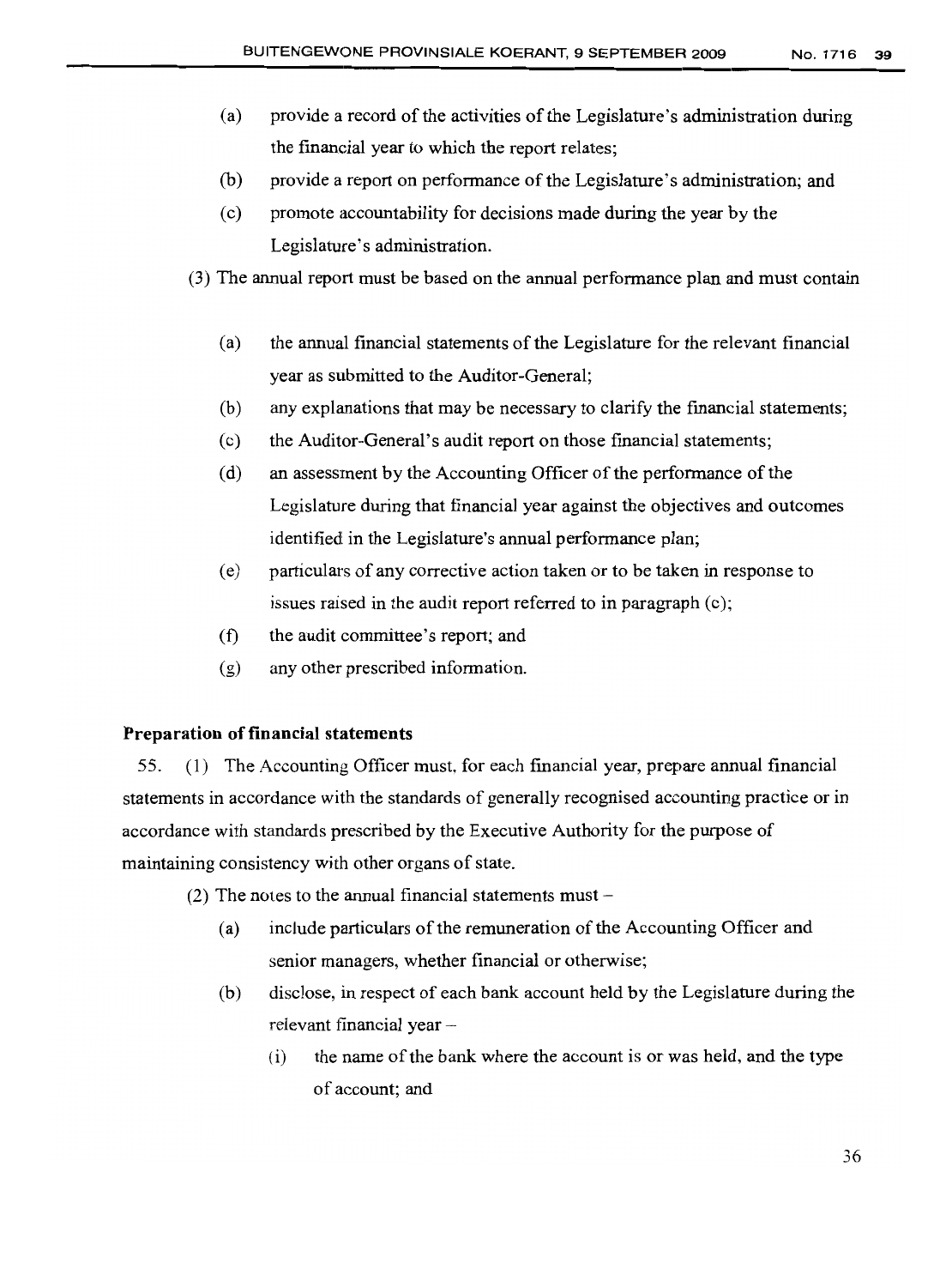- (ii) year opening and year end balances in each of these bank accounts;
- (c) provide a summary of all investments of the Legislature as at the end ofthe financial year; and
- $(d)$  provide particulars of-
	- (i) all unauthorised expenditure that occurred during the financial year indicating whether it is recoverable and distinguishing between unauthorised expenditure of appropriated and approved funds, and unauthorised expenditure of donor funds;
	- (ii) all material losses, and irregular and fruitless and wasteful expenditure that occurred during the fmancial year indicating whether these are recoverable;
	- (iii) any disciplinary or criminal steps instituted as a result of such losses or unauthorised, irregular or fruitless and wasteful expenditures; and
	- (iv) any material losses written off.

# **Submission of annual financial statements**

56. (1) Accounting Officer must, within two months after the end ofthe financial year, submit the annual financial statements -

- (a) to the Auditor-General for auditing; and
- (b) to Provincial Treasury for inclusion in the consolidated financial statements.

# **Auditing of annual financial statements**

- 57. (1) The Auditor-General must  $-$ 
	- (a) audit the financial statements submitted in terms of section 56; and
	- (b) submit an audit report on those statements to the Executive Authority within two months of receiving the statements.

(2) Ifthe Auditor-General is unable to complete an audit within two months of receiving the financial statements, the Auditor-General must promptly submit a report outlining the reasons for the delay to the Executive Authority.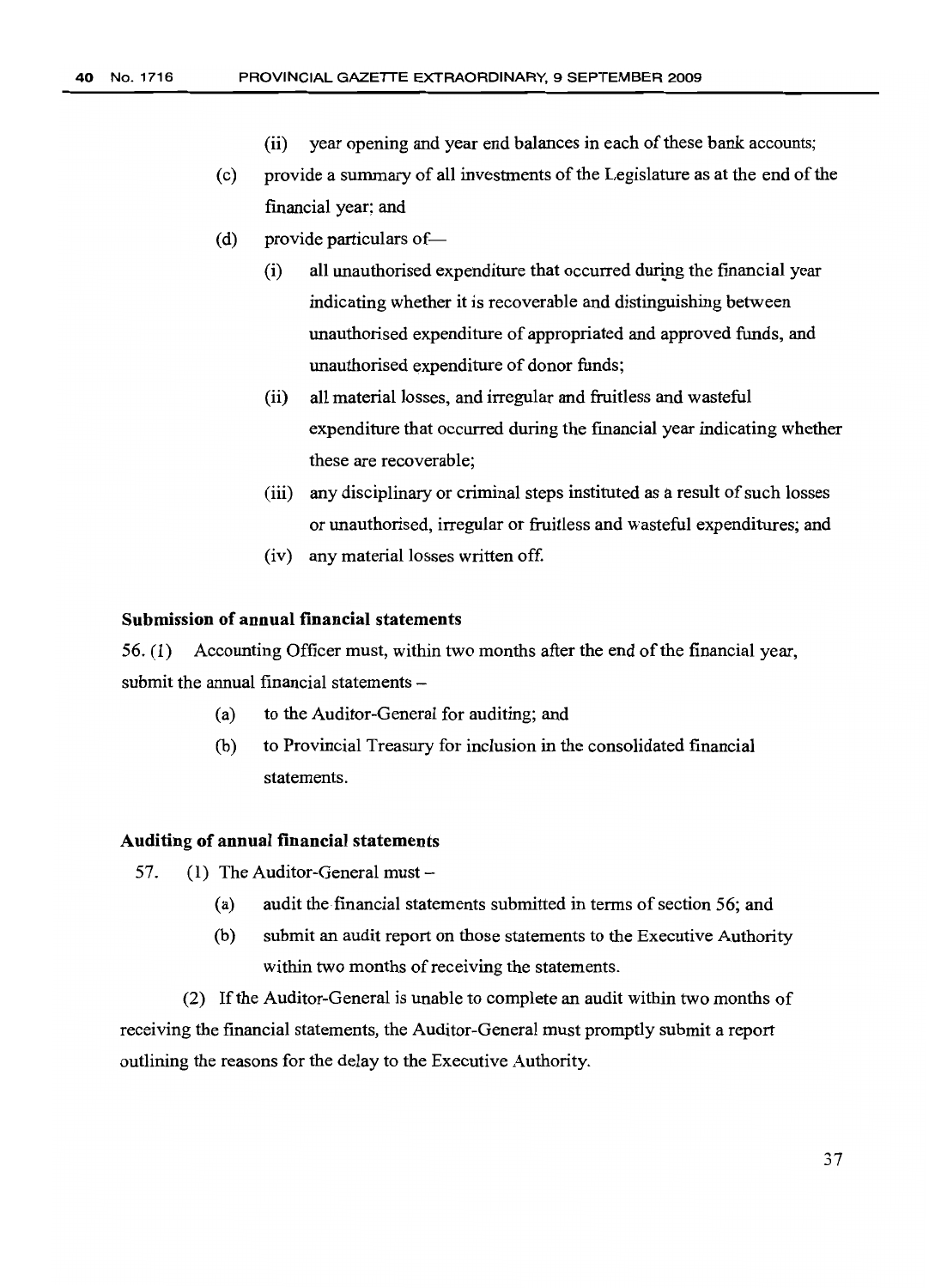(3) The Executive Authority must promptly table the report referred to in subsection (2) in the Legislature.

# **Submission of annual report**

58. The Accounting Officer must submit the Legislature's annual report to the Executive Authority within one month of receipt from the Auditor-General.

# **Tabling and consideration of annual report**

59. (1) The Executive Authority must table the annual report in the Legislature.

(2) The annual report, including the audited financial statements and audit report, must be made public.

(3) The annual report of the Legislature must, after tabling, be referred to the Committee.

# **Issues raised in audit reports**

60. (1) The Accounting Officer must  $-$ 

- (a) promptly address any issues raised by the Auditor-General in an audit report; and
- (b) advise the Executive Authority of the steps taken to address the issues.

# **Consequences of non-compliance with certain provisions**

61. (1) If the Accounting Officer does not submit the annual financial statements to the Auditor-General in accordance with section 56 -

- (a) the Accounting Officer must promptly submit a written explanation setting out the reasons for the failure to  $-$ 
	- (i) the Auditor-General; and
	- (ii) the Executive Authority; and
- (b) the Executive Authority  $-$ 
	- (i) must report to the Legislature concerning the reasons for the failure;
	- (ii) must take appropriate steps to ensure that the financial statements are submitted for auditing; and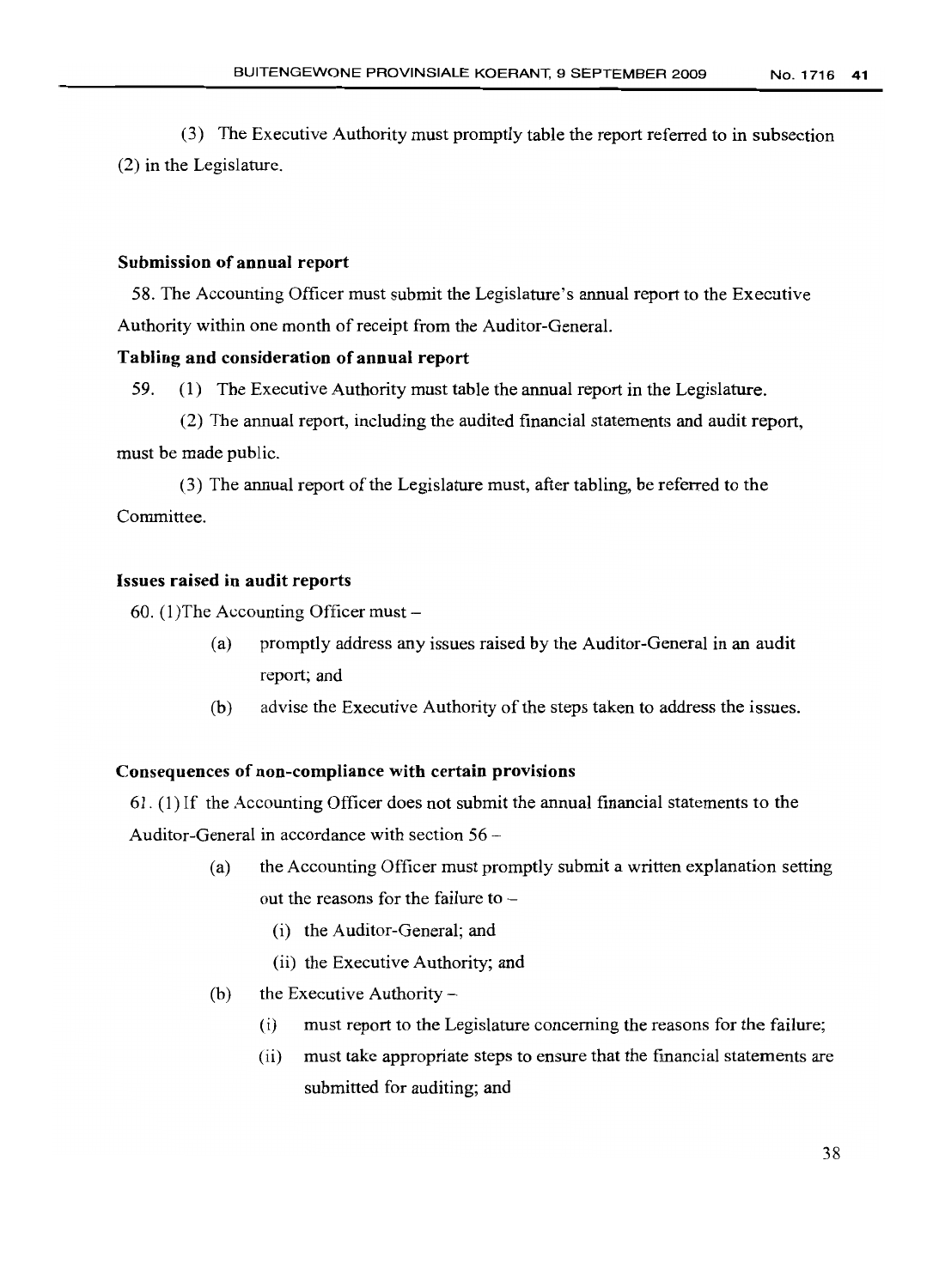- (iii) may order that disciplinary steps be taken against the Accounting Officer or official responsible for the failure; and
- (c) the Auditor-General may issue a special report on such failure to the Legislature which must be made public.

(2) Ifthe Executive Authority does not table the annual report in the Legislature within six months after the end of the financial year to which it relates  $-$ 

- (a) the Executive Authority  $-$ 
	- (i) must table a report on the reasons for the failure in the Legislature;
	- (ii) must take appropriate steps to ensure that the annual report is tabled in the Legislature; and
	- (iii) may order that disciplinary steps be taken against the Accounting Officer or official responsible for the failure.

# *Part* 3: *General reporting responsibilities*

# Reporting of irregularities

62. The Accounting Officer must report particulars of any unauthorised, irregular or fruitless and wasteful expenditure, or the likelihood of any such expenditure, to the Executive Authority immediately on discovery.

# Other information

63. The Accounting Officer must comply with any request by the Legislature, the Committee, the Executive Authority, or the Auditor-General for information, documents, explanations and motivations.

# *CHAPTER* 9 *REGULATIONS AND INSTRUCTIONS*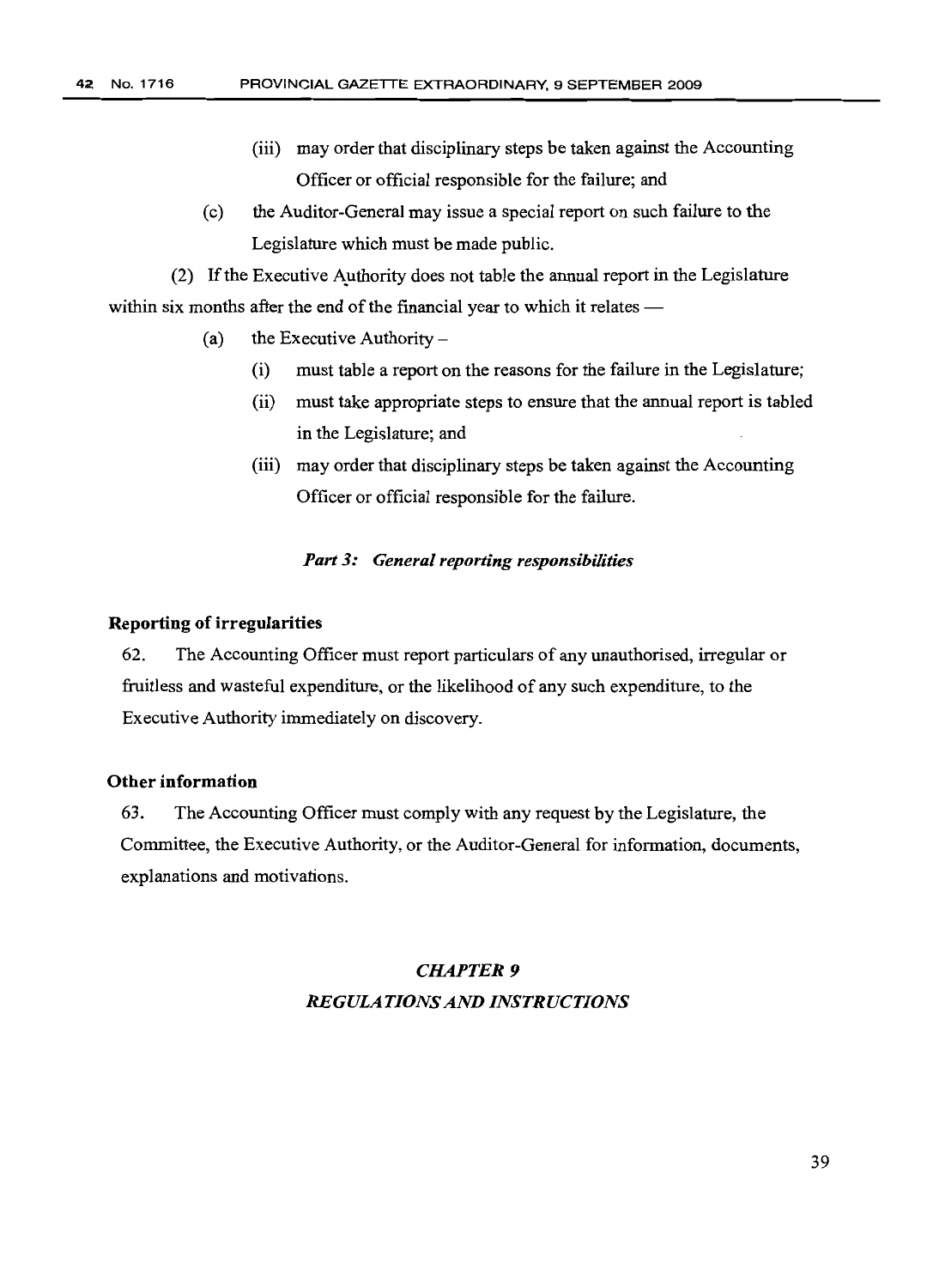### Regulations

64. (1) The Executive Authority may make regulations consistent with this Act concerning any matter required to be prescribed and any matter necessary to facilitate the administration and implementation of this Act.

(2) The Executive Authority must ensure that a draft of any proposed regulations dealing with any matter contemplated in this Act is published for public comment.  $(3)$  Regulations made by the Executive Authority in terms of subsection  $(1)$  come into effect after they have been approved by the Legislature.

(4) The Accounting Officer must publish all regulations approved by the Legislature-

- (a) in the Announcements, Tablings and Committee reports; and
- (b) in the Government Gazette.

# Instructions

65. (1) The Executive Authority may, for the purpose of implementing this Act, issue written instructions not inconsistent with this Act or its regulations.

(2) A copy of any instruction issued in terms of subsection  $(1)$  must be submitted to the Committee promptly.

# *CHAPTER 10 FINANCIAL MISCONDUCT*

# *Part 1: Disciplinary proceedings*

# Financial misconduct by Accounting Officer

66. (1) The Accounting Officer commits an act of financial misconduct if the Accounting Officer intentionally or negligently-

- $(a)$  contravenes a provision of this Act;
- (b) fails to comply with a duty imposed by a provision of this Act on the Accounting Officer;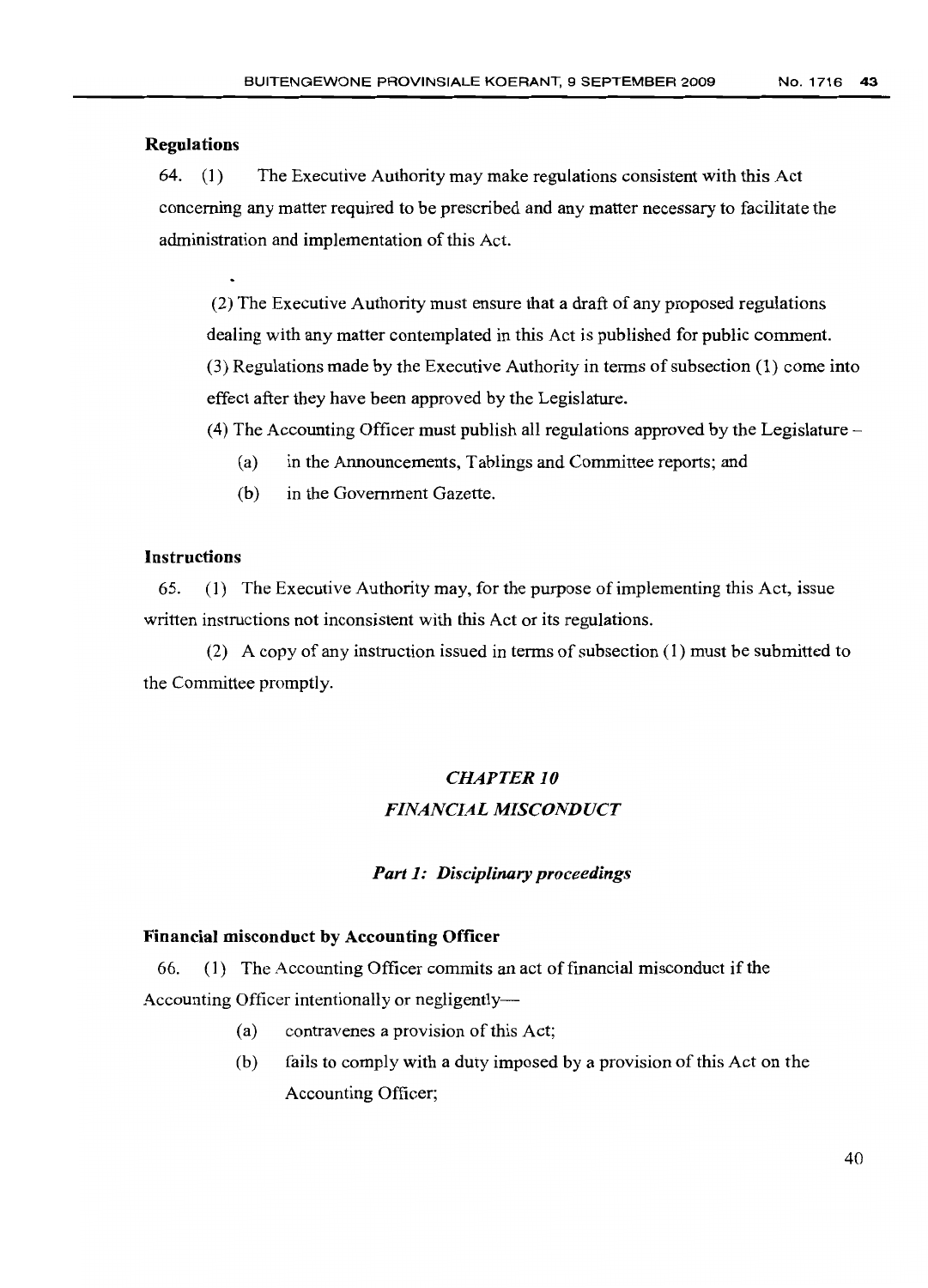- (c) makes, permits or instructs another official of the Legislature to make an unauthorised, irregular or fruitless and wasteful expenditure; or
- (d) provides incorrect or misleading information in any document which must be submitted to the Executive Authority, the Provincial Treasury or the Auditor-General in terms of this Act.
- (2) The Executive Authority must-
	- (a) investigate promptly any allegation offmancial misconduct against the Accounting Officer; and
	- (b) if the investigation warrants such a step, institute disciplinary proceedings promptly and in accordance with applicable systems and procedures.

# Financial misconduct by officials

67. (1) An official of the Legislature to whom a power or duty was delegated in terms of section 9, or who exercises financial management responsibilities in terms of section 10, commits an act of financial misconduct if that official intentionally or negligently  $-$ 

- (a) fails to carry out the delegated power or duty;
- (b) contravenes or fails to comply with a condition of the delegated power or duty;
- (c) makes, permits or instructs another official ofthe Legislature to make, an unauthorised, irregular or fruitless and wasteful expenditure; or
- (d) provides incorrect or misleading information in any document submitted to the Accounting Officer.
- (2) The Accounting Officer must  $-$ 
	- (a) investigate any allegation of financial misconduct against an official; and
	- (b) ifthe investigation warrants such a step, institute disciplinary proceedings within thirty days in accordance with any applicable systems and procedures.

# *Part* 2: *Criminal proceedings*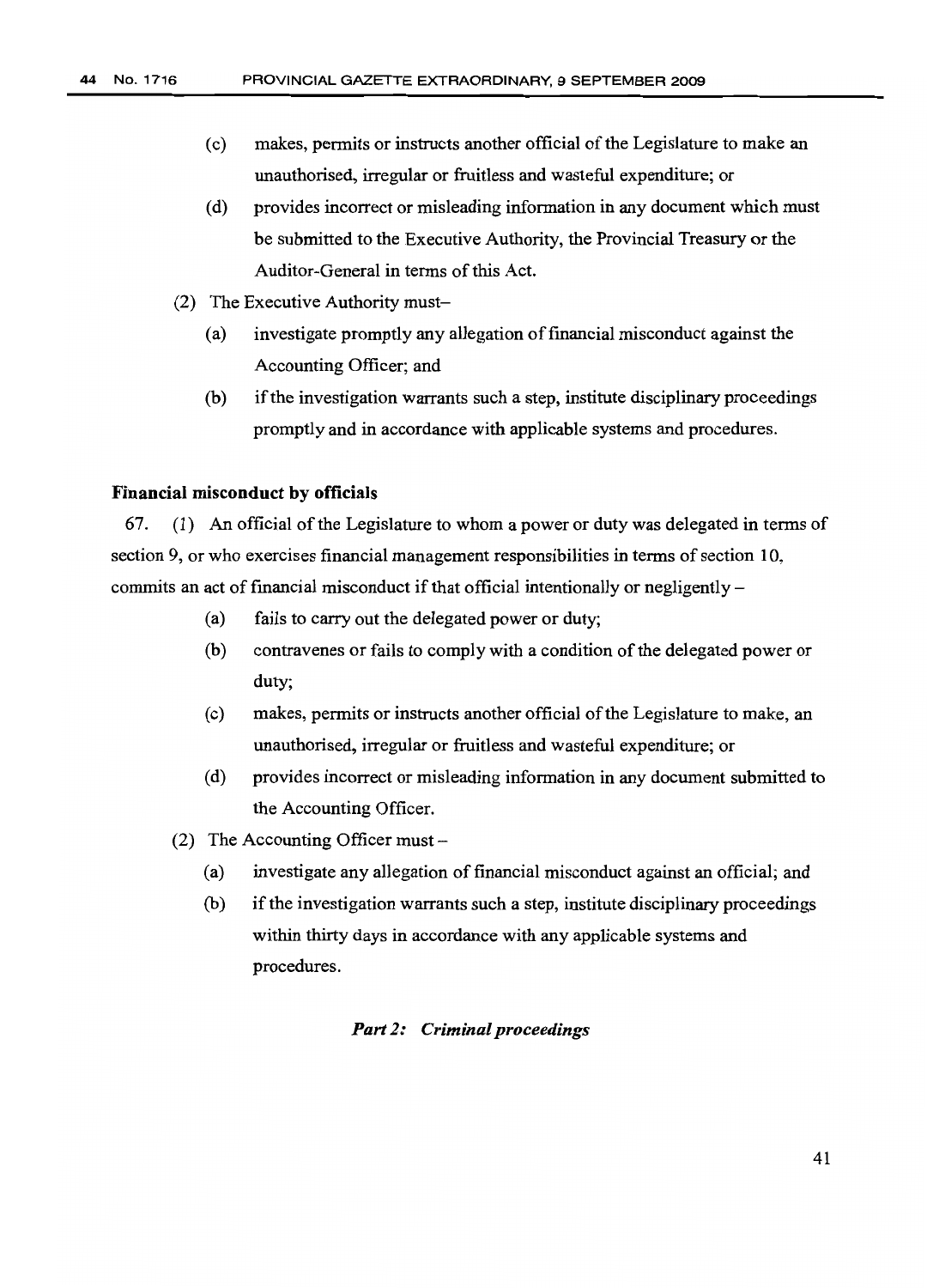# **Offences**

- 68. (1) It is an offence for the Accounting Officer to
	- (a) intentionally or negligently  $-$ 
		- (i) contravene or fail to comply with a provision of section  $6, 25(c)$ ,  $29(2)(a)$  or (c),  $30(2)(a)$ , (b), (c) or (d),  $32(2)(a)$ , (b), (c), (d) or (f); or
		- (ii) fail to take all reasonable steps to prevent unauthorised, irregular or fruitless and wasteful expenditure;
	- (b) contravene section  $11(3)(b)$ ;
	- (c) fail to take all reasonable steps to prevent corrupt practices  $-$ 
		- $(i)$  in the management of the Legislature's assets or receipt of money; or
		- (ii) in the implementation of the Legislature's supply chain management system;
	- (d) intentionally mislead or withhold information from the Executive Authority or Auditor-General on any bank accounts of the Legislature or on money received or spent by the Legislature; or
	- (e) intentionally provide false or misleading information in any document which in terms of a requirement of this Act must be submitted to the Executive Authority or Auditor-General.
	- (2) It is an offence for any official  $-$ 
		- (a) to whom a power or duty is delegated in terms of section 9, to contravene or intentionally or negligently fail to comply with the delegation or a condition of the delegation;
		- $(b)$  who exercises financial management responsibilities in terms of section 10, to intentionally or negligently fail to fulfil those responsibilities; or
		- (c) to contravene section  $11(3)(b)$ .
	- (3) It is an offence for any person to contravene sections 43,44, or 46.

# **Penalties**

69. A person convicted of an offence in terms of section 68 is liable to a fine or to imprisonment for a period not exceeding five years or both.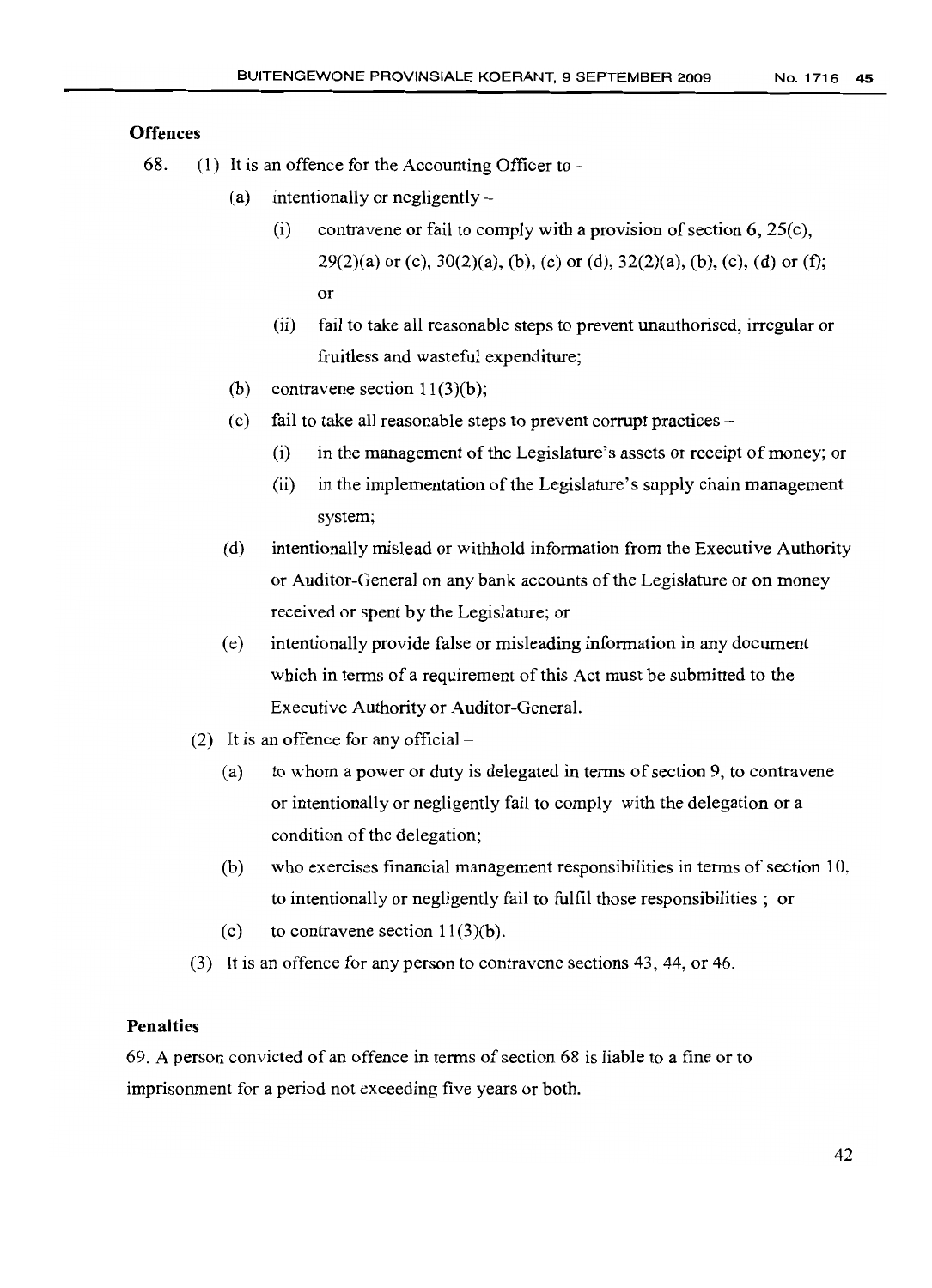# *CHAPTER]] MISCELLANEOUS*

# **Liability offunctionaries exercising powers and functions in terms ofthis Act**

70. (1) Executive Authority, the Accounting Officer or any other official exercising a power or performing a function in terms of this Act, is not liable for any loss or damage resulting from the exercise of that power or the performance of that function in good faith.

(2) Without limiting liability in terms of the common law or other legislation, the Legislature may recover from the Accounting Officer or other official, any loss or damage suffered by it because of the intentional or negligent unlawful actions of that Accounting Officer or other official when performing a function in terms of this Act.

#### **Repeal of legislation**

71 .

# **Short title and commencement**

72. This Act is called the Financial Management of Provincial Legislature Act, 2008 and comes into operation on assent by the Premier and in accordance with the transitional arrangements set out in the Schedule to this Act.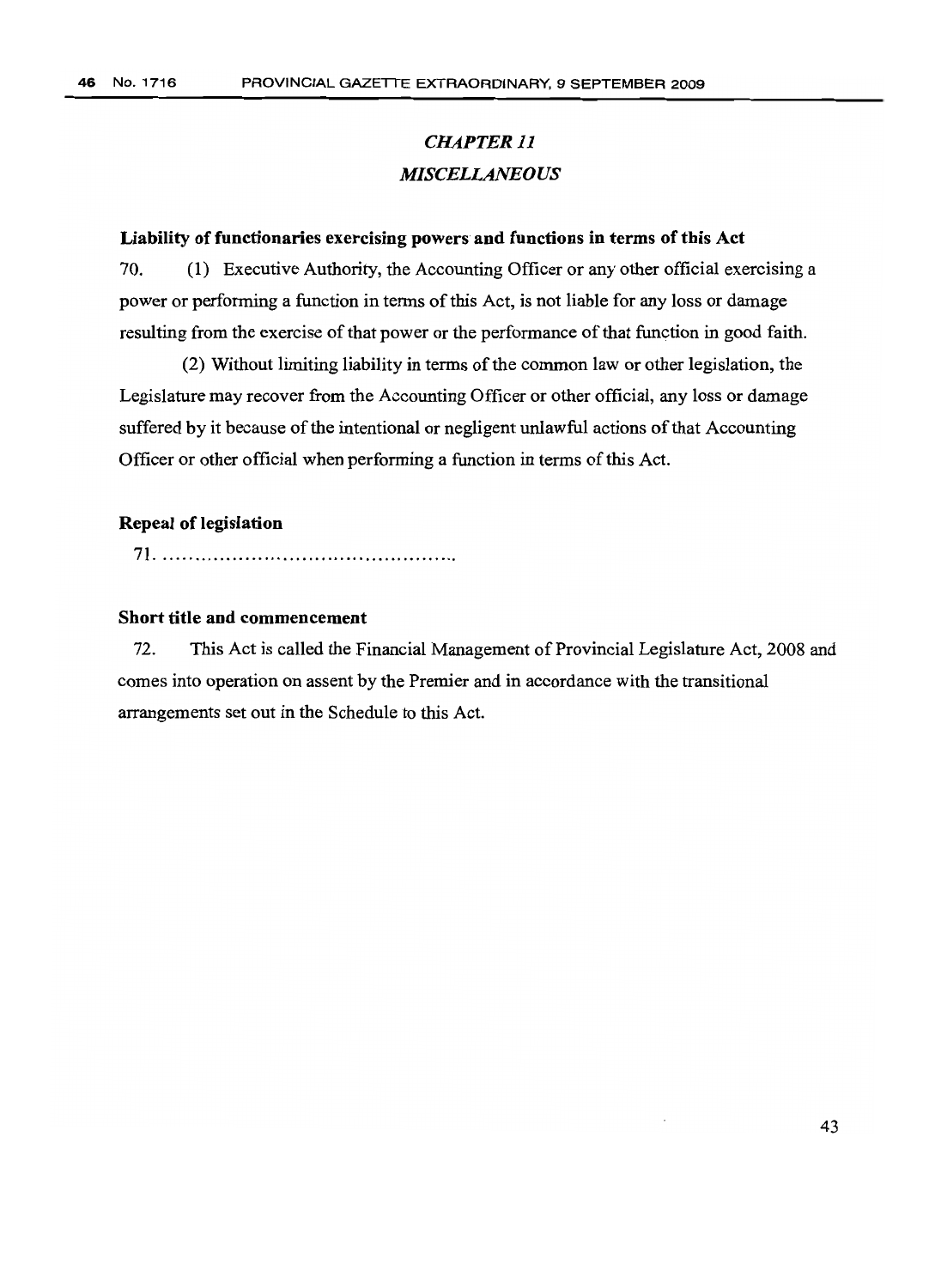#### **SCHEDULE**

## **Transitional Arrangements**

(1) Section 13 and those parts of other sections ofthis Act that refer to the strategic plan come into effect on the date of the first elections for the Legislature after the Act comes into effect.

 $(2)$  Sections 14 to 19, 21, 22 and 50 to 61 come into effect at the start of the first financial year after the Act comes into effect.

 $(3)$  Until such time as any provision contemplated by items  $(1)$  and  $(2)$  of this Schedule comes into effect, the Legislature shall continue to comply with any applicable requirement on the Public Finance Management Act and its regulations.

(4) Until such time as any regulation that must be made in terms ofthis Act comes into force, any policies, regulations or rules concerning the subject-mater of such regulation remain in force.

(5) If, when this Act comes into effect, there is no performance agreement for the Accounting Officer as required in terms of section 7, an agreement must be concluded within a month.

(6) After this Act comes into effect, no powers or duties may be delegated until the system of delegation anticipated in section 9 is adopted; except-

*(a}* officials exercising powers or performing duties delegated to them by the Accounting Officer before the Act came into effect may continue to do so; and *(h)* if a power or duty was delegated to the holder of an office in the Legislature before the Act came into effect, the holder of that office and any future holder of the office may continue to exercise the power or perform the duty.